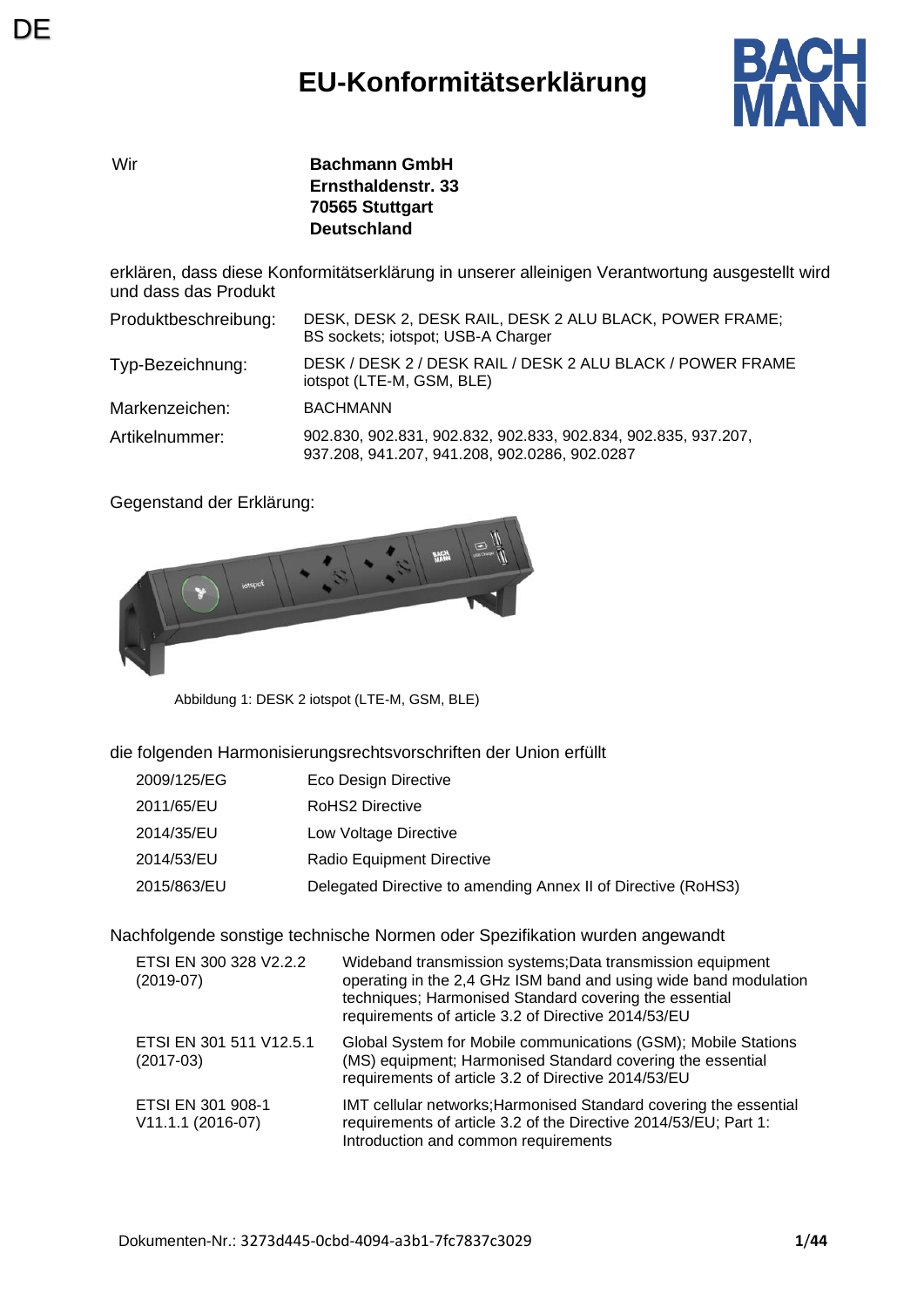### **EU-Konformitätserklärung**

**DE** 



| ETSI EN 301 908-13<br>V11.1.1 (2016-07)             | IMT cellular networks; Harmonised Standard covering the essential<br>requirements of article 3.2 of the Directive 2014/53/EU; Part 13:<br>Evolved Universal Terrestrial Radio Access (E-UTRA) User<br>Equipment (UE)                                                                                         |
|-----------------------------------------------------|--------------------------------------------------------------------------------------------------------------------------------------------------------------------------------------------------------------------------------------------------------------------------------------------------------------|
| ETSI EN 301 489-1<br>V2.2.3 (2019-11)               | ElectroMagnetic Compatibility (EMC) standard for radio equipment<br>and services; Part 1: Common technical requirements; Harmonised<br><b>Standard for ElectroMagnetic Compatibility</b>                                                                                                                     |
| DRAFT ETSI EN 301<br>489-17 V3.2.2 (2019-12)        | ElectroMagnetic Compatibility (EMC) standard for radio equipment<br>and services; Part 17: Specific conditions for Broadband Data<br>Transmission Systems; Harmonised Standard for ElectroMagnetic<br>Compatibility                                                                                          |
| <b>DRAFT ETSI EN 301</b><br>489-52 V1.1.0 (2016-11) | Electromagnetic Compatibility (EMC) standard for radio equipment<br>and services; Part 52: Specific conditions for Cellular Communication<br>Mobile and portable (UE) radio and ancillary equipment; Harmonised<br>Standard covering the essential requirements of article 3.1(b) of<br>Directive 2014/53/EU |
| IEC 60884-<br>1:2002+A1:2006+A2:2013                | Plugs and socket-outlets for household and similar purposes - Part 1:<br>General requirements                                                                                                                                                                                                                |
| BS 5733:2010+A1:2014                                | General requirements for electrical accessories. Specification                                                                                                                                                                                                                                               |
| BS 6396:2008                                        | Electrical systems in office furniture and educational furniture.<br>Specification                                                                                                                                                                                                                           |
| BS 1363-1:1995+A4:2012                              | Technical documentation for the assessment of electrical and<br>electronic products with respect to the restriction of hazardous<br>substances                                                                                                                                                               |
| EN IEC 63000:2018-12                                | Technical documentation for the assessment of electrical and<br>electronic products with respect to the restriction of hazardous<br>substances                                                                                                                                                               |
| EN 62368-<br>1:2014/A11:2017                        | Audio/video, information and communication technology equipment -<br>Part 1: Safety requirements                                                                                                                                                                                                             |

Die benannte Stelle (Notified Body) Telefication B.V., mit der Nummer 0560 hat durchgeführt: Modul B+C

Soweit zutreffend: Die ausgestellte Baumusterprüfbescheinigung: 192140546/AA/00

Stuttgart, 02.06.2020

Ort und Datum der Ausstellung Siegfried Braun Head of Operations

Konformitätserklärung entspricht ISO/IEC 17050-1:2010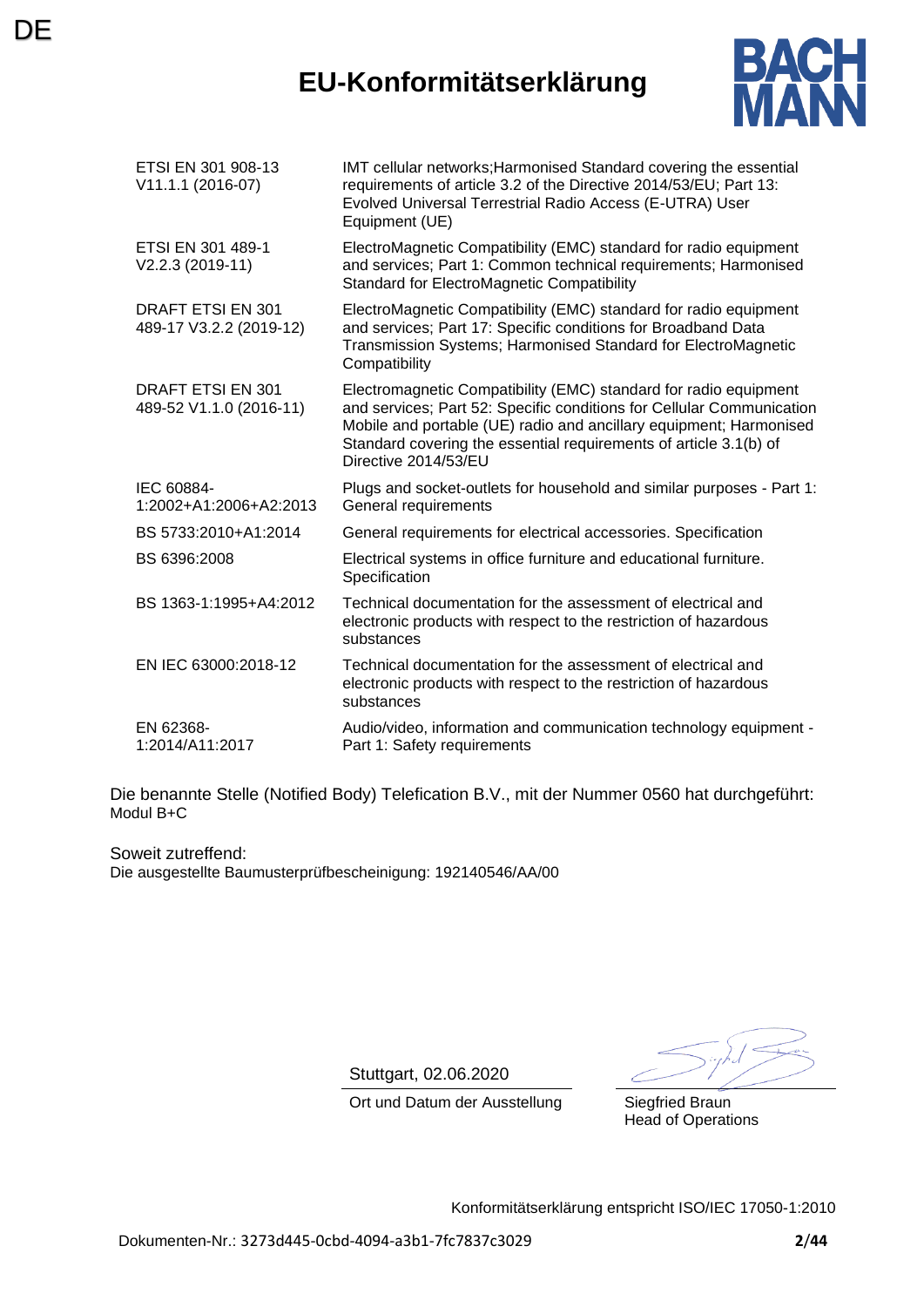

GB

We **Bachmann GmbH Ernsthaldenstr. 33 70565 Stuttgart Germany**

declare that this Declaration of Conformity is issued under our sole responsibility and that this product

| Product description: | DESK, DESK 2, DESK RAIL, DESK 2 ALU BLACK, POWER FRAME; BS<br>sockets; iotspot; USB-A Charger                   |
|----------------------|-----------------------------------------------------------------------------------------------------------------|
| Type designation:    | DESK / DESK 2 / DESK RAIL / DESK 2 ALU BLACK / POWER FRAME<br>iotspot (LTE-M, GSM, BLE)                         |
| Trademark:           | <b>BACHMANN</b>                                                                                                 |
| Item number:         | 902.830, 902.831, 902.832, 902.833, 902.834, 902.835, 937.207, 937.208,<br>941.207, 941.208, 902.0286, 902.0287 |

Object of the declaration:



Figure 1: DESK 2 iotspot (LTE-M, GSM, BLE)

is in conformity with the relevant Union harmonization legislation

- 2009/125/EG Eco Design Directive
- 2011/65/EU RoHS2 Directive
- 2014/35/EU Low Voltage Directive
- 2014/53/EU Radio Equipment Directive
- 2015/863/EU Delegated Directive to amending Annex II of Directive (RoHS3)

#### with reference to the following standards applied

| ETSI EN 300 328 V2.2.2<br>$(2019-07)$  | Wideband transmission systems; Data transmission equipment<br>operating in the 2,4 GHz ISM band and using wide band modulation<br>techniques; Harmonised Standard covering the essential<br>requirements of article 3.2 of Directive 2014/53/EU |
|----------------------------------------|-------------------------------------------------------------------------------------------------------------------------------------------------------------------------------------------------------------------------------------------------|
| ETSI EN 301 511 V12.5.1<br>$(2017-03)$ | Global System for Mobile communications (GSM); Mobile Stations<br>(MS) equipment; Harmonised Standard covering the essential<br>requirements of article 3.2 of Directive 2014/53/EU                                                             |
| ETSI EN 301 908-1<br>V11.1.1 (2016-07) | IMT cellular networks; Harmonised Standard covering the essential<br>requirements of article 3.2 of the Directive 2014/53/EU; Part 1:<br>Introduction and common requirements                                                                   |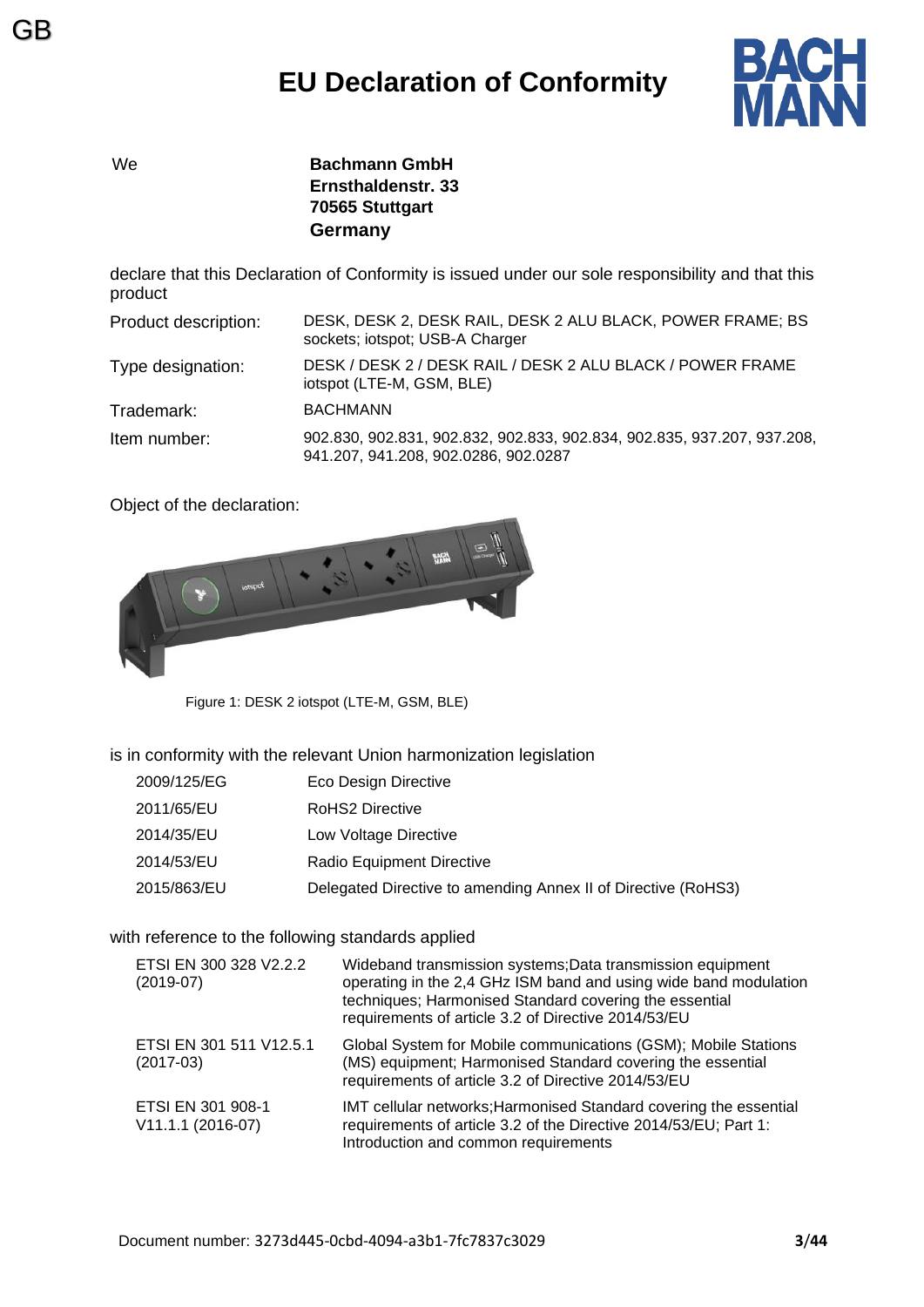### **EU Declaration of Conformity**

GB



| ETSI EN 301 908-13<br>V11.1.1 (2016-07)             | IMT cellular networks; Harmonised Standard covering the essential<br>requirements of article 3.2 of the Directive 2014/53/EU; Part 13:<br>Evolved Universal Terrestrial Radio Access (E-UTRA) User<br>Equipment (UE)                                                                                         |
|-----------------------------------------------------|--------------------------------------------------------------------------------------------------------------------------------------------------------------------------------------------------------------------------------------------------------------------------------------------------------------|
| ETSI EN 301 489-1<br>V2.2.3 (2019-11)               | ElectroMagnetic Compatibility (EMC) standard for radio equipment<br>and services; Part 1: Common technical requirements; Harmonised<br><b>Standard for ElectroMagnetic Compatibility</b>                                                                                                                     |
| DRAFT ETSI EN 301<br>489-17 V3.2.2 (2019-12)        | ElectroMagnetic Compatibility (EMC) standard for radio equipment<br>and services; Part 17: Specific conditions for Broadband Data<br>Transmission Systems; Harmonised Standard for ElectroMagnetic<br>Compatibility                                                                                          |
| <b>DRAFT ETSI EN 301</b><br>489-52 V1.1.0 (2016-11) | Electromagnetic Compatibility (EMC) standard for radio equipment<br>and services; Part 52: Specific conditions for Cellular Communication<br>Mobile and portable (UE) radio and ancillary equipment; Harmonised<br>Standard covering the essential requirements of article 3.1(b) of<br>Directive 2014/53/EU |
| IEC 60884-<br>1:2002+A1:2006+A2:2013                | Plugs and socket-outlets for household and similar purposes - Part 1:<br>General requirements                                                                                                                                                                                                                |
| BS 5733:2010+A1:2014                                | General requirements for electrical accessories. Specification                                                                                                                                                                                                                                               |
| BS 6396:2008                                        | Electrical systems in office furniture and educational furniture.<br>Specification                                                                                                                                                                                                                           |
| BS 1363-1:1995+A4:2012                              | Technical documentation for the assessment of electrical and<br>electronic products with respect to the restriction of hazardous<br>substances                                                                                                                                                               |
| EN IEC 63000:2018-12                                | Technical documentation for the assessment of electrical and<br>electronic products with respect to the restriction of hazardous<br>substances                                                                                                                                                               |
| EN 62368-<br>1:2014/A11:2017                        | Audio/video, information and communication technology equipment -<br>Part 1: Safety requirements                                                                                                                                                                                                             |

The Notified Body Telefication B.V., with Notified Body number 0560 performed: Module B+C

Where applicable: The issued EU-type examination certificate: 192140546/AA/00

Stuttgart, 02.06.2020

Place and date of issue Siegfried Braun

Head of Operations

Declaration of Conformity in accordance to ISO/IEC 17050-1:2010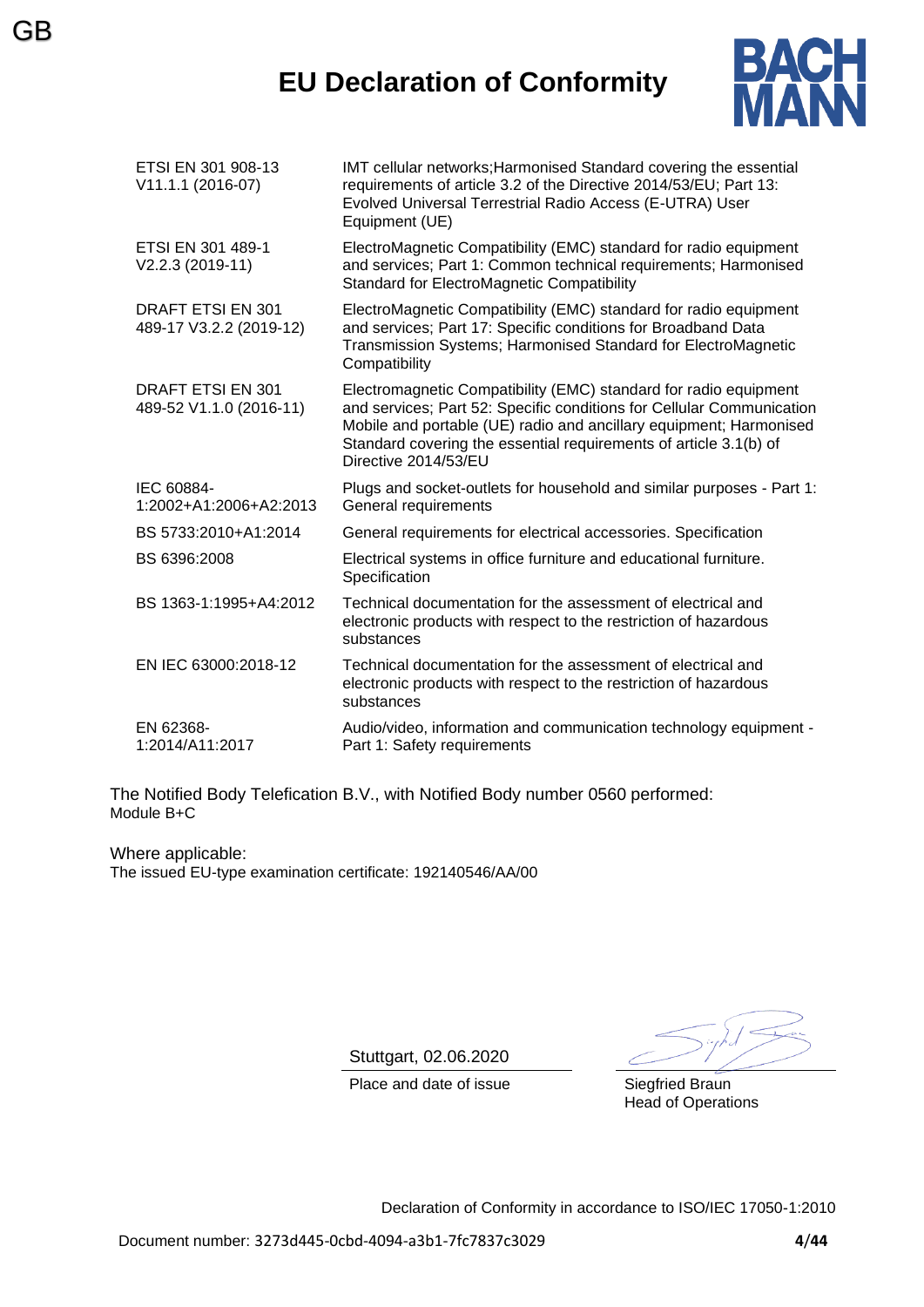### **Декларация за съответствие на ЕС**



С настоящото ние **Bachmann GmbH Ernsthaldenstr. 33 70565 Stuttgart Germany**

декларираме, че сме съставили тази декларация за съответствие на своя отговорност и че този продукт

| Описания на продукта:                  | DESK, DESK 2, DESK RAIL, DESK 2 ALU BLACK, POWER FRAME; BS<br>sockets; iotspot; USB-A Charger                   |
|----------------------------------------|-----------------------------------------------------------------------------------------------------------------|
| Наименование/<br>наименования на типа: | DESK / DESK 2 / DESK RAIL / DESK 2 ALU BLACK / POWER FRAME<br>iotspot (LTE-M, GSM, BLE)                         |
| Търговска марка:                       | <b>BACHMANN</b>                                                                                                 |
| Номер на изделието:                    | 902.830, 902.831, 902.832, 902.833, 902.834, 902.835, 937.207,<br>937.208, 941.207, 941.208, 902.0286, 902.0287 |

Предмет на декларацията:



Изобр.1: DESK 2 iotspot (LTE-M, GSM, BLE)

отговаря на съответното законодателство на Съюза за хармонизация

- 2009/125/EG Eco Design Directive
- 2011/65/EU RoHS2 Directive
- 2014/35/EU Low Voltage Directive
- 2014/53/EU Radio Equipment Directive
- 2015/863/EU Delegated Directive to amending Annex II of Directive (RoHS3)

#### по отношение на следните приложени стандарти

| ETSI EN 300 328 V2.2.2<br>$(2019-07)$  | Wideband transmission systems; Data transmission equipment<br>operating in the 2,4 GHz ISM band and using wide band modulation<br>techniques; Harmonised Standard covering the essential<br>requirements of article 3.2 of Directive 2014/53/EU |
|----------------------------------------|-------------------------------------------------------------------------------------------------------------------------------------------------------------------------------------------------------------------------------------------------|
| ETSI EN 301 511 V12.5.1<br>$(2017-03)$ | Global System for Mobile communications (GSM); Mobile Stations<br>(MS) equipment; Harmonised Standard covering the essential<br>requirements of article 3.2 of Directive 2014/53/EU                                                             |
| ETSI EN 301 908-1<br>V11.1.1 (2016-07) | IMT cellular networks; Harmonised Standard covering the essential<br>requirements of article 3.2 of the Directive 2014/53/EU; Part 1:<br>Introduction and common requirements                                                                   |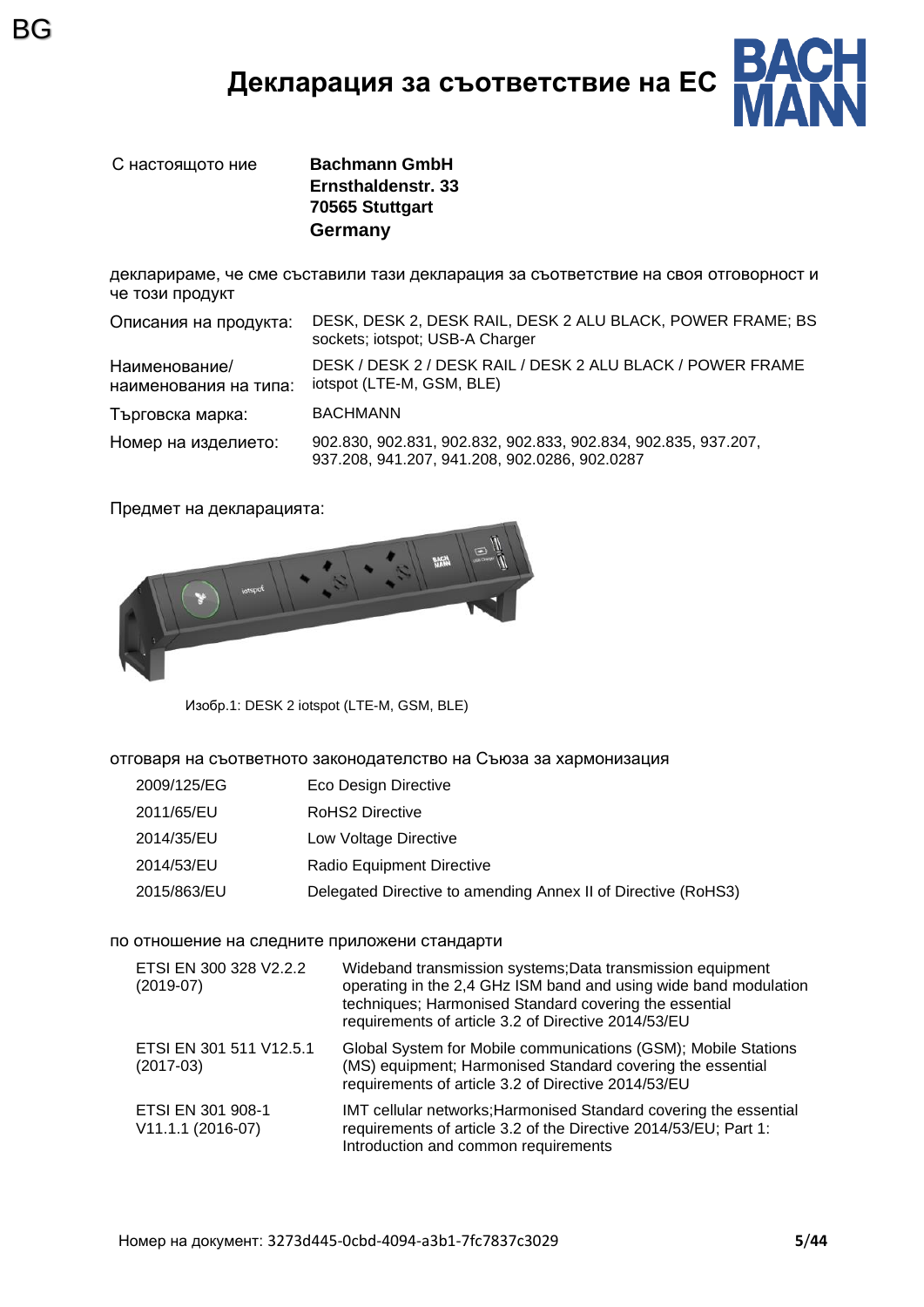**Декларация за съответствие на ЕС**



| ETSI EN 301 908-13<br>V11.1.1 (2016-07)             | IMT cellular networks; Harmonised Standard covering the essential<br>requirements of article 3.2 of the Directive 2014/53/EU; Part 13:<br>Evolved Universal Terrestrial Radio Access (E-UTRA) User<br>Equipment (UE)                                                                                         |
|-----------------------------------------------------|--------------------------------------------------------------------------------------------------------------------------------------------------------------------------------------------------------------------------------------------------------------------------------------------------------------|
| ETSI EN 301 489-1<br>V2.2.3 (2019-11)               | ElectroMagnetic Compatibility (EMC) standard for radio equipment<br>and services; Part 1: Common technical requirements; Harmonised<br><b>Standard for ElectroMagnetic Compatibility</b>                                                                                                                     |
| DRAFT ETSI EN 301<br>489-17 V3.2.2 (2019-12)        | ElectroMagnetic Compatibility (EMC) standard for radio equipment<br>and services; Part 17: Specific conditions for Broadband Data<br>Transmission Systems; Harmonised Standard for ElectroMagnetic<br>Compatibility                                                                                          |
| <b>DRAFT ETSI EN 301</b><br>489-52 V1.1.0 (2016-11) | Electromagnetic Compatibility (EMC) standard for radio equipment<br>and services; Part 52: Specific conditions for Cellular Communication<br>Mobile and portable (UE) radio and ancillary equipment; Harmonised<br>Standard covering the essential requirements of article 3.1(b) of<br>Directive 2014/53/EU |
| IEC 60884-<br>1:2002+A1:2006+A2:2013                | Plugs and socket-outlets for household and similar purposes - Part 1:<br>General requirements                                                                                                                                                                                                                |
| BS 5733:2010+A1:2014                                | General requirements for electrical accessories. Specification                                                                                                                                                                                                                                               |
| BS 6396:2008                                        | Electrical systems in office furniture and educational furniture.<br>Specification                                                                                                                                                                                                                           |
| BS 1363-1:1995+A4:2012                              | Technical documentation for the assessment of electrical and<br>electronic products with respect to the restriction of hazardous<br>substances                                                                                                                                                               |
| EN IEC 63000:2018-12                                | Technical documentation for the assessment of electrical and<br>electronic products with respect to the restriction of hazardous<br>substances                                                                                                                                                               |
| EN 62368-<br>1:2014/A11:2017                        | Audio/video, information and communication technology equipment -<br>Part 1: Safety requirements                                                                                                                                                                                                             |
|                                                     |                                                                                                                                                                                                                                                                                                              |

Проведен от нотифицирания орган Telefication B.V., с номер 0560: Модул B+C

Където е приложимо: Издаденият сертификат на ЕС за изследване на типа: 192140546/AA/00

Stuttgart, 02.06.2020

Място и дата на издаване Siegfried Braun

Head of Operations

Декларацията за съответствие отговаря на изискванията на ISO/IEC 17050-1:2010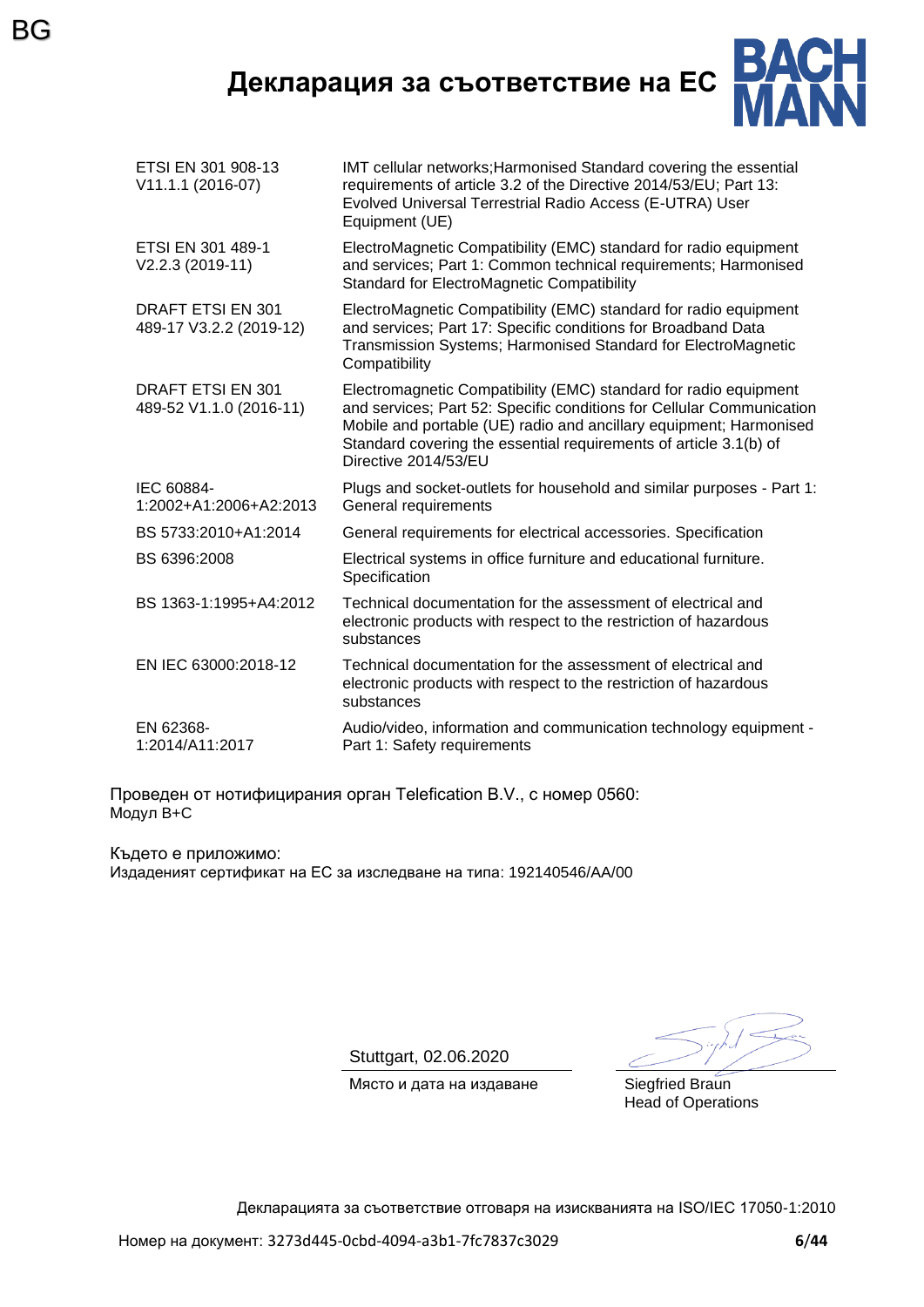

| Tímto my          | <b>Bachmann GmbH</b><br>Ernsthaldenstr, 33<br>70565 Stuttgart<br>Germany                                        |
|-------------------|-----------------------------------------------------------------------------------------------------------------|
|                   | prohlašujeme, že toto PoS je vyhotoveno na naši plnou odpovědnost a že tento výrobek                            |
| Popis výrobku:    | DESK, DESK 2, DESK RAIL, DESK 2 ALU BLACK, POWER FRAME; BS<br>sockets; iotspot; USB-A Charger                   |
| Název/názvy typu: | DESK / DESK 2 / DESK RAIL / DESK 2 ALU BLACK / POWER FRAME<br>iotspot (LTE-M, GSM, BLE)                         |
| Ochranná známka:  | <b>BACHMANN</b>                                                                                                 |
| Číslo položky:    | 902.830, 902.831, 902.832, 902.833, 902.834, 902.835, 937.207, 937.208,<br>941.207, 941.208, 902.0286, 902.0287 |

Předmět prohlášení:



Obrázek 1: DESK 2 iotspot (LTE-M, GSM, BLE)

#### je v souladu s relevantní harmonizovanou legislativou Evropské unie

| 2009/125/EG | Eco Design Directive                                          |
|-------------|---------------------------------------------------------------|
| 2011/65/EU  | RoHS2 Directive                                               |
| 2014/35/EU  | Low Voltage Directive                                         |
| 2014/53/EU  | Radio Equipment Directive                                     |
| 2015/863/EU | Delegated Directive to amending Annex II of Directive (RoHS3) |

#### s ohledem na následující použité normy

| ETSI EN 300 328 V2.2.2<br>$(2019-07)$   | Wideband transmission systems; Data transmission equipment<br>operating in the 2,4 GHz ISM band and using wide band modulation<br>techniques; Harmonised Standard covering the essential<br>requirements of article 3.2 of Directive 2014/53/EU |
|-----------------------------------------|-------------------------------------------------------------------------------------------------------------------------------------------------------------------------------------------------------------------------------------------------|
| ETSI EN 301 511 V12.5.1<br>$(2017-03)$  | Global System for Mobile communications (GSM); Mobile Stations<br>(MS) equipment; Harmonised Standard covering the essential<br>requirements of article 3.2 of Directive 2014/53/EU                                                             |
| ETSI EN 301 908-1<br>V11.1.1 (2016-07)  | IMT cellular networks; Harmonised Standard covering the essential<br>requirements of article 3.2 of the Directive 2014/53/EU; Part 1:<br>Introduction and common requirements                                                                   |
| ETSI EN 301 908-13<br>V11.1.1 (2016-07) | IMT cellular networks; Harmonised Standard covering the essential<br>requirements of article 3.2 of the Directive 2014/53/EU; Part 13:                                                                                                          |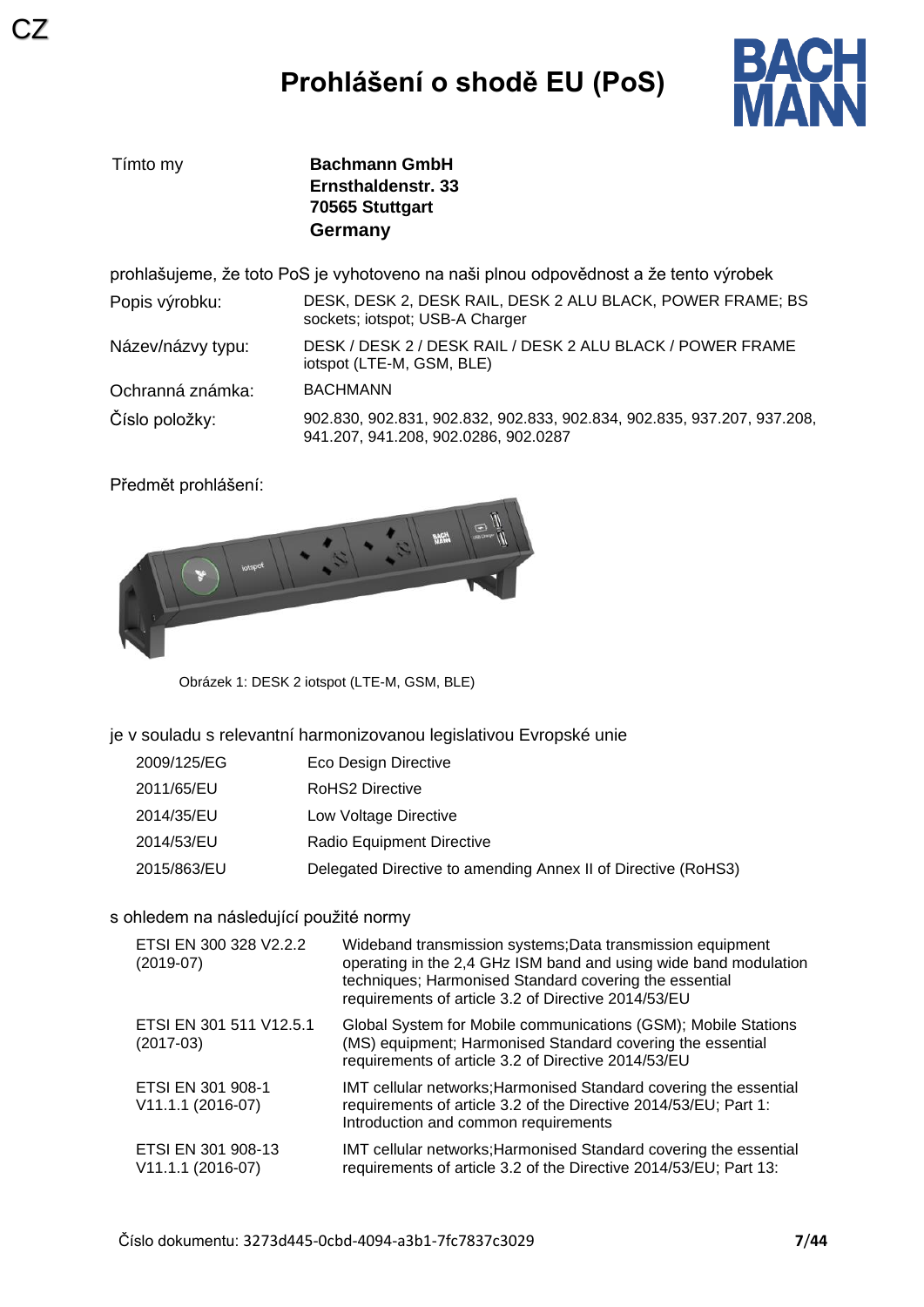# **Prohlášení o shodě EU (PoS)**

Evolved Universal Terrestrial Radio Access (E-UTRA) User



|                                              | Equipment (UE)                                                                                                                                                                                                                                                                                               |
|----------------------------------------------|--------------------------------------------------------------------------------------------------------------------------------------------------------------------------------------------------------------------------------------------------------------------------------------------------------------|
| ETSI EN 301 489-1<br>V2.2.3 (2019-11)        | ElectroMagnetic Compatibility (EMC) standard for radio equipment<br>and services; Part 1: Common technical requirements; Harmonised<br><b>Standard for ElectroMagnetic Compatibility</b>                                                                                                                     |
| DRAFT ETSI EN 301<br>489-17 V3.2.2 (2019-12) | ElectroMagnetic Compatibility (EMC) standard for radio equipment<br>and services; Part 17: Specific conditions for Broadband Data<br>Transmission Systems; Harmonised Standard for ElectroMagnetic<br>Compatibility                                                                                          |
| DRAFT ETSI EN 301<br>489-52 V1.1.0 (2016-11) | Electromagnetic Compatibility (EMC) standard for radio equipment<br>and services; Part 52: Specific conditions for Cellular Communication<br>Mobile and portable (UE) radio and ancillary equipment; Harmonised<br>Standard covering the essential requirements of article 3.1(b) of<br>Directive 2014/53/EU |
| IEC 60884-<br>1:2002+A1:2006+A2:2013         | Plugs and socket-outlets for household and similar purposes - Part 1:<br>General requirements                                                                                                                                                                                                                |
| BS 5733:2010+A1:2014                         | General requirements for electrical accessories. Specification                                                                                                                                                                                                                                               |
| BS 6396:2008                                 | Electrical systems in office furniture and educational furniture.<br>Specification                                                                                                                                                                                                                           |
| BS 1363-1:1995+A4:2012                       | Technical documentation for the assessment of electrical and<br>electronic products with respect to the restriction of hazardous<br>substances                                                                                                                                                               |
| EN IEC 63000:2018-12                         | Technical documentation for the assessment of electrical and<br>electronic products with respect to the restriction of hazardous<br>substances                                                                                                                                                               |
| EN 62368-<br>1:2014/A11:2017                 | Audio/video, information and communication technology equipment -<br>Part 1: Safety requirements                                                                                                                                                                                                             |

Notifikovaná osoba Telefication B.V., s číslem notifikované osoby 0560 vykonala: Modul B+C

Kde relevantní: Vydaný certifikát typové zkoušky EU: 192140546/AA/00

Stuttgart, 02.06.2020

místo a datum vydání **Siegfried Braun** 

Head of Operations

Prohlášení o shodě je v souladu s normou ISO/IEC 17050-1:2010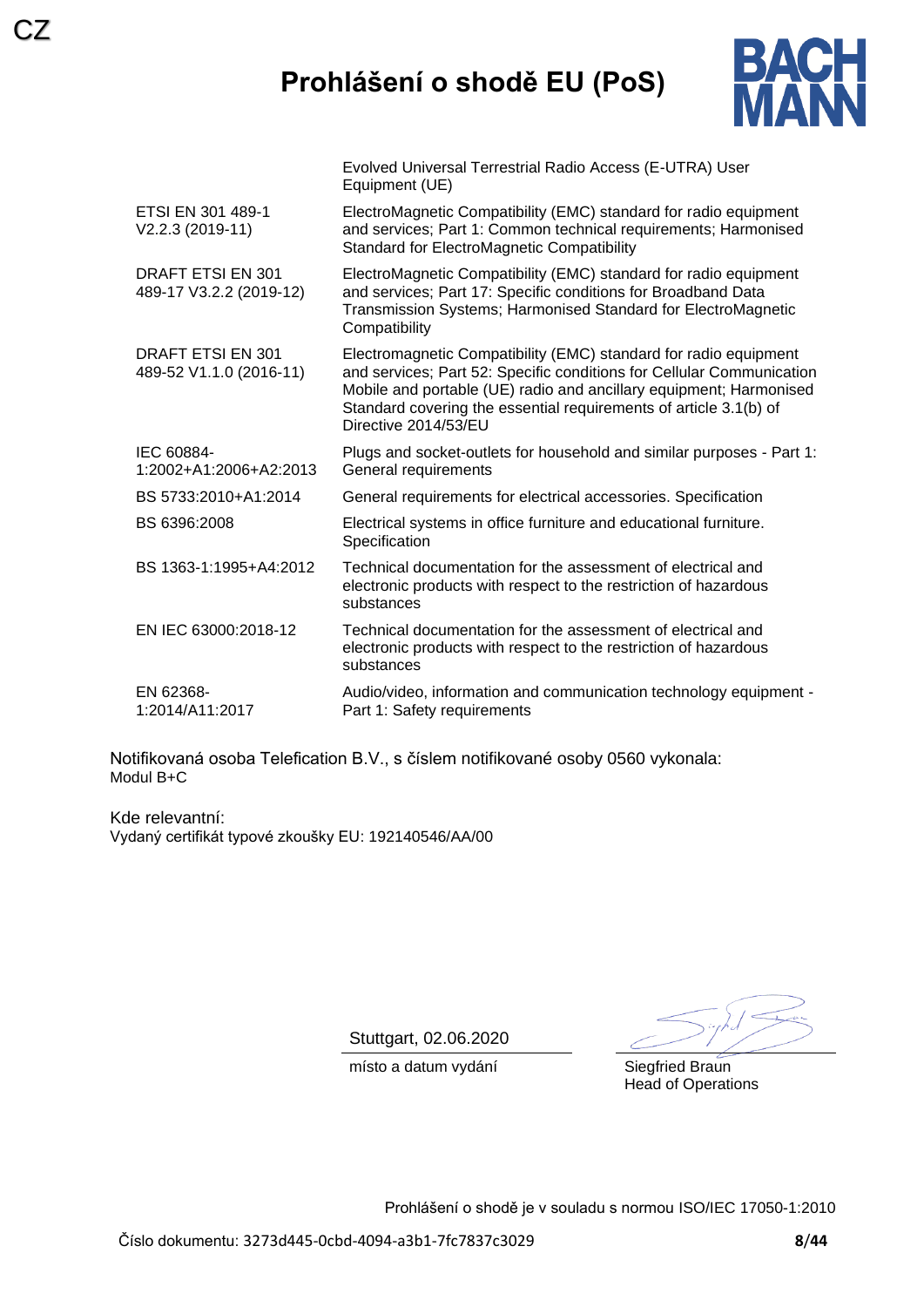### **EU-overensstemmelseserklæring**



Hermed erklærer vi **Bachmann GmbH**

DK

**Ernsthaldenstr. 33 70565 Stuttgart Germany**

at denne overensstemmelseserklæring er udstedt med os som eneansvarlig, og at dette produkt

| Produktbeskrivelse: | DESK, DESK 2, DESK RAIL, DESK 2 ALU BLACK, POWER FRAME; BS<br>sockets; iotspot; USB-A Charger                   |
|---------------------|-----------------------------------------------------------------------------------------------------------------|
| Typebetegnelse:     | DESK / DESK 2 / DESK RAIL / DESK 2 ALU BLACK / POWER FRAME<br>iotspot (LTE-M, GSM, BLE)                         |
| Varemærke:          | <b>BACHMANN</b>                                                                                                 |
| Varenummer:         | 902.830, 902.831, 902.832, 902.833, 902.834, 902.835, 937.207, 937.208,<br>941.207, 941.208, 902.0286, 902.0287 |

Erklæringens genstand:



Figur 1: DESK 2 iotspot (LTE-M, GSM, BLE)

er i overensstemmelse med den relevante EU-lovgivning om harmonisering

- 2009/125/EG Eco Design Directive
- 2011/65/EU RoHS2 Directive
- 2014/35/EU Low Voltage Directive
- 2014/53/EU Radio Equipment Directive
- 2015/863/EU Delegated Directive to amending Annex II of Directive (RoHS3)

#### med henvisning til følgende gældende standarder

| ETSI EN 300 328 V2.2.2<br>$(2019-07)$  | Wideband transmission systems; Data transmission equipment<br>operating in the 2,4 GHz ISM band and using wide band modulation<br>techniques; Harmonised Standard covering the essential<br>requirements of article 3.2 of Directive 2014/53/EU |
|----------------------------------------|-------------------------------------------------------------------------------------------------------------------------------------------------------------------------------------------------------------------------------------------------|
| ETSI EN 301 511 V12.5.1<br>$(2017-03)$ | Global System for Mobile communications (GSM); Mobile Stations<br>(MS) equipment; Harmonised Standard covering the essential<br>requirements of article 3.2 of Directive 2014/53/EU                                                             |
| ETSI EN 301 908-1<br>V11.1.1 (2016-07) | IMT cellular networks; Harmonised Standard covering the essential<br>requirements of article 3.2 of the Directive 2014/53/EU; Part 1:<br>Introduction and common requirements                                                                   |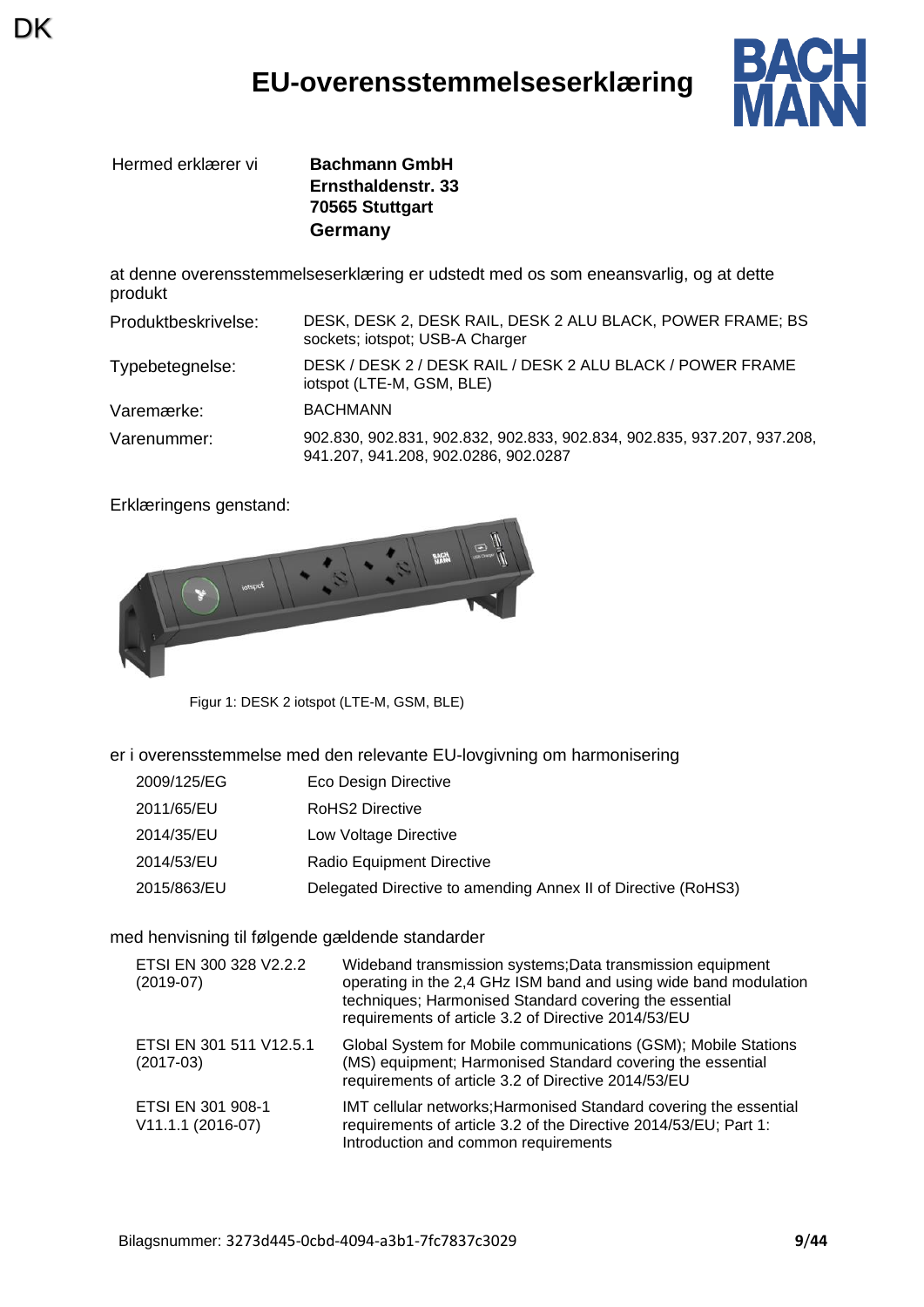### **EU-overensstemmelseserklæring**

**DK** 



| ETSI EN 301 908-13<br>V11.1.1 (2016-07)      | IMT cellular networks; Harmonised Standard covering the essential<br>requirements of article 3.2 of the Directive 2014/53/EU; Part 13:<br>Evolved Universal Terrestrial Radio Access (E-UTRA) User<br>Equipment (UE)                                                                                         |
|----------------------------------------------|--------------------------------------------------------------------------------------------------------------------------------------------------------------------------------------------------------------------------------------------------------------------------------------------------------------|
| ETSI EN 301 489-1<br>V2.2.3 (2019-11)        | ElectroMagnetic Compatibility (EMC) standard for radio equipment<br>and services; Part 1: Common technical requirements; Harmonised<br><b>Standard for ElectroMagnetic Compatibility</b>                                                                                                                     |
| DRAFT ETSI EN 301<br>489-17 V3.2.2 (2019-12) | ElectroMagnetic Compatibility (EMC) standard for radio equipment<br>and services; Part 17: Specific conditions for Broadband Data<br>Transmission Systems; Harmonised Standard for ElectroMagnetic<br>Compatibility                                                                                          |
| DRAFT ETSI EN 301<br>489-52 V1.1.0 (2016-11) | Electromagnetic Compatibility (EMC) standard for radio equipment<br>and services; Part 52: Specific conditions for Cellular Communication<br>Mobile and portable (UE) radio and ancillary equipment; Harmonised<br>Standard covering the essential requirements of article 3.1(b) of<br>Directive 2014/53/EU |
| IEC 60884-<br>1:2002+A1:2006+A2:2013         | Plugs and socket-outlets for household and similar purposes - Part 1:<br>General requirements                                                                                                                                                                                                                |
| BS 5733:2010+A1:2014                         | General requirements for electrical accessories. Specification                                                                                                                                                                                                                                               |
| BS 6396:2008                                 | Electrical systems in office furniture and educational furniture.<br>Specification                                                                                                                                                                                                                           |
| BS 1363-1:1995+A4:2012                       | Technical documentation for the assessment of electrical and<br>electronic products with respect to the restriction of hazardous<br>substances                                                                                                                                                               |
| EN IEC 63000:2018-12                         | Technical documentation for the assessment of electrical and<br>electronic products with respect to the restriction of hazardous<br>substances                                                                                                                                                               |
| EN 62368-<br>1:2014/A11:2017                 | Audio/video, information and communication technology equipment -<br>Part 1: Safety requirements                                                                                                                                                                                                             |

Det notificerede organ Telefication B.V., med det notificerede organs nummer 0560, udførte: Modul B+C

Hvor det er relevant: Det udstedte EU-typegodkendelsescertifikat: 192140546/AA/00

Stuttgart, 02.06.2020

Sted og dato for udstedelse Siegfried Braun

Head of Operations

Overensstemmelseserklæring er i overensstemmelse med ISO/IEC 17050-1:2010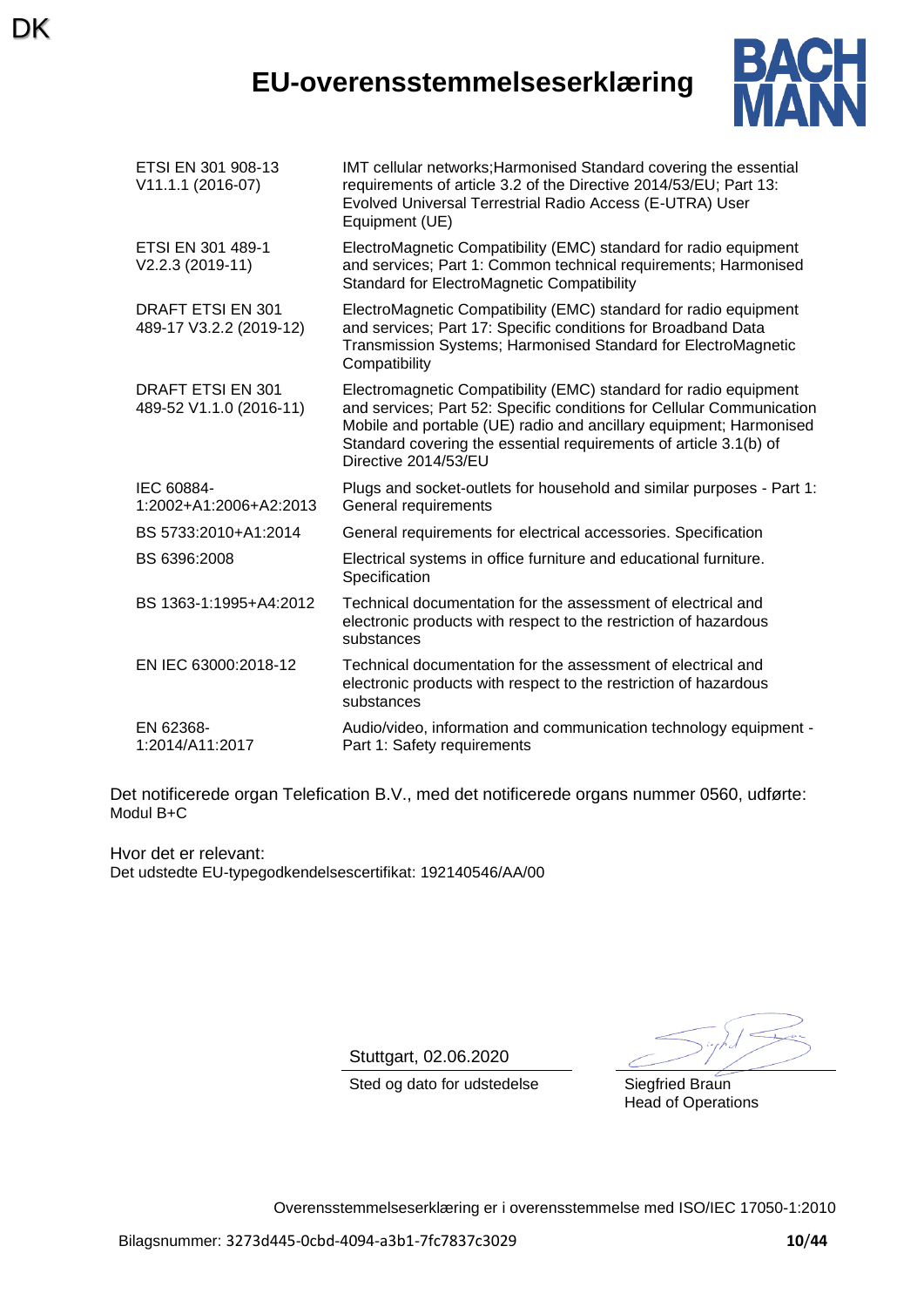# **EU-verklaring van overeenstemming**



Hierbij verklaren wij, **Bachmann GmbH Ernsthaldenstr. 33 70565 Stuttgart Deutschland**

dat deze verklaring van overeenstemming wordt afgegeven onder onze eigen verantwoordelijkheid en dat dit product

| Productbeschrijving:    | DESK, DESK 2, DESK RAIL, DESK 2 ALU BLACK, POWER FRAME;<br>BS sockets; iotspot; USB-A Charger                   |
|-------------------------|-----------------------------------------------------------------------------------------------------------------|
| $Typea anduiding(en)$ : | DESK / DESK 2 / DESK RAIL / DESK 2 ALU BLACK / POWER FRAME<br>iotspot (LTE-M, GSM, BLE)                         |
| Handelsmerk:            | <b>BACHMANN</b>                                                                                                 |
| Artikelnummer:          | 902.830, 902.831, 902.832, 902.833, 902.834, 902.835, 937.207,<br>937.208, 941.207, 941.208, 902.0286, 902.0287 |

Voorwerp van de verklaring:

NL



Afbeelding 1: DESK 2 iotspot (LTE-M, GSM, BLE)

conform is met de relevante harmonisatiewetgeving van de Europese Unie

- 2009/125/EG Eco Design Directive
- 2011/65/EU RoHS2 Directive
- 2014/35/EU Low Voltage Directive
- 2014/53/EU Radio Equipment Directive
- 2015/863/EU Delegated Directive to amending Annex II of Directive (RoHS3)

met verwijzing naar de volgende toegepaste normen

| ETSI EN 300 328 V2.2.2<br>$(2019-07)$  | Wideband transmission systems; Data transmission equipment<br>operating in the 2,4 GHz ISM band and using wide band modulation<br>techniques; Harmonised Standard covering the essential<br>requirements of article 3.2 of Directive 2014/53/EU |
|----------------------------------------|-------------------------------------------------------------------------------------------------------------------------------------------------------------------------------------------------------------------------------------------------|
| ETSI EN 301 511 V12.5.1<br>$(2017-03)$ | Global System for Mobile communications (GSM); Mobile Stations<br>(MS) equipment; Harmonised Standard covering the essential<br>requirements of article 3.2 of Directive 2014/53/EU                                                             |
| ETSI EN 301 908-1<br>V11.1.1 (2016-07) | IMT cellular networks; Harmonised Standard covering the essential<br>requirements of article 3.2 of the Directive 2014/53/EU; Part 1:<br>Introduction and common requirements                                                                   |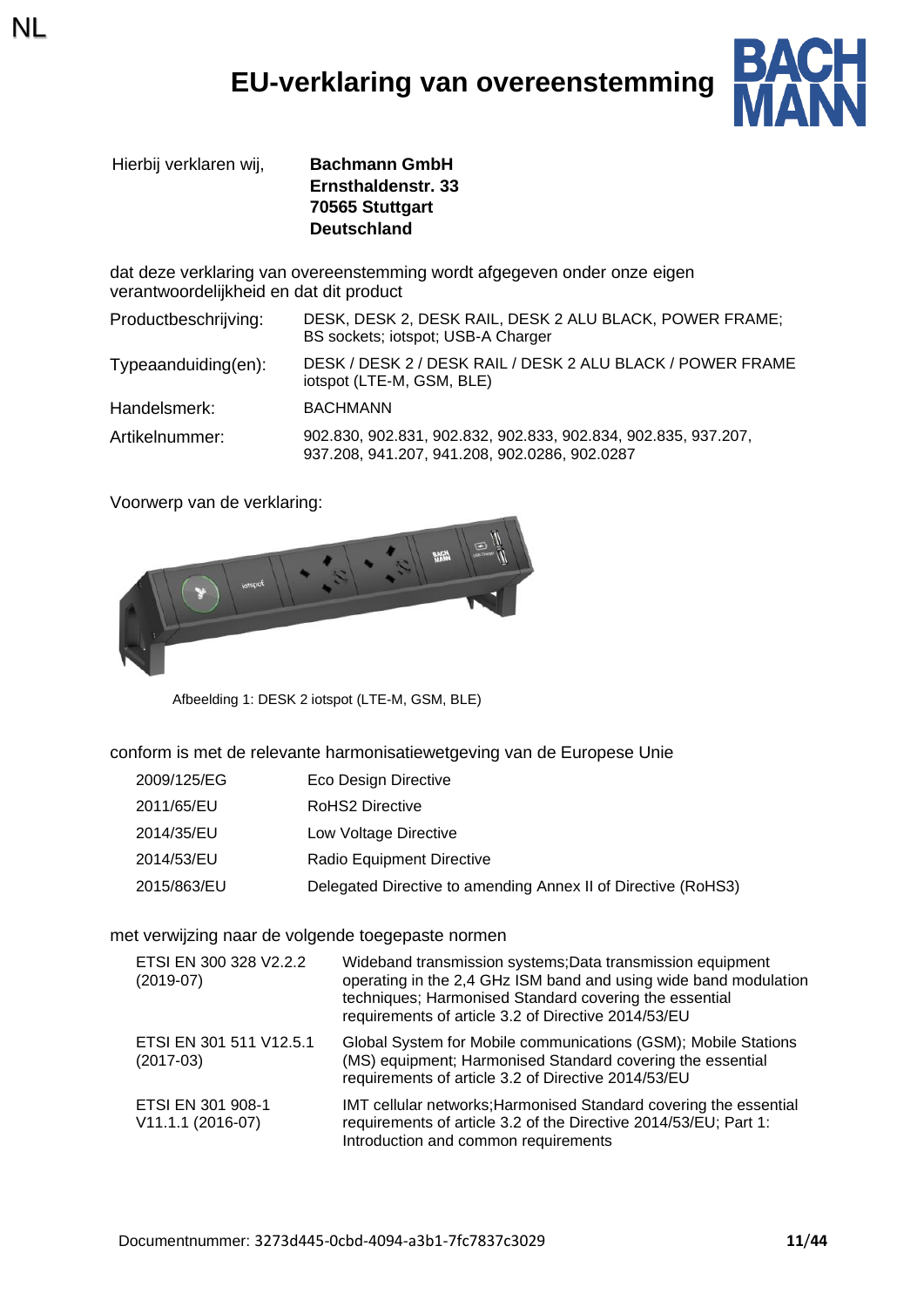# **EU-verklaring van overeenstemming**

NL



| ETSI EN 301 908-13<br>V11.1.1 (2016-07)             | IMT cellular networks; Harmonised Standard covering the essential<br>requirements of article 3.2 of the Directive 2014/53/EU; Part 13:<br>Evolved Universal Terrestrial Radio Access (E-UTRA) User<br>Equipment (UE)                                                                                         |
|-----------------------------------------------------|--------------------------------------------------------------------------------------------------------------------------------------------------------------------------------------------------------------------------------------------------------------------------------------------------------------|
| ETSI EN 301 489-1<br>V2.2.3 (2019-11)               | ElectroMagnetic Compatibility (EMC) standard for radio equipment<br>and services; Part 1: Common technical requirements; Harmonised<br><b>Standard for ElectroMagnetic Compatibility</b>                                                                                                                     |
| <b>DRAFT ETSI EN 301</b><br>489-17 V3.2.2 (2019-12) | ElectroMagnetic Compatibility (EMC) standard for radio equipment<br>and services; Part 17: Specific conditions for Broadband Data<br>Transmission Systems; Harmonised Standard for ElectroMagnetic<br>Compatibility                                                                                          |
| <b>DRAFT ETSI EN 301</b><br>489-52 V1.1.0 (2016-11) | Electromagnetic Compatibility (EMC) standard for radio equipment<br>and services; Part 52: Specific conditions for Cellular Communication<br>Mobile and portable (UE) radio and ancillary equipment; Harmonised<br>Standard covering the essential requirements of article 3.1(b) of<br>Directive 2014/53/EU |
| IEC 60884-<br>1:2002+A1:2006+A2:2013                | Plugs and socket-outlets for household and similar purposes - Part 1:<br>General requirements                                                                                                                                                                                                                |
| BS 5733:2010+A1:2014                                | General requirements for electrical accessories. Specification                                                                                                                                                                                                                                               |
| BS 6396:2008                                        | Electrical systems in office furniture and educational furniture.<br>Specification                                                                                                                                                                                                                           |
| BS 1363-1:1995+A4:2012                              | Technical documentation for the assessment of electrical and<br>electronic products with respect to the restriction of hazardous<br>substances                                                                                                                                                               |
| EN IEC 63000:2018-12                                | Technical documentation for the assessment of electrical and<br>electronic products with respect to the restriction of hazardous<br>substances                                                                                                                                                               |
| EN 62368-<br>1:2014/A11:2017                        | Audio/video, information and communication technology equipment -<br>Part 1: Safety requirements                                                                                                                                                                                                             |

De aangemelde instantie Telefication B.V., met nummer aangemelde instantie 0560 voerde uit: Modul B+C

Indien van toepassing: Het afgegeven certificaat van EG-typeonderzoek: 192140546/AA/00

Stuttgart, 02.06.2020

Plaats en datum van uitgifte Siegfried Braun

Head of Operations

Verklaring van overeenstemming voldoet aan ISO/IEC 17050-1:2010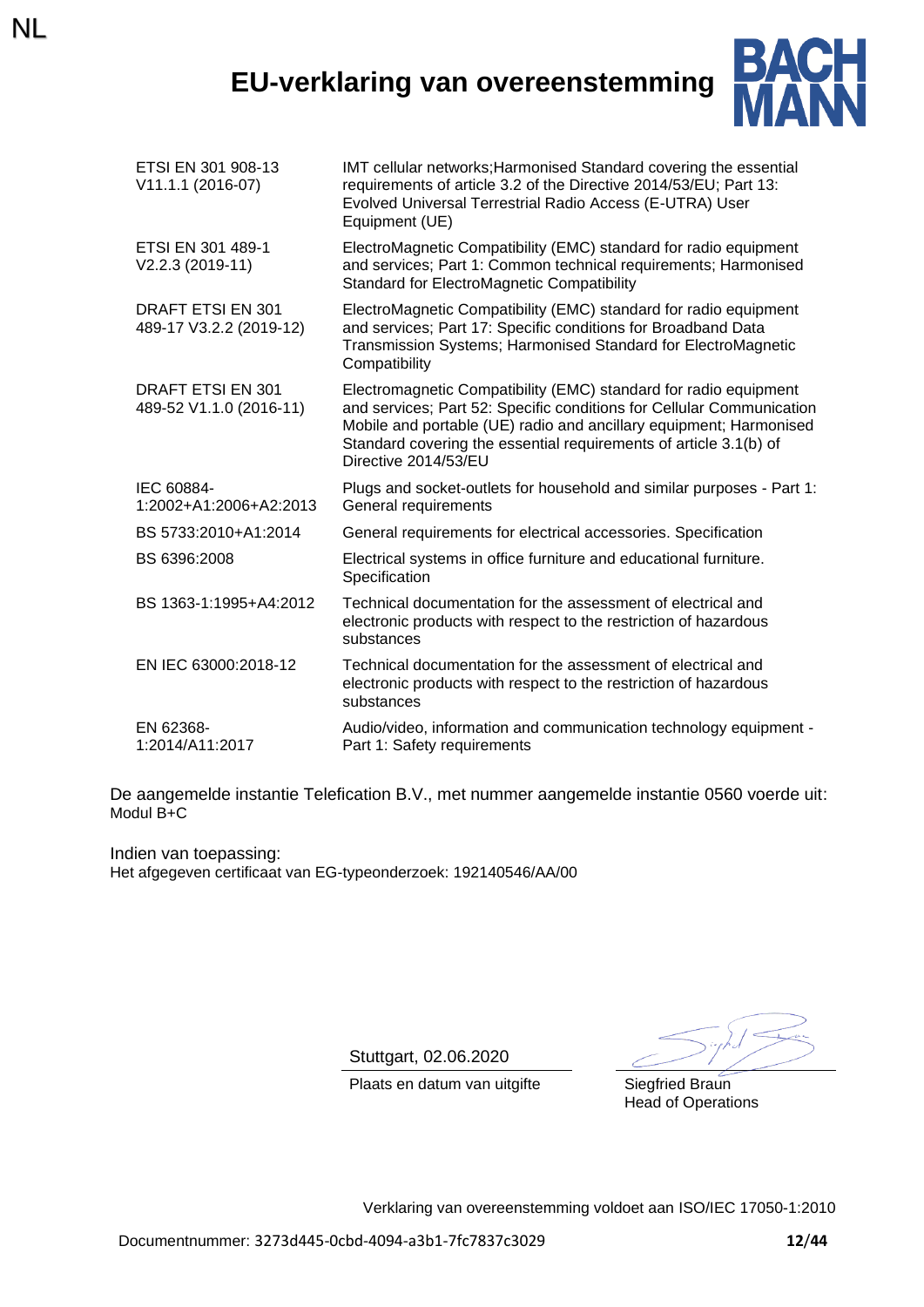# **EÜ vastavusdeklaratsioon (EU Declaration of Conformity DoC)**



Meie, **Bachmann GmbH Ernsthaldenstr. 33 70565 Stuttgart Deutschland**

kinnitame, et see vastavusdeklaratsioon on välja antud meie ainuvastutusel ja toode

| Toote kirjeldus:   | DESK, DESK 2, DESK RAIL, DESK 2 ALU BLACK, POWER FRAME;<br>BS sockets; iotspot; USB-A Charger                   |
|--------------------|-----------------------------------------------------------------------------------------------------------------|
| Tüübitähistus(ed): | DESK / DESK 2 / DESK RAIL / DESK 2 ALU BLACK / POWER FRAME<br>iotspot (LTE-M, GSM, BLE)                         |
| Kaubamärk:         | <b>BACHMANN</b>                                                                                                 |
| Artikli number:    | 902.830, 902.831, 902.832, 902.833, 902.834, 902.835, 937.207,<br>937.208, 941.207, 941.208, 902.0286, 902.0287 |

Deklaratsiooni objekt:



Joonis 1: DESK 2 iotspot (LTE-M, GSM, BLE)

vastab järgnevatele ELi asjakohastele harmoneeritud õigusaktidele

| 2009/125/EG | Eco Design Directive                                          |
|-------------|---------------------------------------------------------------|
| 2011/65/EU  | <b>RoHS2 Directive</b>                                        |
| 2014/35/EU  | Low Voltage Directive                                         |
| 2014/53/EU  | Radio Equipment Directive                                     |
| 2015/863/EU | Delegated Directive to amending Annex II of Directive (RoHS3) |

#### ja järgnevatele kohaldatavatele standarditele

| ETSI EN 300 328 V2.2.2<br>$(2019-07)$     | Wideband transmission systems; Data transmission equipment<br>operating in the 2,4 GHz ISM band and using wide band modulation<br>techniques; Harmonised Standard covering the essential<br>requirements of article 3.2 of Directive 2014/53/EU |
|-------------------------------------------|-------------------------------------------------------------------------------------------------------------------------------------------------------------------------------------------------------------------------------------------------|
| ETSI EN 301 511 V12.5.1<br>$(2017-03)$    | Global System for Mobile communications (GSM); Mobile Stations<br>(MS) equipment; Harmonised Standard covering the essential<br>requirements of article 3.2 of Directive 2014/53/EU                                                             |
| ETSI EN 301 908-1<br>V11.1.1 (2016-07)    | IMT cellular networks; Harmonised Standard covering the essential<br>requirements of article 3.2 of the Directive 2014/53/EU; Part 1:<br>Introduction and common requirements                                                                   |
| ETSI EN 301 908-13<br>$V11.1.1 (2016-07)$ | IMT cellular networks; Harmonised Standard covering the essential<br>requirements of article 3.2 of the Directive 2014/53/EU; Part 13:                                                                                                          |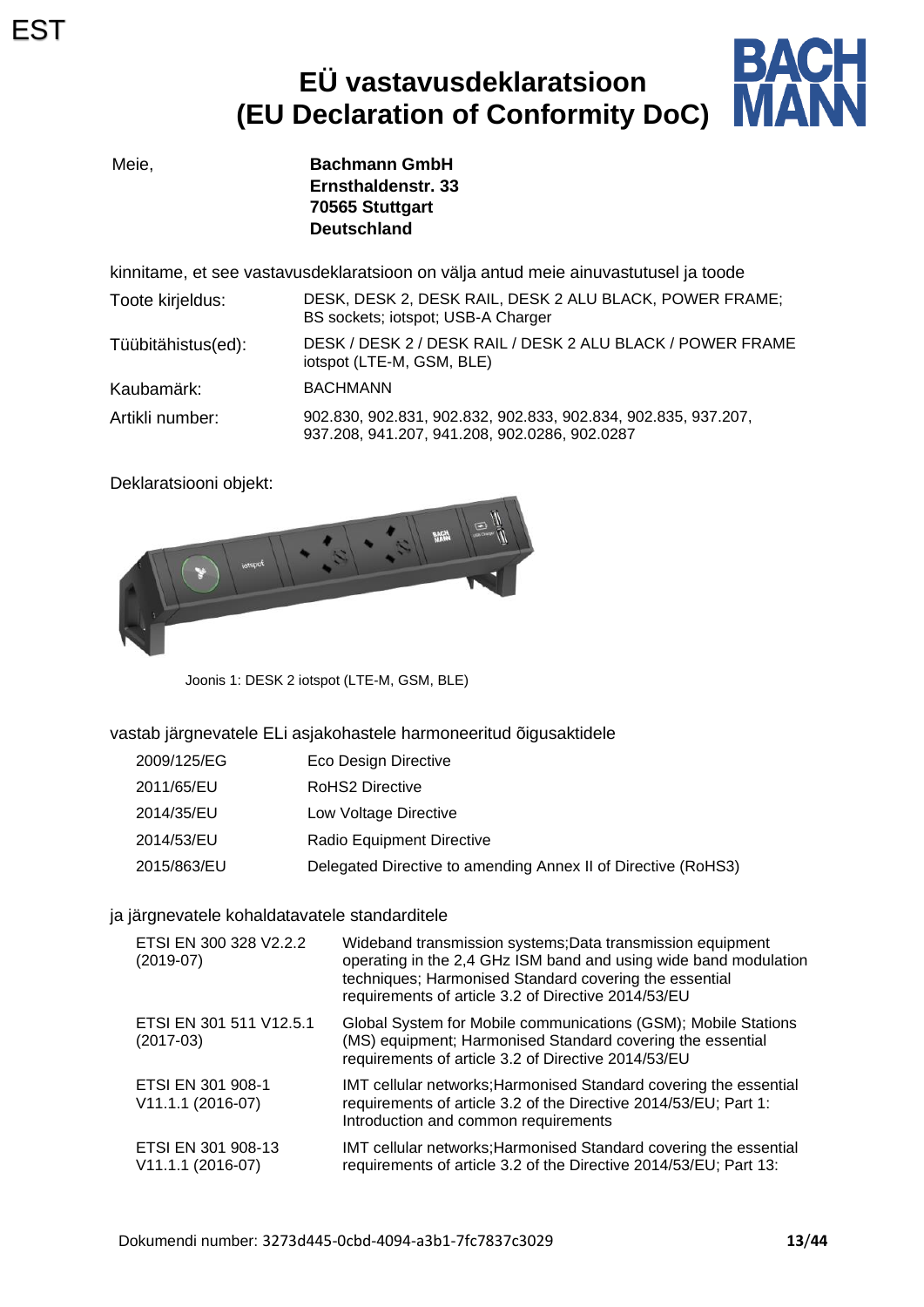#### BACH **EÜ vastavusdeklaratsioon MAR (EU Declaration of Conformity DoC)**

|                                              | Evolved Universal Terrestrial Radio Access (E-UTRA) User<br>Equipment (UE)                                                                                                                                                                                                                                   |
|----------------------------------------------|--------------------------------------------------------------------------------------------------------------------------------------------------------------------------------------------------------------------------------------------------------------------------------------------------------------|
| ETSI EN 301 489-1<br>V2.2.3 (2019-11)        | ElectroMagnetic Compatibility (EMC) standard for radio equipment<br>and services; Part 1: Common technical requirements; Harmonised<br><b>Standard for ElectroMagnetic Compatibility</b>                                                                                                                     |
| DRAFT ETSI EN 301<br>489-17 V3.2.2 (2019-12) | ElectroMagnetic Compatibility (EMC) standard for radio equipment<br>and services; Part 17: Specific conditions for Broadband Data<br>Transmission Systems; Harmonised Standard for ElectroMagnetic<br>Compatibility                                                                                          |
| DRAFT ETSI EN 301<br>489-52 V1.1.0 (2016-11) | Electromagnetic Compatibility (EMC) standard for radio equipment<br>and services; Part 52: Specific conditions for Cellular Communication<br>Mobile and portable (UE) radio and ancillary equipment; Harmonised<br>Standard covering the essential requirements of article 3.1(b) of<br>Directive 2014/53/EU |
| IEC 60884-<br>1:2002+A1:2006+A2:2013         | Plugs and socket-outlets for household and similar purposes - Part 1:<br>General requirements                                                                                                                                                                                                                |
| BS 5733:2010+A1:2014                         | General requirements for electrical accessories. Specification                                                                                                                                                                                                                                               |
| BS 6396:2008                                 | Electrical systems in office furniture and educational furniture.<br>Specification                                                                                                                                                                                                                           |
| BS 1363-1:1995+A4:2012                       | Technical documentation for the assessment of electrical and<br>electronic products with respect to the restriction of hazardous<br>substances                                                                                                                                                               |
| EN IEC 63000:2018-12                         | Technical documentation for the assessment of electrical and<br>electronic products with respect to the restriction of hazardous<br>substances                                                                                                                                                               |
| EN 62368-<br>1:2014/A11:2017                 | Audio/video, information and communication technology equipment -<br>Part 1: Safety requirements                                                                                                                                                                                                             |

Teavitatud asutuse Telefication B.V., teavitatud asutuse tunnusnumbriga 0560, poolt läbiviidud vastavushindamise objekt: Modul B+C

Vajaduse korral: Väljaantud ELi tüübihindamistõend: 192140546/AA/00

Stuttgart, 02.06.2020

Head of Operations

Väljaandmise koht ja kuupäev Siegfried Braun

Vastavusdeklaratsioon vastab standardile ISO/IEC 17050-1:2010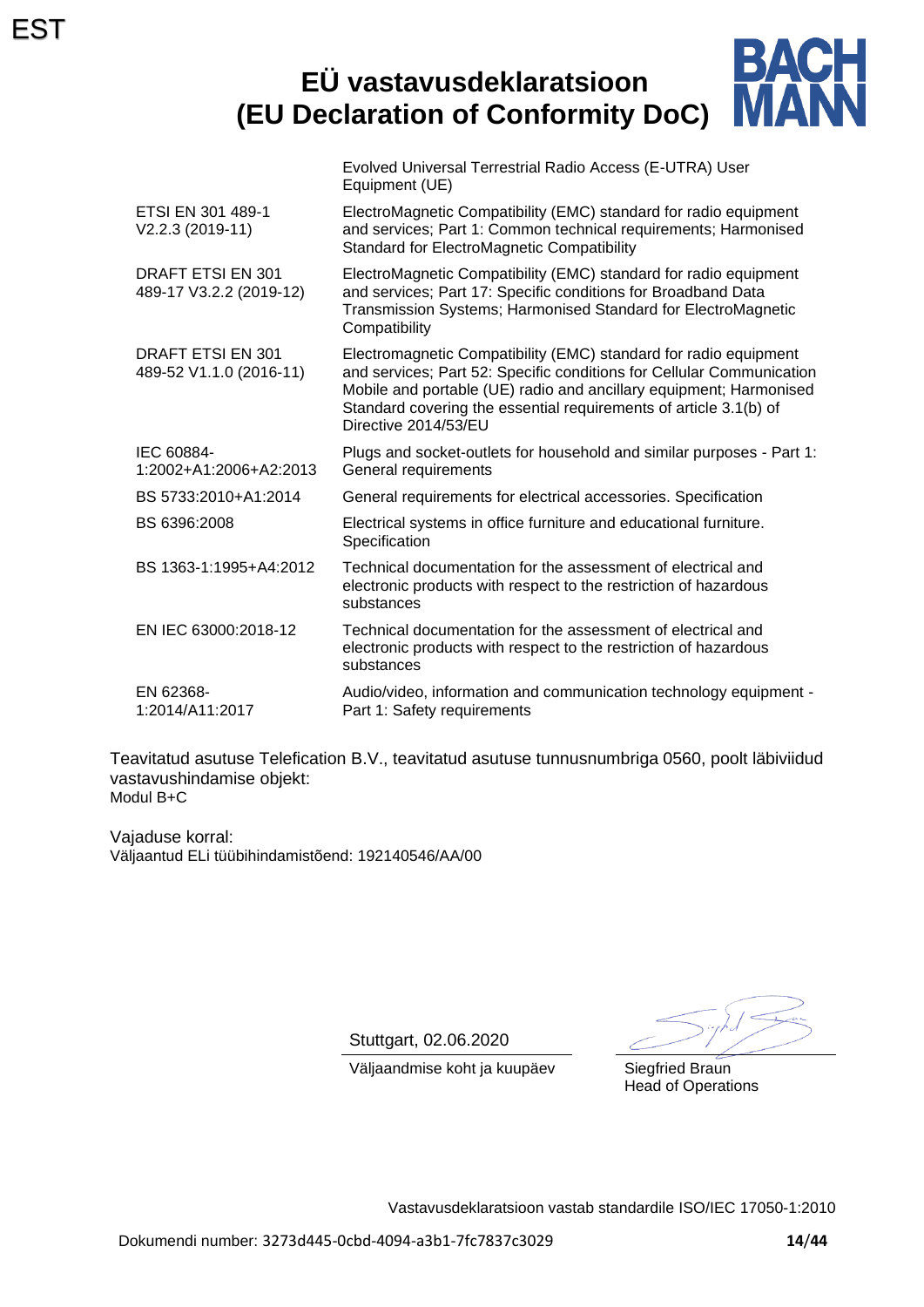**EU:n vaatimustenmukaisuusvakuutus (DoC)**



Täten me, **Bachmann GmbH Ernsthaldenstr. 33 70565 Stuttgart Deutschland**

vakuutamme, että tämä vaatimustenmukaisuusvakuutus on julkaistu yksinomaisella vastuullamme ja että tuote

| Tuotteen kuvaus:       | DESK, DESK 2, DESK RAIL, DESK 2 ALU BLACK, POWER FRAME;<br>BS sockets; iotspot; USB-A Charger                   |
|------------------------|-----------------------------------------------------------------------------------------------------------------|
| Tuotteen nimi (nimet): | DESK / DESK 2 / DESK RAIL / DESK 2 ALU BLACK / POWER FRAME<br>iotspot (LTE-M, GSM, BLE)                         |
| Tavaramerkki:          | <b>BACHMANN</b>                                                                                                 |
| Tuotenumero:           | 902.830, 902.831, 902.832, 902.833, 902.834, 902.835, 937.207,<br>937.208, 941.207, 941.208, 902.0286, 902.0287 |

Vakuutuksen kohde:

FI



Kuva 1: DESK 2 iotspot (LTE-M, GSM, BLE)

on Euroopan unionin laitetta koskevan yhdenmukaistetun lainsäädännön mukainen

| 2009/125/EG | Eco Design Directive |
|-------------|----------------------|
|-------------|----------------------|

- 2011/65/EU RoHS2 Directive
- 2014/35/EU Low Voltage Directive
- 2014/53/EU Radio Equipment Directive
- 2015/863/EU Delegated Directive to amending Annex II of Directive (RoHS3)

#### Sovellettu on seuraavia standardeja

| ETSI EN 300 328 V2.2.2<br>$(2019-07)$  | Wideband transmission systems; Data transmission equipment<br>operating in the 2,4 GHz ISM band and using wide band modulation<br>techniques; Harmonised Standard covering the essential<br>requirements of article 3.2 of Directive 2014/53/EU |
|----------------------------------------|-------------------------------------------------------------------------------------------------------------------------------------------------------------------------------------------------------------------------------------------------|
| ETSI EN 301 511 V12.5.1<br>$(2017-03)$ | Global System for Mobile communications (GSM); Mobile Stations<br>(MS) equipment; Harmonised Standard covering the essential<br>requirements of article 3.2 of Directive 2014/53/EU                                                             |
| ETSI EN 301 908-1<br>V11.1.1 (2016-07) | IMT cellular networks; Harmonised Standard covering the essential<br>requirements of article 3.2 of the Directive 2014/53/EU; Part 1:<br>Introduction and common requirements                                                                   |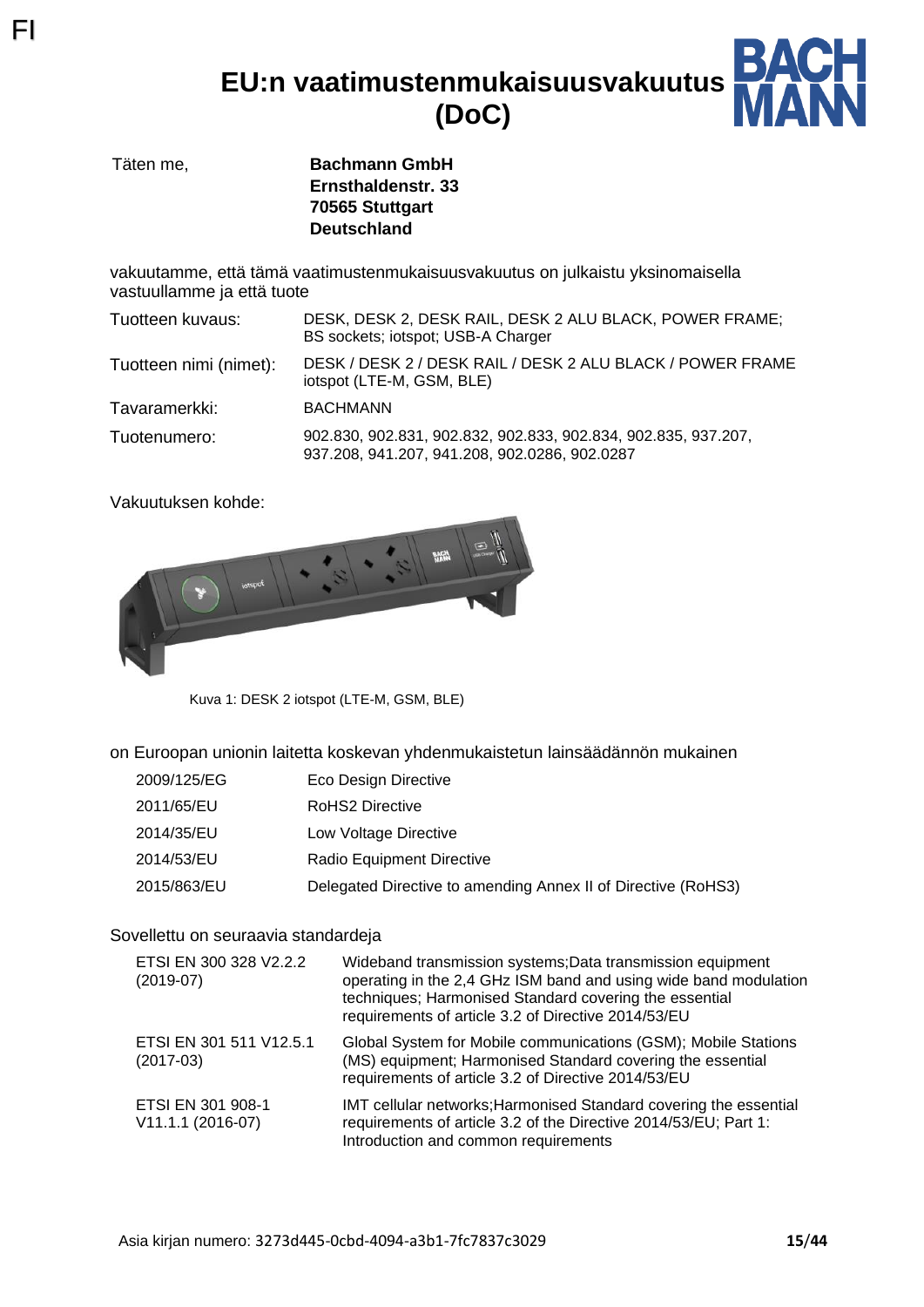### **EU:n vaatimustenmukaisuusvakuutus (DoC)**



| IMT cellular networks; Harmonised Standard covering the essential<br>requirements of article 3.2 of the Directive 2014/53/EU; Part 13:<br>Evolved Universal Terrestrial Radio Access (E-UTRA) User<br>Equipment (UE)                                                                                         |
|--------------------------------------------------------------------------------------------------------------------------------------------------------------------------------------------------------------------------------------------------------------------------------------------------------------|
| ElectroMagnetic Compatibility (EMC) standard for radio equipment<br>and services; Part 1: Common technical requirements; Harmonised<br><b>Standard for ElectroMagnetic Compatibility</b>                                                                                                                     |
| ElectroMagnetic Compatibility (EMC) standard for radio equipment<br>and services; Part 17: Specific conditions for Broadband Data<br>Transmission Systems; Harmonised Standard for ElectroMagnetic<br>Compatibility                                                                                          |
| Electromagnetic Compatibility (EMC) standard for radio equipment<br>and services; Part 52: Specific conditions for Cellular Communication<br>Mobile and portable (UE) radio and ancillary equipment; Harmonised<br>Standard covering the essential requirements of article 3.1(b) of<br>Directive 2014/53/EU |
| Plugs and socket-outlets for household and similar purposes - Part 1:<br>General requirements                                                                                                                                                                                                                |
| General requirements for electrical accessories. Specification                                                                                                                                                                                                                                               |
| Electrical systems in office furniture and educational furniture.<br>Specification                                                                                                                                                                                                                           |
| Technical documentation for the assessment of electrical and<br>electronic products with respect to the restriction of hazardous<br>substances                                                                                                                                                               |
| Technical documentation for the assessment of electrical and<br>electronic products with respect to the restriction of hazardous<br>substances                                                                                                                                                               |
| Audio/video, information and communication technology equipment -<br>Part 1: Safety requirements                                                                                                                                                                                                             |
|                                                                                                                                                                                                                                                                                                              |

Ilmoitettu laitos Telefication B.V., ja ilmoitetun laitoksen numero 0560: Moduuli B+C

Joihin sovelletaan: Myönnetty EU:n tyyppihyväksyntä: 192140546/AA/00

FI

Stuttgart, 02.06.2020

Paikka ja päiväys Siegfried Braun Head of Operations

Vaatimustenmukaisuusvakuutus on ISO/IEC 17050-1:2010 -standardin mukainen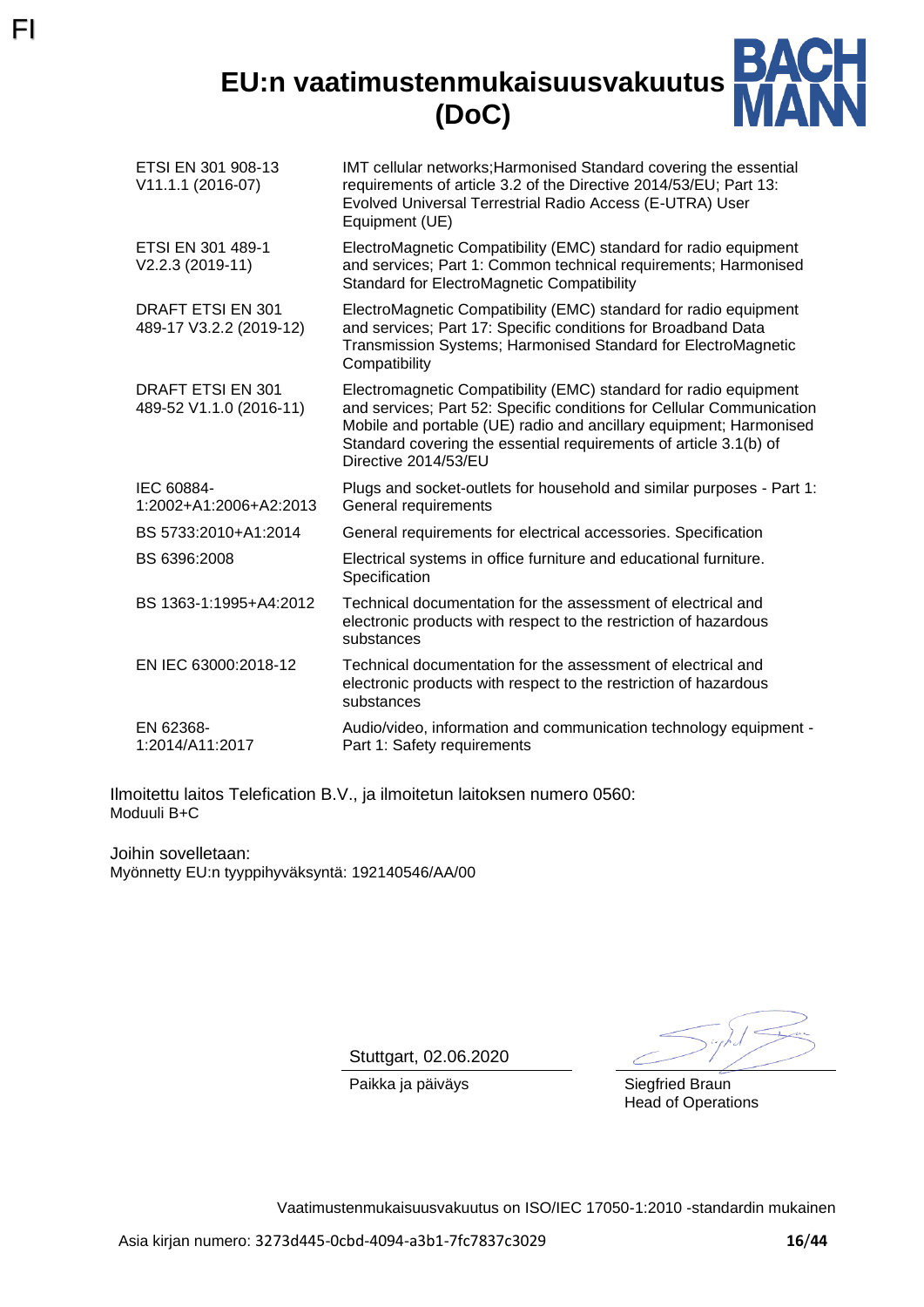

Par la présente, nous, **Bachmann GmbH**

FR

**Ernsthaldenstr. 33 70565 Stuttgart Deutschland**

déclarons que la présente déclaration de conformité est émise sous notre seule responsabilité et que le produit suivant

| Description du produit : | DESK, DESK 2, DESK RAIL, DESK 2 ALU BLACK, POWER FRAME;<br>BS sockets; iotspot; USB-A Charger                   |
|--------------------------|-----------------------------------------------------------------------------------------------------------------|
| Désignation(s) du type : | DESK / DESK 2 / DESK RAIL / DESK 2 ALU BLACK / POWER FRAME<br>iotspot (LTE-M, GSM, BLE)                         |
| Marque déposée :         | <b>BACHMANN</b>                                                                                                 |
| Numéro d'article :       | 902.830, 902.831, 902.832, 902.833, 902.834, 902.835, 937.207,<br>937.208, 941.207, 941.208, 902.0286, 902.0287 |

Objet de la déclaration:



Figure 1 : DESK 2 iotspot (LTE-M, GSM, BLE)

#### est conforme à la législation harmonisée correspondante de l'Union

- 2011/65/EU RoHS2 Directive
- 2014/35/EU Low Voltage Directive
- 2014/53/EU Radio Equipment Directive
- 2015/863/EU Delegated Directive to amending Annex II of Directive (RoHS3)

#### en référence aux normes suivantes appliquées

| ETSI EN 300 328 V2.2.2<br>$(2019-07)$  | Wideband transmission systems; Data transmission equipment<br>operating in the 2,4 GHz ISM band and using wide band modulation<br>techniques; Harmonised Standard covering the essential<br>requirements of article 3.2 of Directive 2014/53/EU |
|----------------------------------------|-------------------------------------------------------------------------------------------------------------------------------------------------------------------------------------------------------------------------------------------------|
| ETSI EN 301 511 V12.5.1<br>$(2017-03)$ | Global System for Mobile communications (GSM); Mobile Stations<br>(MS) equipment; Harmonised Standard covering the essential<br>requirements of article 3.2 of Directive 2014/53/EU                                                             |
| ETSI EN 301 908-1<br>V11.1.1 (2016-07) | IMT cellular networks; Harmonised Standard covering the essential<br>requirements of article 3.2 of the Directive 2014/53/EU; Part 1:<br>Introduction and common requirements                                                                   |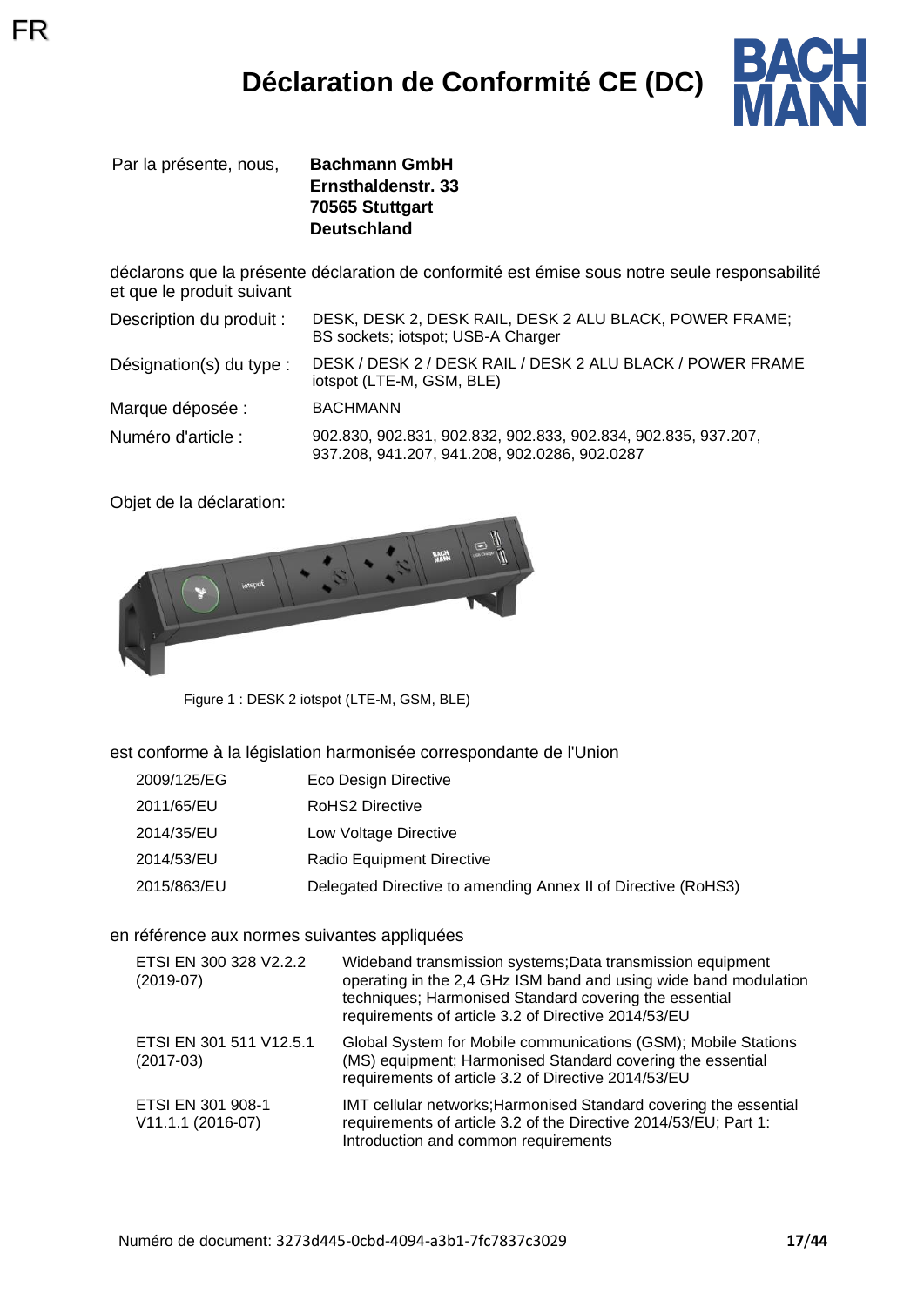# **Déclaration de Conformité CE (DC)**



| ETSI EN 301 908-13<br>V11.1.1 (2016-07)             | IMT cellular networks; Harmonised Standard covering the essential<br>requirements of article 3.2 of the Directive 2014/53/EU; Part 13:<br>Evolved Universal Terrestrial Radio Access (E-UTRA) User<br>Equipment (UE)                                                                                         |
|-----------------------------------------------------|--------------------------------------------------------------------------------------------------------------------------------------------------------------------------------------------------------------------------------------------------------------------------------------------------------------|
| ETSI EN 301 489-1<br>V2.2.3 (2019-11)               | ElectroMagnetic Compatibility (EMC) standard for radio equipment<br>and services; Part 1: Common technical requirements; Harmonised<br><b>Standard for ElectroMagnetic Compatibility</b>                                                                                                                     |
| DRAFT ETSI EN 301<br>489-17 V3.2.2 (2019-12)        | ElectroMagnetic Compatibility (EMC) standard for radio equipment<br>and services; Part 17: Specific conditions for Broadband Data<br>Transmission Systems; Harmonised Standard for ElectroMagnetic<br>Compatibility                                                                                          |
| <b>DRAFT ETSI EN 301</b><br>489-52 V1.1.0 (2016-11) | Electromagnetic Compatibility (EMC) standard for radio equipment<br>and services; Part 52: Specific conditions for Cellular Communication<br>Mobile and portable (UE) radio and ancillary equipment; Harmonised<br>Standard covering the essential requirements of article 3.1(b) of<br>Directive 2014/53/EU |
| IEC 60884-<br>1:2002+A1:2006+A2:2013                | Plugs and socket-outlets for household and similar purposes - Part 1:<br>General requirements                                                                                                                                                                                                                |
| BS 5733:2010+A1:2014                                | General requirements for electrical accessories. Specification                                                                                                                                                                                                                                               |
| BS 6396:2008                                        | Electrical systems in office furniture and educational furniture.<br>Specification                                                                                                                                                                                                                           |
| BS 1363-1:1995+A4:2012                              | Technical documentation for the assessment of electrical and<br>electronic products with respect to the restriction of hazardous<br>substances                                                                                                                                                               |
| EN IEC 63000:2018-12                                | Technical documentation for the assessment of electrical and<br>electronic products with respect to the restriction of hazardous<br>substances                                                                                                                                                               |
| EN 62368-<br>1:2014/A11:2017                        | Audio/video, information and communication technology equipment -<br>Part 1: Safety requirements                                                                                                                                                                                                             |

L'organisme notifié Telefication B.V., avec le numéro d'organisme notifié 0560 a effectué : Modules B+C

Le cas échéant : L'attestation d'examen de type UE délivrée : 192140546/AA/00

Stuttgart, 02.06.2020

Lieu et date de délivrance Siegfried Braun

Head of Operations

Déclaration de conformité conforme à l'ISO/IEC 17050-1:2010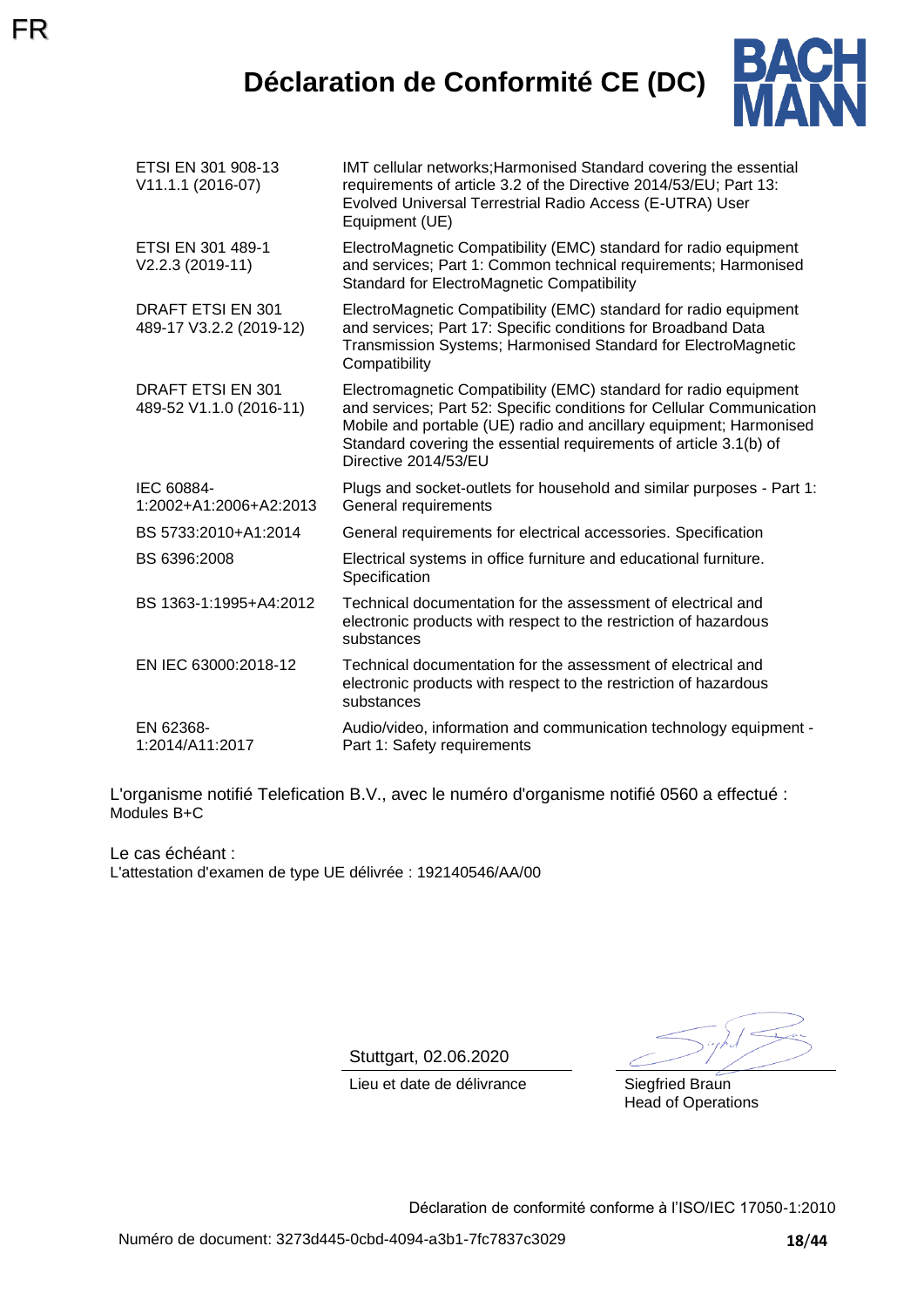# **Δήλωση συμμόρφωσης ΕΕ (ΔΣ)**



Με το παρόν η εταιρεία, **Bachmann GmbH Ernsthaldenstr. 33 70565 Stuttgart Deutschland**

GR

δηλώνει ότι η παρούσα δήλωση συμμόρφωσης (ΔΣ) εκδίδεται με δική μας αποκλειστική ευθύνη και ότι το προϊόν αυτό

| Περιγραφή προϊόντος: | DESK, DESK 2, DESK RAIL, DESK 2 ALU BLACK, POWER FRAME;<br>BS sockets; iotspot; USB-A Charger |
|----------------------|-----------------------------------------------------------------------------------------------|
| Ονομασία τύπου:      | DESK / DESK 2 / DESK RAIL / DESK 2 ALU BLACK / POWER FRAME<br>iotspot (LTE-M, GSM, BLE)       |
| Εμπορικό σήμα:       | <b>BACHMANN</b>                                                                               |
| Κωδικός προϊόντος:   | 902.830, 902.831, 902.832, 902.833, 902.834, 902.835, 937.207,                                |

937.208, 941.207, 941.208, 902.0286, 902.0287

Αντικείμενο της δήλωσης:



Εικόνα 1: DESK 2 iotspot (LTE-M, GSM, BLE)

#### συμμορφώνεται με τη σχετική ενωσιακή νομοθεσία εναρμόνισης

| 2009/125/EG | Eco Design Directive |
|-------------|----------------------|
|-------------|----------------------|

- 2011/65/EU RoHS2 Directive
- 2014/35/EU Low Voltage Directive
- 2014/53/EU Radio Equipment Directive
- 2015/863/EU Delegated Directive to amending Annex II of Directive (RoHS3)

#### σε σχέση με τα ακόλουθα ισχύοντα πρότυπα

| ETSI EN 300 328 V2.2.2<br>$(2019-07)$  | Wideband transmission systems; Data transmission equipment<br>operating in the 2,4 GHz ISM band and using wide band modulation<br>techniques; Harmonised Standard covering the essential<br>requirements of article 3.2 of Directive 2014/53/EU |
|----------------------------------------|-------------------------------------------------------------------------------------------------------------------------------------------------------------------------------------------------------------------------------------------------|
| ETSI EN 301 511 V12.5.1<br>$(2017-03)$ | Global System for Mobile communications (GSM); Mobile Stations<br>(MS) equipment; Harmonised Standard covering the essential<br>requirements of article 3.2 of Directive 2014/53/EU                                                             |
| ETSI EN 301 908-1<br>V11.1.1 (2016-07) | IMT cellular networks; Harmonised Standard covering the essential<br>requirements of article 3.2 of the Directive 2014/53/EU; Part 1:<br>Introduction and common requirements                                                                   |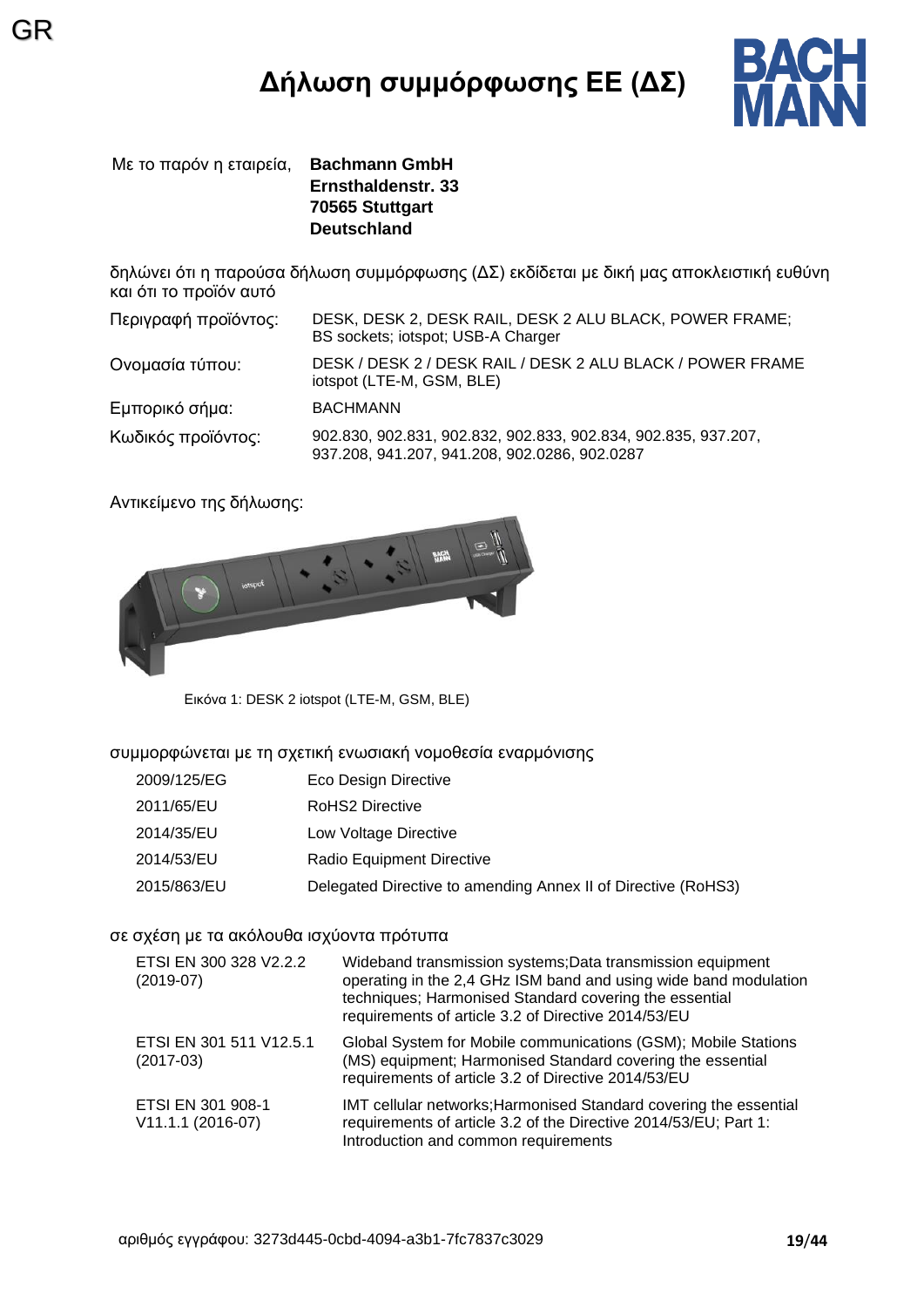# **Δήλωση συμμόρφωσης ΕΕ (ΔΣ)**

GR



| ETSI EN 301 908-13<br>V11.1.1 (2016-07)      | IMT cellular networks; Harmonised Standard covering the essential<br>requirements of article 3.2 of the Directive 2014/53/EU; Part 13:<br>Evolved Universal Terrestrial Radio Access (E-UTRA) User<br>Equipment (UE)                                                                                         |
|----------------------------------------------|--------------------------------------------------------------------------------------------------------------------------------------------------------------------------------------------------------------------------------------------------------------------------------------------------------------|
| ETSI EN 301 489-1<br>V2.2.3 (2019-11)        | ElectroMagnetic Compatibility (EMC) standard for radio equipment<br>and services; Part 1: Common technical requirements; Harmonised<br><b>Standard for ElectroMagnetic Compatibility</b>                                                                                                                     |
| DRAFT ETSI EN 301<br>489-17 V3.2.2 (2019-12) | ElectroMagnetic Compatibility (EMC) standard for radio equipment<br>and services; Part 17: Specific conditions for Broadband Data<br>Transmission Systems; Harmonised Standard for ElectroMagnetic<br>Compatibility                                                                                          |
| DRAFT ETSI EN 301<br>489-52 V1.1.0 (2016-11) | Electromagnetic Compatibility (EMC) standard for radio equipment<br>and services; Part 52: Specific conditions for Cellular Communication<br>Mobile and portable (UE) radio and ancillary equipment; Harmonised<br>Standard covering the essential requirements of article 3.1(b) of<br>Directive 2014/53/EU |
| IEC 60884-<br>1:2002+A1:2006+A2:2013         | Plugs and socket-outlets for household and similar purposes - Part 1:<br>General requirements                                                                                                                                                                                                                |
| BS 5733:2010+A1:2014                         | General requirements for electrical accessories. Specification                                                                                                                                                                                                                                               |
| BS 6396:2008                                 | Electrical systems in office furniture and educational furniture.<br>Specification                                                                                                                                                                                                                           |
| BS 1363-1:1995+A4:2012                       | Technical documentation for the assessment of electrical and<br>electronic products with respect to the restriction of hazardous<br>substances                                                                                                                                                               |
| EN IEC 63000:2018-12                         | Technical documentation for the assessment of electrical and<br>electronic products with respect to the restriction of hazardous<br>substances                                                                                                                                                               |
| EN 62368-<br>1:2014/A11:2017                 | Audio/video, information and communication technology equipment -<br>Part 1: Safety requirements                                                                                                                                                                                                             |

Ο κοινοποιημένος οργανισμός Telefication B.V. με αριθμό κοινοποιημένου οργανισμού 0560 πραγματοποίησε: Ενότητα B+C

Όπου ισχύει: Το εκδοθέν πιστοποιητικό εξέτασης τύπου ΕΕ: 192140546/AA/00

Stuttgart, 02.06.2020

Τόπος και ημερομηνία έκδοσης

Siegfried Braun Head of Operations

Η δήλωση συμμόρφωσης συμμορφώνεται με το ISO/IEC 17050-1:2010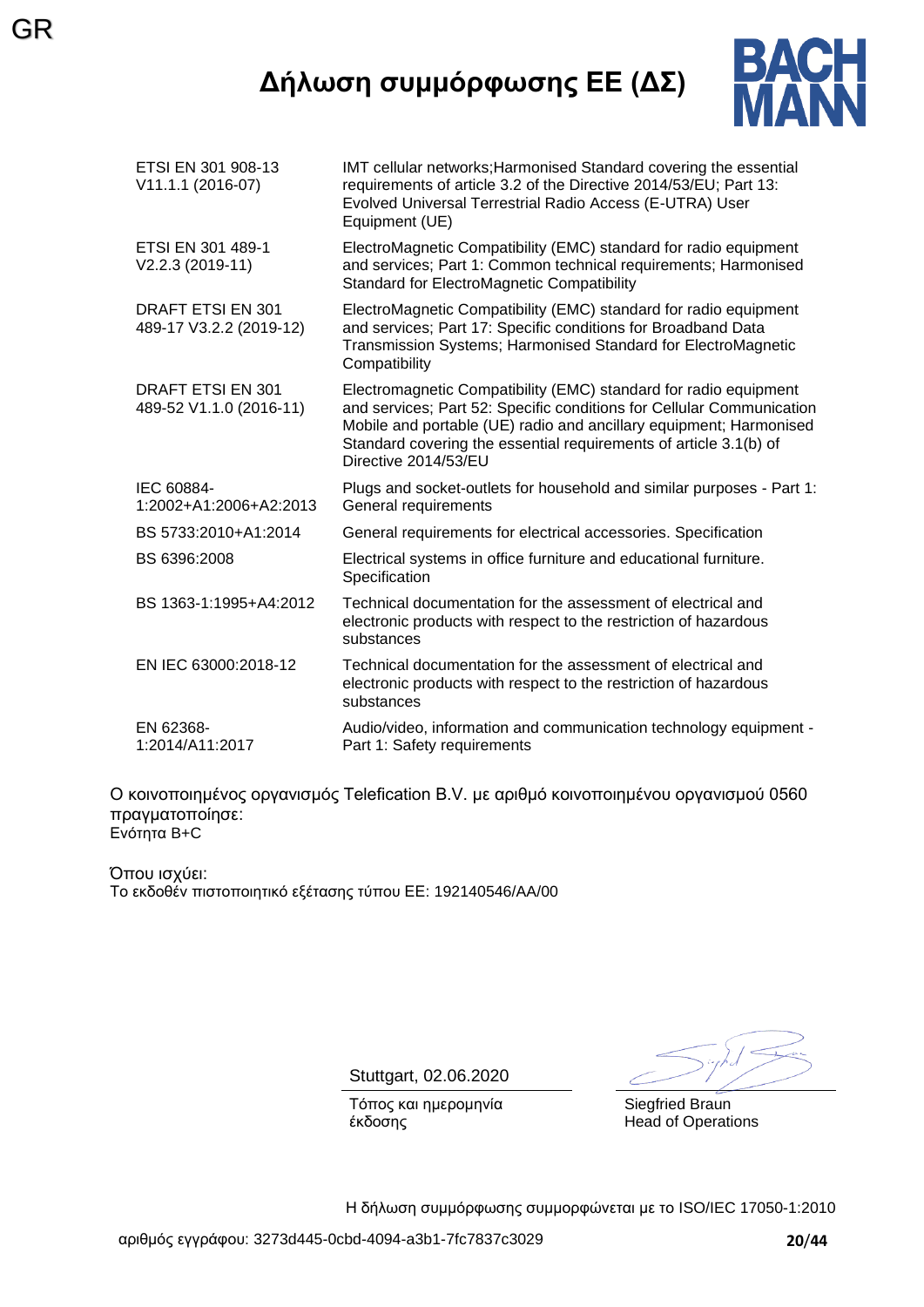# **EU izjava o sukladnosti (dokument)**



Mi, **Bachmann GmbH Ernsthaldenstr. 33 70565 Stuttgart Deutschland**

izjavljujemo da je ovaj dokument izdan pod našom isključivom odgovornošću i da je proizvod

Naziv proizvoda: DESK, DESK 2, DESK RAIL, DESK 2 ALU BLACK, POWER FRAME; BS sockets; iotspot; USB-A Charger Oznaka/oznake tipa: DESK / DESK 2 / DESK RAIL / DESK 2 ALU BLACK / POWER FRAME

iotspot (LTE-M, GSM, BLE)

Trgovački naziv: BACHMANN Broj artikla: 902.830, 902.831, 902.832, 902.833, 902.834, 902.835, 937.207,

937.208, 941.207, 941.208, 902.0286, 902.0287

Predmet izjave:



Slika 1: DESK 2 iotspot (LTE-M, GSM, BLE)

sukladan s odgovarajućim usklađenim propisima Unije

| 2009/125/EG | Eco Design Directive                                          |
|-------------|---------------------------------------------------------------|
| 2011/65/EU  | <b>RoHS2 Directive</b>                                        |
| 2014/35/EU  | Low Voltage Directive                                         |
| 2014/53/EU  | Radio Equipment Directive                                     |
| 2015/863/EU | Delegated Directive to amending Annex II of Directive (RoHS3) |

#### koji se odnose na sljedeće vrijedeće norme

| ETSI EN 300 328 V2.2.2<br>$(2019-07)$     | Wideband transmission systems; Data transmission equipment<br>operating in the 2,4 GHz ISM band and using wide band modulation<br>techniques; Harmonised Standard covering the essential<br>requirements of article 3.2 of Directive 2014/53/EU |
|-------------------------------------------|-------------------------------------------------------------------------------------------------------------------------------------------------------------------------------------------------------------------------------------------------|
| ETSI EN 301 511 V12.5.1<br>$(2017-03)$    | Global System for Mobile communications (GSM); Mobile Stations<br>(MS) equipment; Harmonised Standard covering the essential<br>requirements of article 3.2 of Directive 2014/53/EU                                                             |
| ETSI EN 301 908-1<br>V11.1.1 (2016-07)    | IMT cellular networks; Harmonised Standard covering the essential<br>requirements of article 3.2 of the Directive 2014/53/EU; Part 1:<br>Introduction and common requirements                                                                   |
| ETSI EN 301 908-13<br>$V11.1.1 (2016-07)$ | IMT cellular networks; Harmonised Standard covering the essential<br>requirements of article 3.2 of the Directive 2014/53/EU; Part 13:                                                                                                          |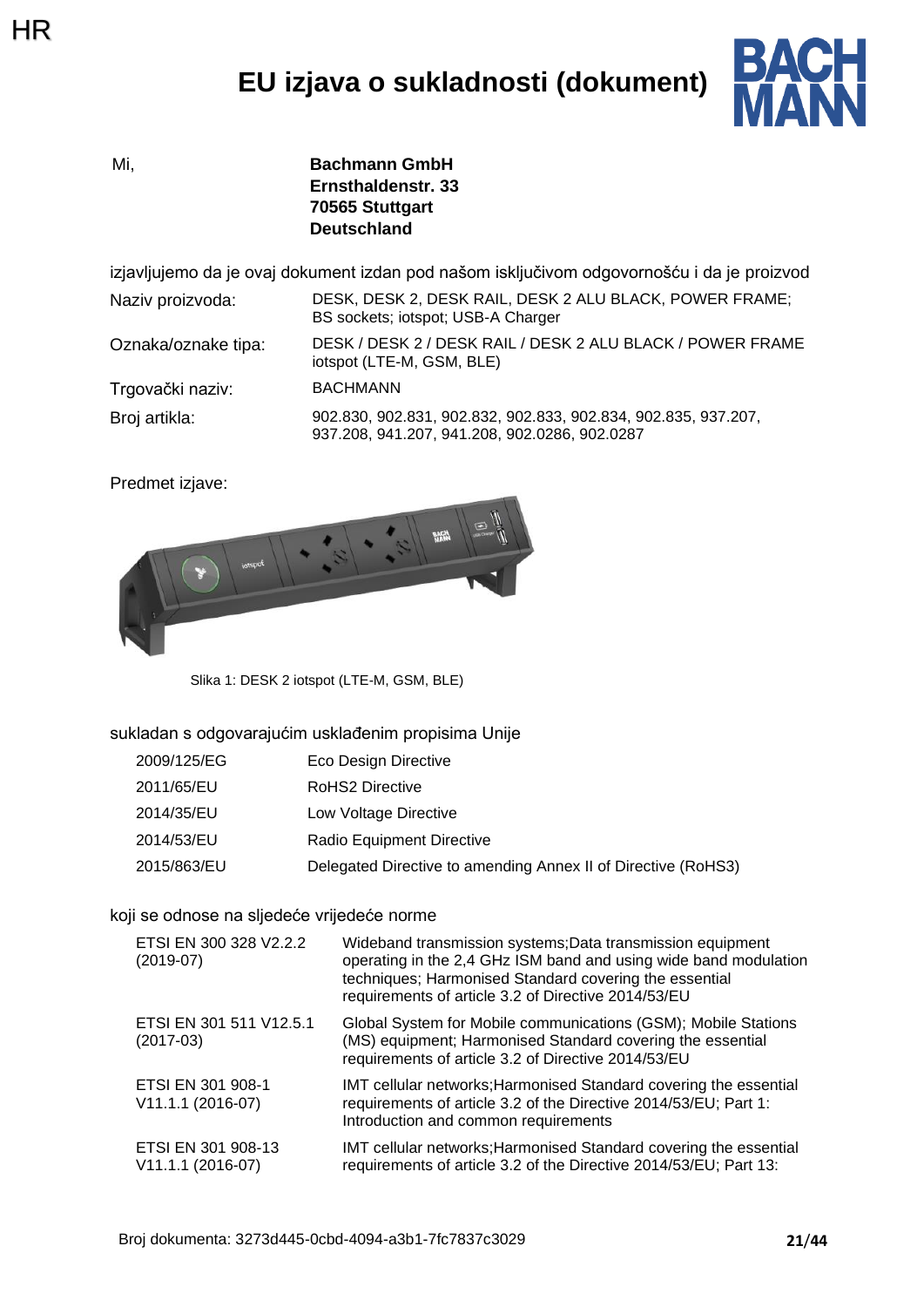### **EU izjava o sukladnosti (dokument)**

Evolved Universal Terrestrial Radio Access (E-UTRA) User



|                                                     | Equipment (UE)                                                                                                                                                                                                                                                                                               |
|-----------------------------------------------------|--------------------------------------------------------------------------------------------------------------------------------------------------------------------------------------------------------------------------------------------------------------------------------------------------------------|
| ETSI EN 301 489-1<br>$V2.2.3 (2019-11)$             | ElectroMagnetic Compatibility (EMC) standard for radio equipment<br>and services; Part 1: Common technical requirements; Harmonised<br><b>Standard for ElectroMagnetic Compatibility</b>                                                                                                                     |
| <b>DRAFT ETSI EN 301</b><br>489-17 V3.2.2 (2019-12) | ElectroMagnetic Compatibility (EMC) standard for radio equipment<br>and services; Part 17: Specific conditions for Broadband Data<br>Transmission Systems; Harmonised Standard for ElectroMagnetic<br>Compatibility                                                                                          |
| DRAFT ETSI EN 301<br>489-52 V1.1.0 (2016-11)        | Electromagnetic Compatibility (EMC) standard for radio equipment<br>and services; Part 52: Specific conditions for Cellular Communication<br>Mobile and portable (UE) radio and ancillary equipment; Harmonised<br>Standard covering the essential requirements of article 3.1(b) of<br>Directive 2014/53/EU |
| IEC 60884-<br>1:2002+A1:2006+A2:2013                | Plugs and socket-outlets for household and similar purposes - Part 1:<br>General requirements                                                                                                                                                                                                                |
| BS 5733:2010+A1:2014                                | General requirements for electrical accessories. Specification                                                                                                                                                                                                                                               |
| BS 6396:2008                                        | Electrical systems in office furniture and educational furniture.<br>Specification                                                                                                                                                                                                                           |
| BS 1363-1:1995+A4:2012                              | Technical documentation for the assessment of electrical and<br>electronic products with respect to the restriction of hazardous<br>substances                                                                                                                                                               |
| EN IEC 63000:2018-12                                | Technical documentation for the assessment of electrical and<br>electronic products with respect to the restriction of hazardous<br>substances                                                                                                                                                               |
| EN 62368-<br>1:2014/A11:2017                        | Audio/video, information and communication technology equipment -<br>Part 1: Safety requirements                                                                                                                                                                                                             |

Prijavljeno tijelo, Telefication B.V., s brojem prijavljenog tijela 0560, provelo je: moduli B i C

Ako je primjenljivo: Izdana potvrda o EU ispitivanju tipa: 192140546/AA/00

HR

Stuttgart, 02.06.2020

Mjesto i datum izdavanja **Siegfried Braun** 

Head of Operations

Izjava o sukladnosti u skladu je s ISO/IEC 17050-1:2010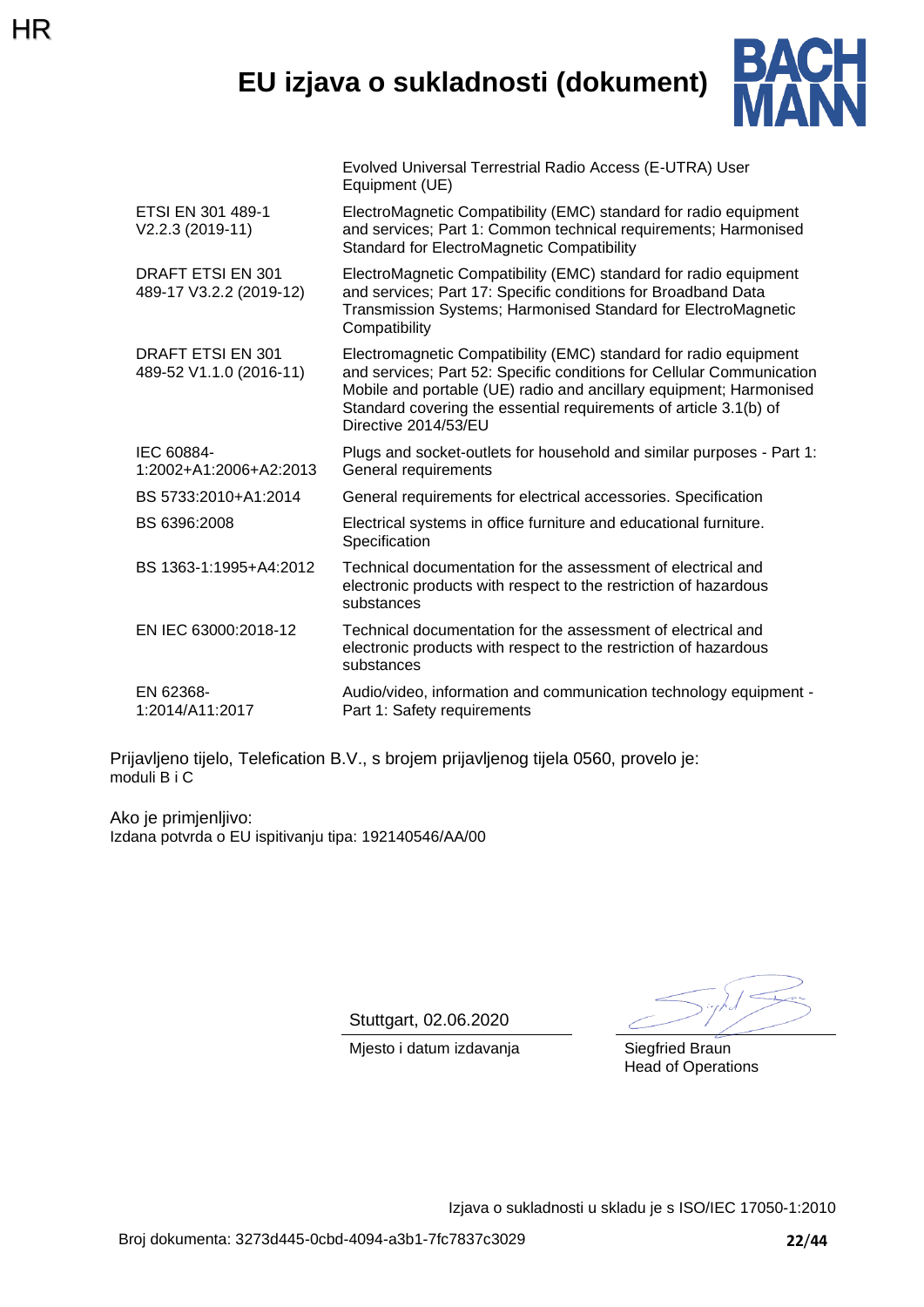# **EU-megfelelőségi nyilatkozat**



| Alulírott. | <b>Bachmann GmbH</b> |
|------------|----------------------|
|            | Ernsthaldenstr. 33   |
|            | 70565 Stuttgart      |
|            | <b>Deutschland</b>   |

ezúton nyilatkozunk, hogy ezt a megfelelőségi nyilatkozatot felelősségünk teljes tudatában állítottuk ki, és hogy a következő termék

| Termék megnevezése:  | DESK, DESK 2, DESK RAIL, DESK 2 ALU BLACK, POWER FRAME;<br>BS sockets; iotspot; USB-A Charger                   |
|----------------------|-----------------------------------------------------------------------------------------------------------------|
| Típusmegjelölés(ek): | DESK / DESK 2 / DESK RAIL / DESK 2 ALU BLACK / POWER FRAME<br>iotspot (LTE-M, GSM, BLE)                         |
| Védjegy:             | <b>BACHMANN</b>                                                                                                 |
| Cikkszám:            | 902.830, 902.831, 902.832, 902.833, 902.834, 902.835, 937.207,<br>937.208, 941.207, 941.208, 902.0286, 902.0287 |

A nyilatkozat tárgya:



1. ábra: DESK 2 iotspot (LTE-M, GSM, BLE)

#### összhangban van az Európai Unió vonatkozó harmonizációs jogszabályaival

- 2009/125/EG Eco Design Directive
- 2011/65/EU RoHS2 Directive
- 2014/35/EU Low Voltage Directive
- 2014/53/EU Radio Equipment Directive
- 2015/863/EU Delegated Directive to amending Annex II of Directive (RoHS3)

a következő alkalmazott szabványoknak megfelelően

| ETSI EN 300 328 V2.2.2<br>$(2019-07)$  | Wideband transmission systems; Data transmission equipment<br>operating in the 2,4 GHz ISM band and using wide band modulation<br>techniques; Harmonised Standard covering the essential<br>requirements of article 3.2 of Directive 2014/53/EU |
|----------------------------------------|-------------------------------------------------------------------------------------------------------------------------------------------------------------------------------------------------------------------------------------------------|
| ETSI EN 301 511 V12.5.1<br>$(2017-03)$ | Global System for Mobile communications (GSM); Mobile Stations<br>(MS) equipment; Harmonised Standard covering the essential<br>requirements of article 3.2 of Directive 2014/53/EU                                                             |
| ETSI EN 301 908-1<br>V11.1.1 (2016-07) | IMT cellular networks; Harmonised Standard covering the essential<br>requirements of article 3.2 of the Directive 2014/53/EU; Part 1:<br>Introduction and common requirements                                                                   |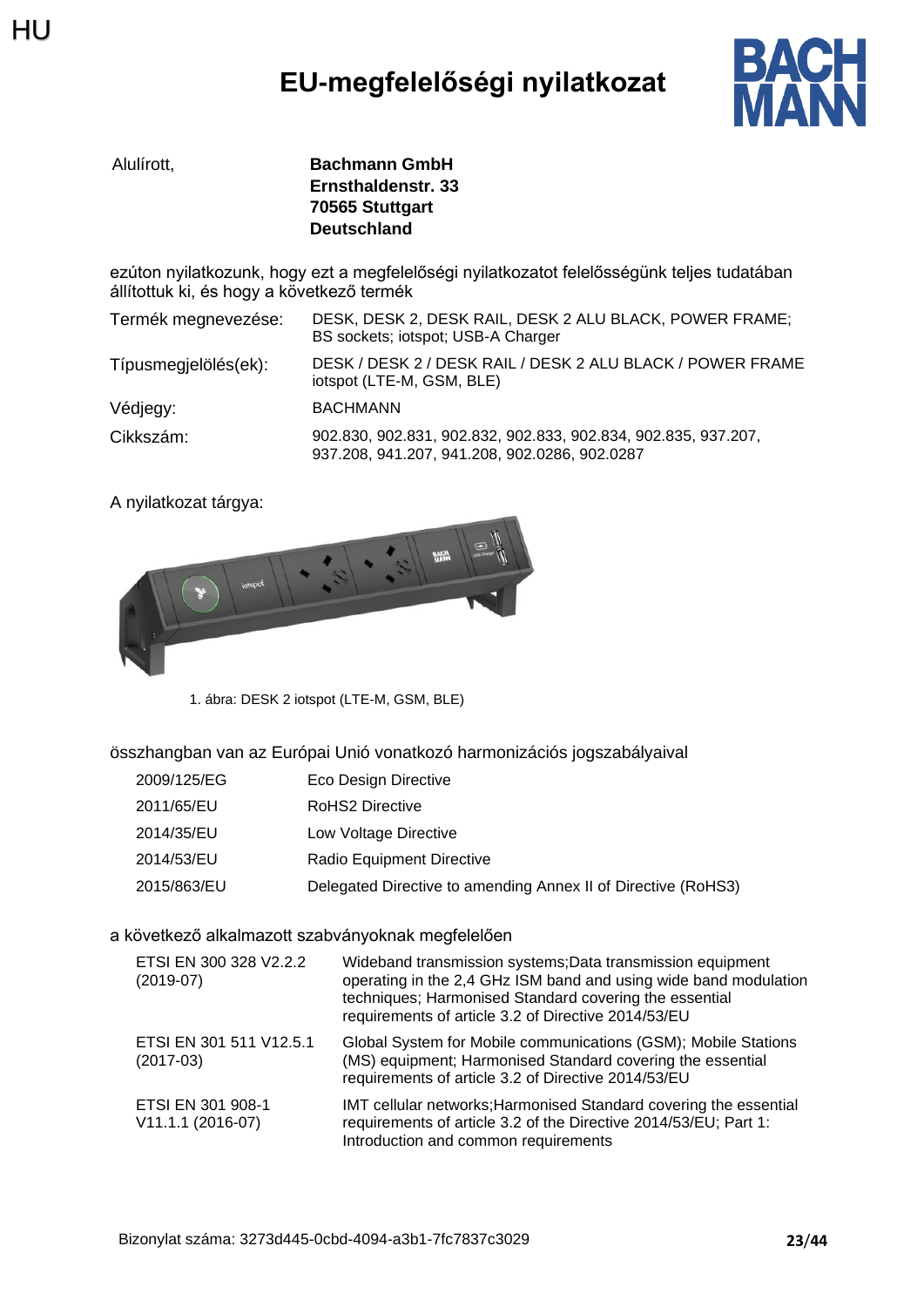# HU

# **EU-megfelelőségi nyilatkozat**



| ETSI EN 301 908-13<br>V11.1.1 (2016-07)      | IMT cellular networks; Harmonised Standard covering the essential<br>requirements of article 3.2 of the Directive 2014/53/EU; Part 13:<br>Evolved Universal Terrestrial Radio Access (E-UTRA) User<br>Equipment (UE)                                                                                         |
|----------------------------------------------|--------------------------------------------------------------------------------------------------------------------------------------------------------------------------------------------------------------------------------------------------------------------------------------------------------------|
| ETSI EN 301 489-1<br>V2.2.3 (2019-11)        | ElectroMagnetic Compatibility (EMC) standard for radio equipment<br>and services; Part 1: Common technical requirements; Harmonised<br><b>Standard for ElectroMagnetic Compatibility</b>                                                                                                                     |
| DRAFT ETSI EN 301<br>489-17 V3.2.2 (2019-12) | ElectroMagnetic Compatibility (EMC) standard for radio equipment<br>and services; Part 17: Specific conditions for Broadband Data<br>Transmission Systems; Harmonised Standard for ElectroMagnetic<br>Compatibility                                                                                          |
| DRAFT ETSI EN 301<br>489-52 V1.1.0 (2016-11) | Electromagnetic Compatibility (EMC) standard for radio equipment<br>and services; Part 52: Specific conditions for Cellular Communication<br>Mobile and portable (UE) radio and ancillary equipment; Harmonised<br>Standard covering the essential requirements of article 3.1(b) of<br>Directive 2014/53/EU |
| IEC 60884-<br>1:2002+A1:2006+A2:2013         | Plugs and socket-outlets for household and similar purposes - Part 1:<br>General requirements                                                                                                                                                                                                                |
| BS 5733:2010+A1:2014                         | General requirements for electrical accessories. Specification                                                                                                                                                                                                                                               |
| BS 6396:2008                                 | Electrical systems in office furniture and educational furniture.<br>Specification                                                                                                                                                                                                                           |
| BS 1363-1:1995+A4:2012                       | Technical documentation for the assessment of electrical and<br>electronic products with respect to the restriction of hazardous<br>substances                                                                                                                                                               |
| EN IEC 63000:2018-12                         | Technical documentation for the assessment of electrical and<br>electronic products with respect to the restriction of hazardous<br>substances                                                                                                                                                               |
| EN 62368-<br>1:2014/A11:2017                 | Audio/video, information and communication technology equipment -<br>Part 1: Safety requirements                                                                                                                                                                                                             |

A 0560 bejelentett szervezeti azonosítóval rendelkező Telefication B.V. bejelentett szervezet által elvégezve: B+C modul

Amennyiben alkalmazandó: A kiállított EU-típusvizsgálati tanúsítvány: 192140546/AA/00

Stuttgart, 02.06.2020

Kiállítás helye és dátuma Siegfried Braun

Head of Operations

A megfelelőségi nyilatkozat megfelel az ISO/IEC 17050-1:2010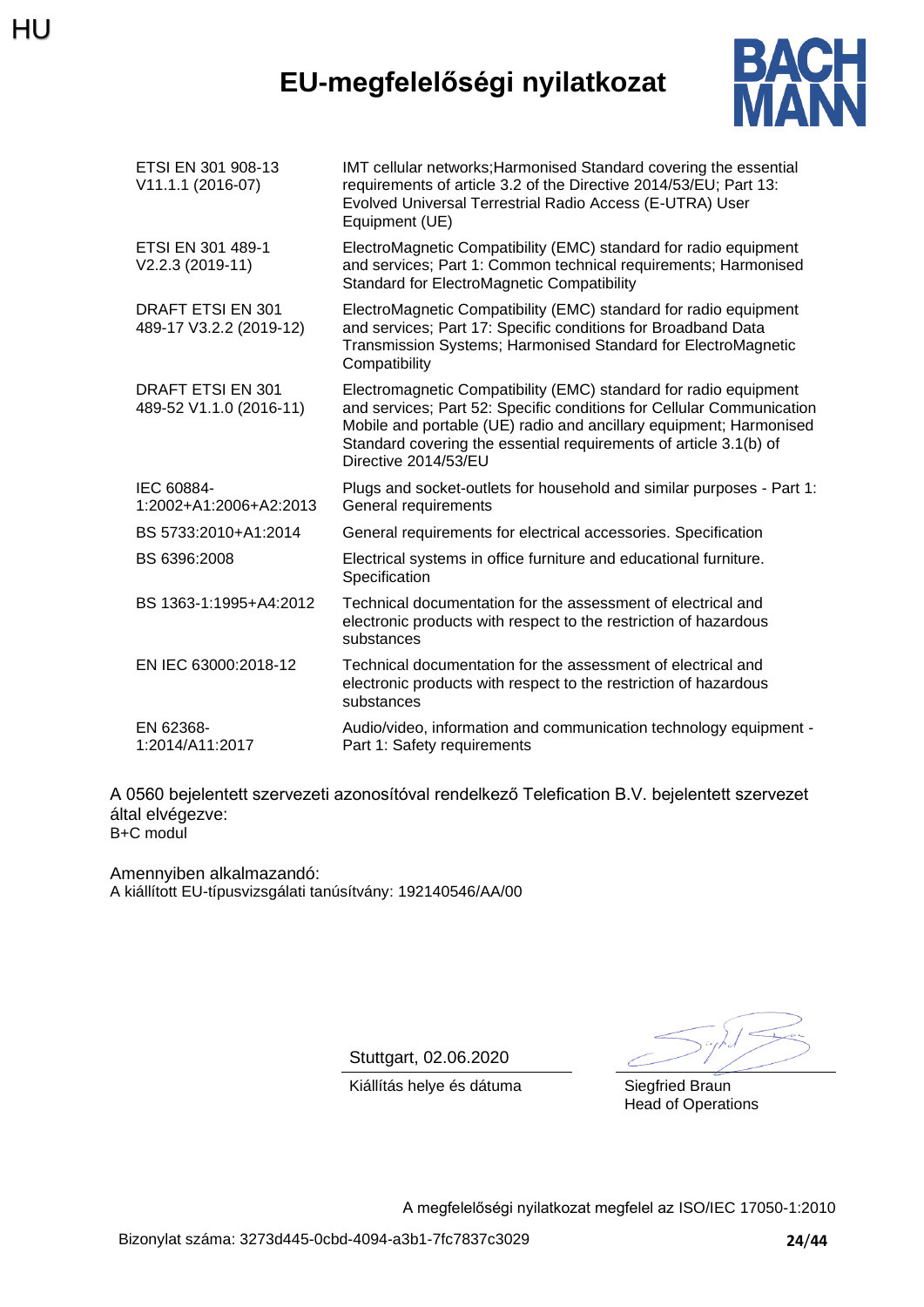### **Dichiarazione di conformità EU (DiCo)**



Con la presente la sottoscritta.

IT

**Bachmann GmbH Ernsthaldenstr. 33 70565 Stuttgart Deutschland**

dichiara che la presente DiCo è rilasciata sotto la propria esclusiva responsabilità e che il prodotto

| Descrizione prodotto:       | DESK, DESK 2, DESK RAIL, DESK 2 ALU BLACK, POWER FRAME;<br>BS sockets; iotspot; USB-A Charger                   |
|-----------------------------|-----------------------------------------------------------------------------------------------------------------|
| Denominazione<br>modello/i: | DESK / DESK 2 / DESK RAIL / DESK 2 ALU BLACK / POWER FRAME<br>iotspot (LTE-M, GSM, BLE)                         |
| Marca:                      | <b>BACHMANN</b>                                                                                                 |
| Numero articolo:            | 902.830, 902.831, 902.832, 902.833, 902.834, 902.835, 937.207,<br>937.208, 941.207, 941.208, 902.0286, 902.0287 |

Oggetto della dichiarazione:



Figura 1: DESK 2 iotspot (LTE-M, GSM, BLE)

#### è conforme alla pertinente normativa di armonizzazione dell'Unione

- 2009/125/EG Eco Design Directive
- 2011/65/EU RoHS2 Directive
- 2014/35/EU Low Voltage Directive
- 2014/53/EU Radio Equipment Directive
- 2015/863/EU Delegated Directive to amending Annex II of Directive (RoHS3)

#### facendo riferimento ai seguenti standard applicati

| ETSI EN 300 328 V2.2.2<br>$(2019-07)$  | Wideband transmission systems; Data transmission equipment<br>operating in the 2,4 GHz ISM band and using wide band modulation<br>techniques; Harmonised Standard covering the essential<br>requirements of article 3.2 of Directive 2014/53/EU |
|----------------------------------------|-------------------------------------------------------------------------------------------------------------------------------------------------------------------------------------------------------------------------------------------------|
| ETSI EN 301 511 V12.5.1<br>$(2017-03)$ | Global System for Mobile communications (GSM); Mobile Stations<br>(MS) equipment; Harmonised Standard covering the essential<br>requirements of article 3.2 of Directive 2014/53/EU                                                             |
| ETSI EN 301 908-1<br>V11.1.1 (2016-07) | IMT cellular networks; Harmonised Standard covering the essential<br>requirements of article 3.2 of the Directive 2014/53/EU; Part 1:<br>Introduction and common requirements                                                                   |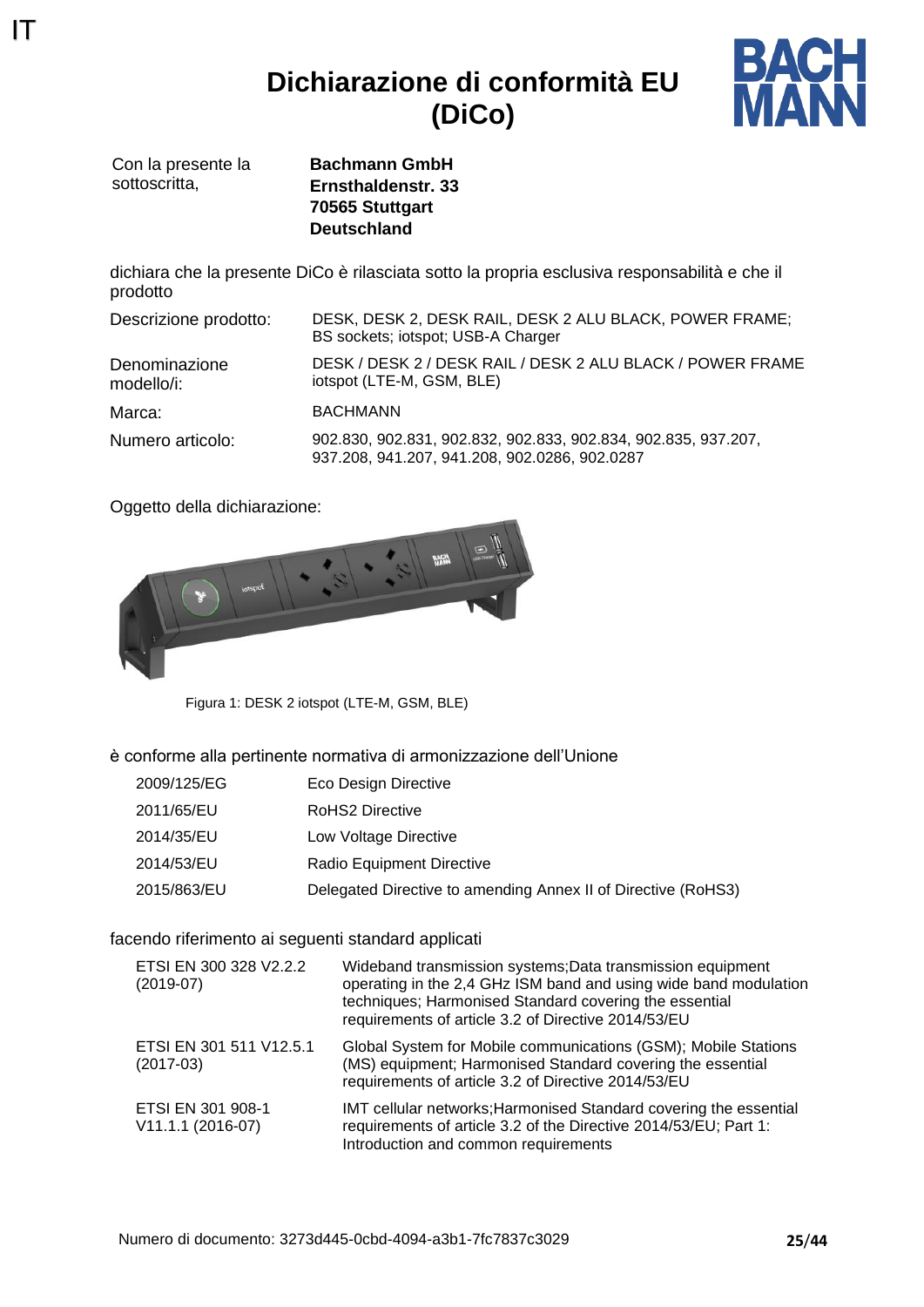## **Dichiarazione di conformità EU (DiCo)**

IT



| ETSI EN 301 908-13<br>V11.1.1 (2016-07)             | IMT cellular networks; Harmonised Standard covering the essential<br>requirements of article 3.2 of the Directive 2014/53/EU; Part 13:<br>Evolved Universal Terrestrial Radio Access (E-UTRA) User<br>Equipment (UE)                                                                                         |
|-----------------------------------------------------|--------------------------------------------------------------------------------------------------------------------------------------------------------------------------------------------------------------------------------------------------------------------------------------------------------------|
| ETSI EN 301 489-1<br>V2.2.3 (2019-11)               | ElectroMagnetic Compatibility (EMC) standard for radio equipment<br>and services; Part 1: Common technical requirements; Harmonised<br><b>Standard for ElectroMagnetic Compatibility</b>                                                                                                                     |
| DRAFT ETSI EN 301<br>489-17 V3.2.2 (2019-12)        | ElectroMagnetic Compatibility (EMC) standard for radio equipment<br>and services; Part 17: Specific conditions for Broadband Data<br>Transmission Systems; Harmonised Standard for ElectroMagnetic<br>Compatibility                                                                                          |
| <b>DRAFT ETSI EN 301</b><br>489-52 V1.1.0 (2016-11) | Electromagnetic Compatibility (EMC) standard for radio equipment<br>and services; Part 52: Specific conditions for Cellular Communication<br>Mobile and portable (UE) radio and ancillary equipment; Harmonised<br>Standard covering the essential requirements of article 3.1(b) of<br>Directive 2014/53/EU |
| IEC 60884-<br>1:2002+A1:2006+A2:2013                | Plugs and socket-outlets for household and similar purposes - Part 1:<br>General requirements                                                                                                                                                                                                                |
| BS 5733:2010+A1:2014                                | General requirements for electrical accessories. Specification                                                                                                                                                                                                                                               |
| BS 6396:2008                                        | Electrical systems in office furniture and educational furniture.<br>Specification                                                                                                                                                                                                                           |
| BS 1363-1:1995+A4:2012                              | Technical documentation for the assessment of electrical and<br>electronic products with respect to the restriction of hazardous<br>substances                                                                                                                                                               |
| EN IEC 63000:2018-12                                | Technical documentation for the assessment of electrical and<br>electronic products with respect to the restriction of hazardous<br>substances                                                                                                                                                               |
| EN 62368-<br>1:2014/A11:2017                        | Audio/video, information and communication technology equipment -<br>Part 1: Safety requirements                                                                                                                                                                                                             |

L'organismo notificato Telefication B.V., con numero d'identificazione 0560, effettuato: Modulo B+C

Ove applicabile: Certificato di esame EU del tipo rilasciato: 192140546/AA/00

Stuttgart, 02.06.2020

Luogo e data di emissione Siegfried Braun

Head of Operations

La dichiarazione di conformità conforme allo stesso numero di ISO/IEC 17050-1:2010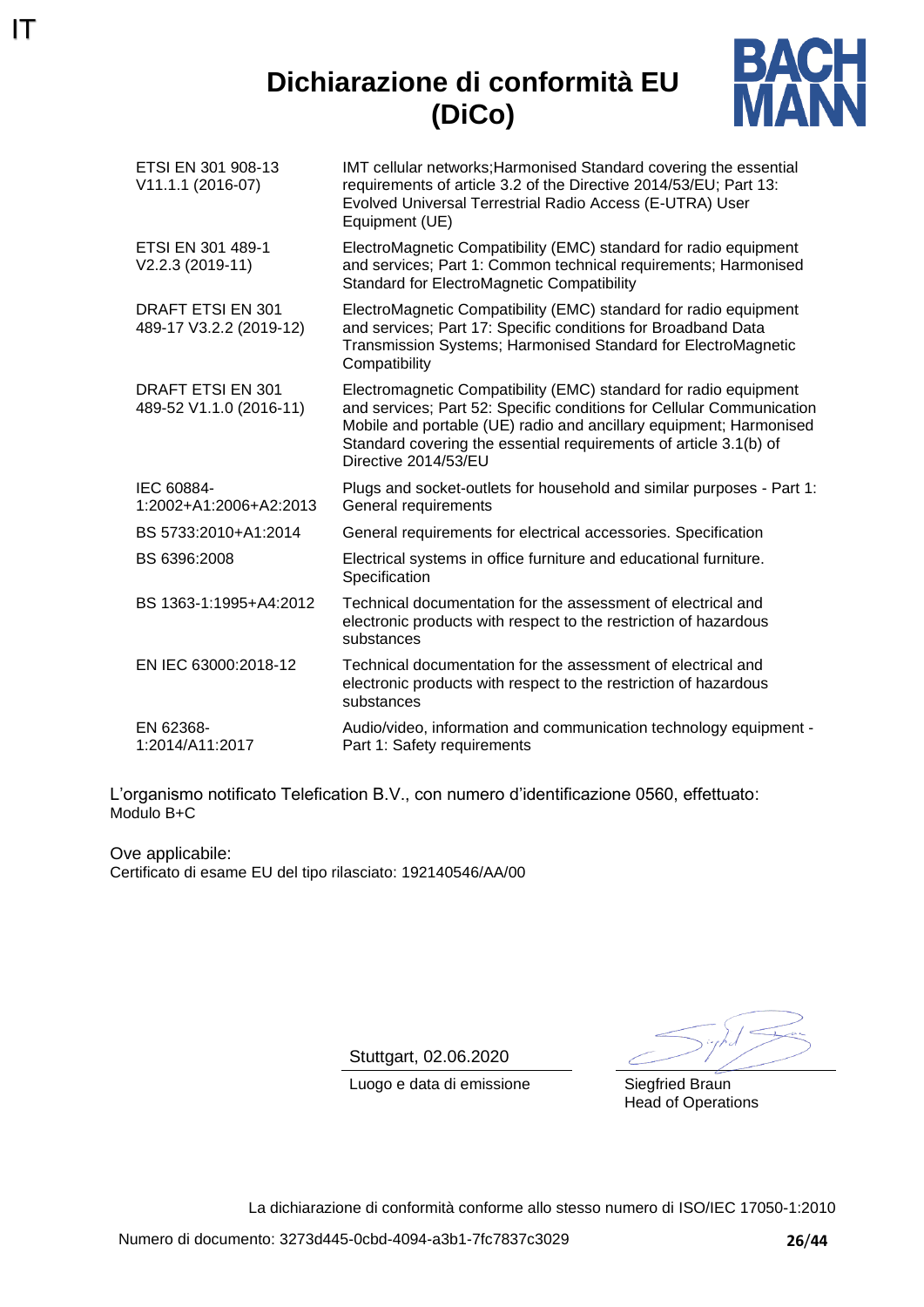

LV

Mēs, **Bachmann GmbH Ernsthaldenstr. 33 70565 Stuttgart Deutschland**

apliecinām, ka šī atbilstības deklarācija ir izdota uz mūsu atbildību un ka šis izstrādājums

| Izstrādājuma apraksts: | DESK, DESK 2, DESK RAIL, DESK 2 ALU BLACK, POWER FRAME;<br>BS sockets; iotspot; USB-A Charger                   |
|------------------------|-----------------------------------------------------------------------------------------------------------------|
| Tipa apzīmējums(-i):   | DESK / DESK 2 / DESK RAIL / DESK 2 ALU BLACK / POWER FRAME<br>iotspot (LTE-M, GSM, BLE)                         |
| Preču zīme:            | <b>BACHMANN</b>                                                                                                 |
| Preces numurs:         | 902.830, 902.831, 902.832, 902.833, 902.834, 902.835, 937.207,<br>937.208, 941.207, 941.208, 902.0286, 902.0287 |

Deklarācijas priekšmets:



1. att. DESK 2 iotspot (LTE-M, GSM, BLE)

atbilst attiecīgajiem Eiropas Savienības saskaņotajiem tiesību aktiem

| 2009/125/EG | Eco Design Directive                                          |
|-------------|---------------------------------------------------------------|
| 2011/65/EU  | <b>RoHS2 Directive</b>                                        |
| 2014/35/EU  | Low Voltage Directive                                         |
| 2014/53/EU  | Radio Equipment Directive                                     |
| 2015/863/EU | Delegated Directive to amending Annex II of Directive (RoHS3) |

#### atsaucoties uz tālāk norādītajiem piemērotajiem standartiem

| ETSI EN 300 328 V2.2.2<br>$(2019-07)$     | Wideband transmission systems; Data transmission equipment<br>operating in the 2,4 GHz ISM band and using wide band modulation<br>techniques; Harmonised Standard covering the essential<br>requirements of article 3.2 of Directive 2014/53/EU |
|-------------------------------------------|-------------------------------------------------------------------------------------------------------------------------------------------------------------------------------------------------------------------------------------------------|
| ETSI EN 301 511 V12.5.1<br>$(2017-03)$    | Global System for Mobile communications (GSM); Mobile Stations<br>(MS) equipment; Harmonised Standard covering the essential<br>requirements of article 3.2 of Directive 2014/53/EU                                                             |
| ETSI EN 301 908-1<br>V11.1.1 (2016-07)    | IMT cellular networks; Harmonised Standard covering the essential<br>requirements of article 3.2 of the Directive 2014/53/EU; Part 1:<br>Introduction and common requirements                                                                   |
| ETSI EN 301 908-13<br>$V11.1.1 (2016-07)$ | IMT cellular networks; Harmonised Standard covering the essential<br>requirements of article 3.2 of the Directive 2014/53/EU; Part 13:                                                                                                          |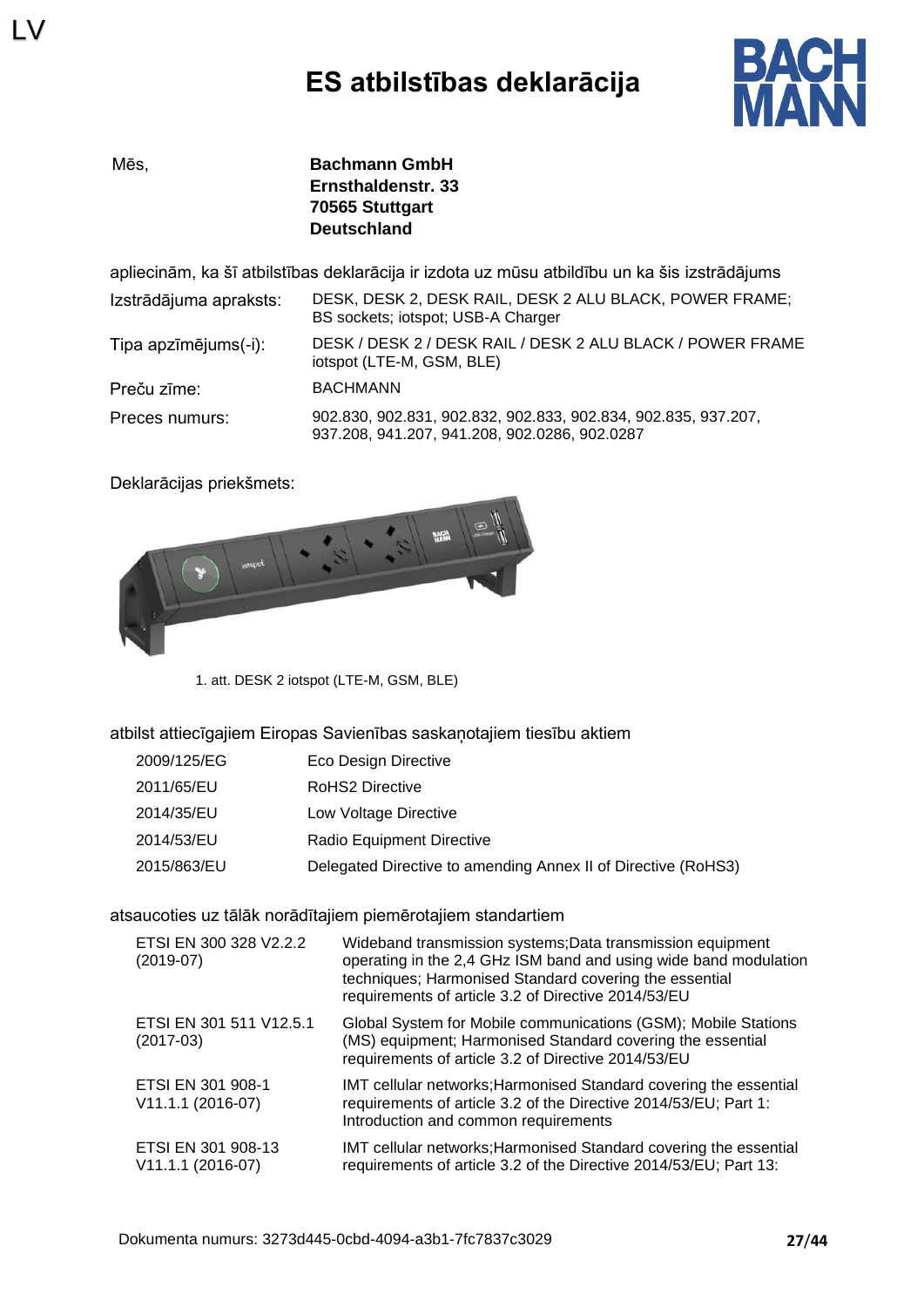### **ES atbilstības deklarācija**



|                                                     | Evolved Universal Terrestrial Radio Access (E-UTRA) User<br>Equipment (UE)                                                                                                                                                                                                                                   |
|-----------------------------------------------------|--------------------------------------------------------------------------------------------------------------------------------------------------------------------------------------------------------------------------------------------------------------------------------------------------------------|
| ETSI EN 301 489-1<br>V2.2.3 (2019-11)               | ElectroMagnetic Compatibility (EMC) standard for radio equipment<br>and services; Part 1: Common technical requirements; Harmonised<br>Standard for ElectroMagnetic Compatibility                                                                                                                            |
| <b>DRAFT ETSI EN 301</b><br>489-17 V3.2.2 (2019-12) | ElectroMagnetic Compatibility (EMC) standard for radio equipment<br>and services; Part 17: Specific conditions for Broadband Data<br>Transmission Systems; Harmonised Standard for ElectroMagnetic<br>Compatibility                                                                                          |
| DRAFT ETSI EN 301<br>489-52 V1.1.0 (2016-11)        | Electromagnetic Compatibility (EMC) standard for radio equipment<br>and services; Part 52: Specific conditions for Cellular Communication<br>Mobile and portable (UE) radio and ancillary equipment; Harmonised<br>Standard covering the essential requirements of article 3.1(b) of<br>Directive 2014/53/EU |
| IEC 60884-<br>1:2002+A1:2006+A2:2013                | Plugs and socket-outlets for household and similar purposes - Part 1:<br>General requirements                                                                                                                                                                                                                |
| BS 5733:2010+A1:2014                                | General requirements for electrical accessories. Specification                                                                                                                                                                                                                                               |
| BS 6396:2008                                        | Electrical systems in office furniture and educational furniture.<br>Specification                                                                                                                                                                                                                           |
| BS 1363-1:1995+A4:2012                              | Technical documentation for the assessment of electrical and<br>electronic products with respect to the restriction of hazardous<br>substances                                                                                                                                                               |
| EN IEC 63000:2018-12                                | Technical documentation for the assessment of electrical and<br>electronic products with respect to the restriction of hazardous<br>substances                                                                                                                                                               |
| EN 62368-<br>1:2014/A11:2017                        | Audio/video, information and communication technology equipment -<br>Part 1: Safety requirements                                                                                                                                                                                                             |

Pilnvarotā iestāde Telefication B.V., pilnvarotās iestādes numurs 0560, veica tipa pārbaudi: B un C modulis

Nepieciešamības gadījumā: Izdotais ES tipa pārbaudes sertifikāts: 192140546/AA/00

 $\overline{V}$ 

Stuttgart, 02.06.2020

Head of Operations

Izdošanas vieta un datums Siegfried Braun

Atbilstības apliecinājums atbilst ISO/IEC 17050-1:2010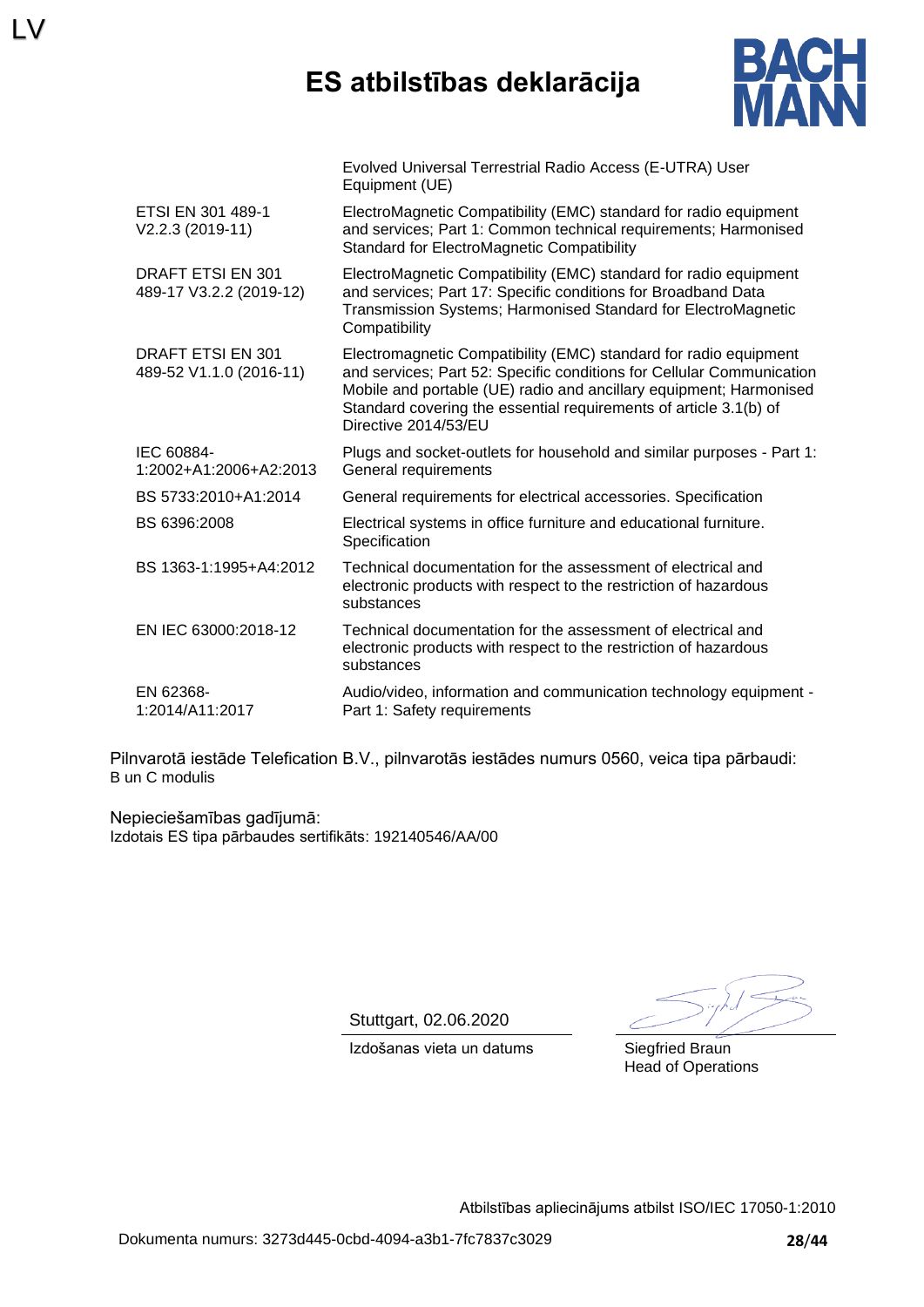# **ES Atitikties deklaracija**



LT

Mes, **Bachmann GmbH Ernsthaldenstr. 33 70565 Stuttgart Deutschland**

patvirtiname, kad ši Atitikties deklaracija yra išduota tik mūsų atsakomybe ir kad šis produktas

| Produkto aprašymas:    | DESK, DESK 2, DESK RAIL, DESK 2 ALU BLACK, POWER FRAME;<br>BS sockets; iotspot; USB-A Charger                   |
|------------------------|-----------------------------------------------------------------------------------------------------------------|
| Tipo pavadinimas(-ai): | DESK / DESK 2 / DESK RAIL / DESK 2 ALU BLACK / POWER FRAME<br>iotspot (LTE-M, GSM, BLE)                         |
| Prekės ženklas:        | <b>BACHMANN</b>                                                                                                 |
| Dalies numeris:        | 902.830, 902.831, 902.832, 902.833, 902.834, 902.835, 937.207,<br>937.208, 941.207, 941.208, 902.0286, 902.0287 |

Deklaracijos objektas:



1. paveikslėlis DESK 2 iotspot (LTE-M, GSM, BLE)

atitinka susijusius Europos Sąjungos darniuosius teisės aktus

| 2009/125/EG | Eco Design Directive                                          |
|-------------|---------------------------------------------------------------|
| 2011/65/EU  | RoHS2 Directive                                               |
| 2014/35/EU  | Low Voltage Directive                                         |
| 2014/53/EU  | Radio Equipment Directive                                     |
| 2015/863/EU | Delegated Directive to amending Annex II of Directive (RoHS3) |

#### atsižvelgiant į šiuos taikomus standartus

| ETSI EN 300 328 V2.2.2<br>$(2019-07)$     | Wideband transmission systems; Data transmission equipment<br>operating in the 2,4 GHz ISM band and using wide band modulation<br>techniques; Harmonised Standard covering the essential<br>requirements of article 3.2 of Directive 2014/53/EU |
|-------------------------------------------|-------------------------------------------------------------------------------------------------------------------------------------------------------------------------------------------------------------------------------------------------|
| ETSI EN 301 511 V12.5.1<br>$(2017-03)$    | Global System for Mobile communications (GSM); Mobile Stations<br>(MS) equipment; Harmonised Standard covering the essential<br>requirements of article 3.2 of Directive 2014/53/EU                                                             |
| ETSI EN 301 908-1<br>V11.1.1 (2016-07)    | IMT cellular networks; Harmonised Standard covering the essential<br>requirements of article 3.2 of the Directive 2014/53/EU; Part 1:<br>Introduction and common requirements                                                                   |
| ETSI EN 301 908-13<br>$V11.1.1 (2016-07)$ | IMT cellular networks; Harmonised Standard covering the essential<br>requirements of article 3.2 of the Directive 2014/53/EU; Part 13:                                                                                                          |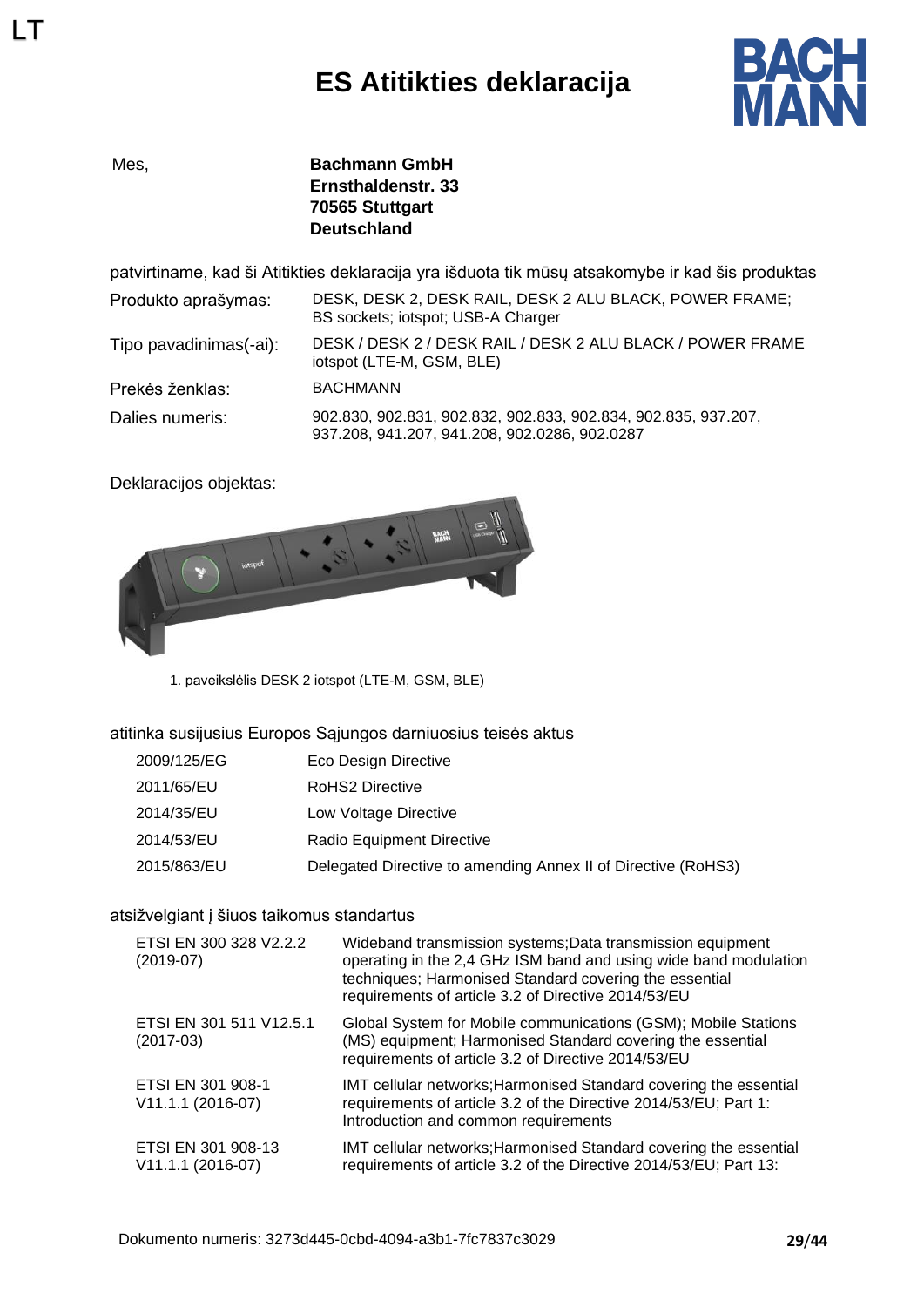# **ES Atitikties deklaracija**



|                                              | Evolved Universal Terrestrial Radio Access (E-UTRA) User<br>Equipment (UE)                                                                                                                                                                                                                                   |
|----------------------------------------------|--------------------------------------------------------------------------------------------------------------------------------------------------------------------------------------------------------------------------------------------------------------------------------------------------------------|
| ETSI EN 301 489-1<br>$V2.2.3 (2019-11)$      | ElectroMagnetic Compatibility (EMC) standard for radio equipment<br>and services; Part 1: Common technical requirements; Harmonised<br><b>Standard for ElectroMagnetic Compatibility</b>                                                                                                                     |
| DRAFT ETSI EN 301<br>489-17 V3.2.2 (2019-12) | ElectroMagnetic Compatibility (EMC) standard for radio equipment<br>and services; Part 17: Specific conditions for Broadband Data<br>Transmission Systems; Harmonised Standard for ElectroMagnetic<br>Compatibility                                                                                          |
| DRAFT ETSI EN 301<br>489-52 V1.1.0 (2016-11) | Electromagnetic Compatibility (EMC) standard for radio equipment<br>and services; Part 52: Specific conditions for Cellular Communication<br>Mobile and portable (UE) radio and ancillary equipment; Harmonised<br>Standard covering the essential requirements of article 3.1(b) of<br>Directive 2014/53/EU |
| IEC 60884-<br>1:2002+A1:2006+A2:2013         | Plugs and socket-outlets for household and similar purposes - Part 1:<br>General requirements                                                                                                                                                                                                                |
| BS 5733:2010+A1:2014                         | General requirements for electrical accessories. Specification                                                                                                                                                                                                                                               |
| BS 6396:2008                                 | Electrical systems in office furniture and educational furniture.<br>Specification                                                                                                                                                                                                                           |
| BS 1363-1:1995+A4:2012                       | Technical documentation for the assessment of electrical and<br>electronic products with respect to the restriction of hazardous<br>substances                                                                                                                                                               |
| EN IEC 63000:2018-12                         | Technical documentation for the assessment of electrical and<br>electronic products with respect to the restriction of hazardous<br>substances                                                                                                                                                               |
| EN 62368-<br>1:2014/A11:2017                 | Audio/video, information and communication technology equipment -<br>Part 1: Safety requirements                                                                                                                                                                                                             |

Notifikuotoji įstaiga "Telefication B.V." su notifikuotosios įstaigos numeriu 0560 atliko: Modulis B+C

Kur taikoma: Išduotas ES tipo tyrimo sertifikatas: 192140546/AA/00

LT

Stuttgart, 02.06.2020

Išdavimo vieta ir data **Siegfried Braun** 

Head of Operations

Atitikties deklaracija atitinka ISO/IEC 17050-1:2010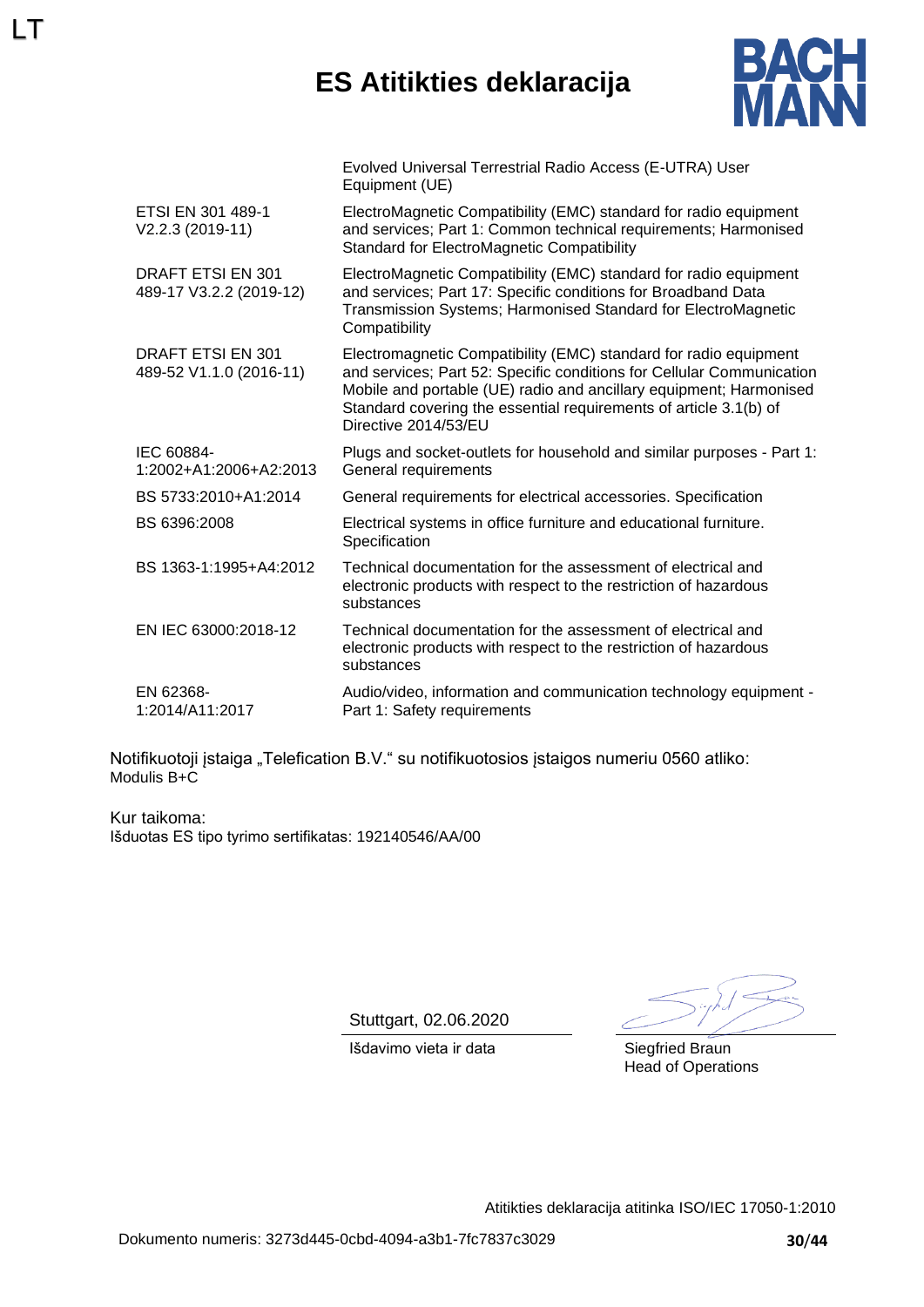# **Deklaracja zgodności UE**



My, **Bachmann GmbH Ernsthaldenstr. 33 70565 Stuttgart Deutschland**

oświadczamy niniejszym, że ta deklaracja zgodności została wydana na naszą wyłączną odpowiedzialność i że ten produkt

| Opis produktu:       | DESK, DESK 2, DESK RAIL, DESK 2 ALU BLACK, POWER FRAME;<br>BS sockets; iotspot; USB-A Charger                   |
|----------------------|-----------------------------------------------------------------------------------------------------------------|
| Oznaczenie(-a) typu: | DESK / DESK 2 / DESK RAIL / DESK 2 ALU BLACK / POWER FRAME<br>iotspot (LTE-M, GSM, BLE)                         |
| Znak handlowy:       | <b>BACHMANN</b>                                                                                                 |
| Numer artykułu:      | 902.830, 902.831, 902.832, 902.833, 902.834, 902.835, 937.207,<br>937.208, 941.207, 941.208, 902.0286, 902.0287 |

Przedmiot deklaracji:

PL



Ilustr. 1: DESK 2 iotspot (LTE-M, GSM, BLE)

#### jest zgodny z odpowiednimi unijnymi przepisami harmonizacyjnymi

- 2011/65/EU RoHS2 Directive
- 2014/35/EU Low Voltage Directive
- 2014/53/EU Radio Equipment Directive
- 2015/863/EU Delegated Directive to amending Annex II of Directive (RoHS3)

#### w odniesieniu do następujących zastosowanych norm

| ETSI EN 300 328 V2.2.2<br>$(2019-07)$    | Wideband transmission systems; Data transmission equipment<br>operating in the 2,4 GHz ISM band and using wide band modulation<br>techniques; Harmonised Standard covering the essential<br>requirements of article 3.2 of Directive 2014/53/EU |
|------------------------------------------|-------------------------------------------------------------------------------------------------------------------------------------------------------------------------------------------------------------------------------------------------|
| ETSI EN 301 511 V12.5.1<br>$(2017-03)$   | Global System for Mobile communications (GSM); Mobile Stations<br>(MS) equipment; Harmonised Standard covering the essential<br>requirements of article 3.2 of Directive 2014/53/EU                                                             |
| ETSI EN 301 908-1<br>$V11.1.1 (2016-07)$ | IMT cellular networks; Harmonised Standard covering the essential<br>requirements of article 3.2 of the Directive 2014/53/EU; Part 1:<br>Introduction and common requirements                                                                   |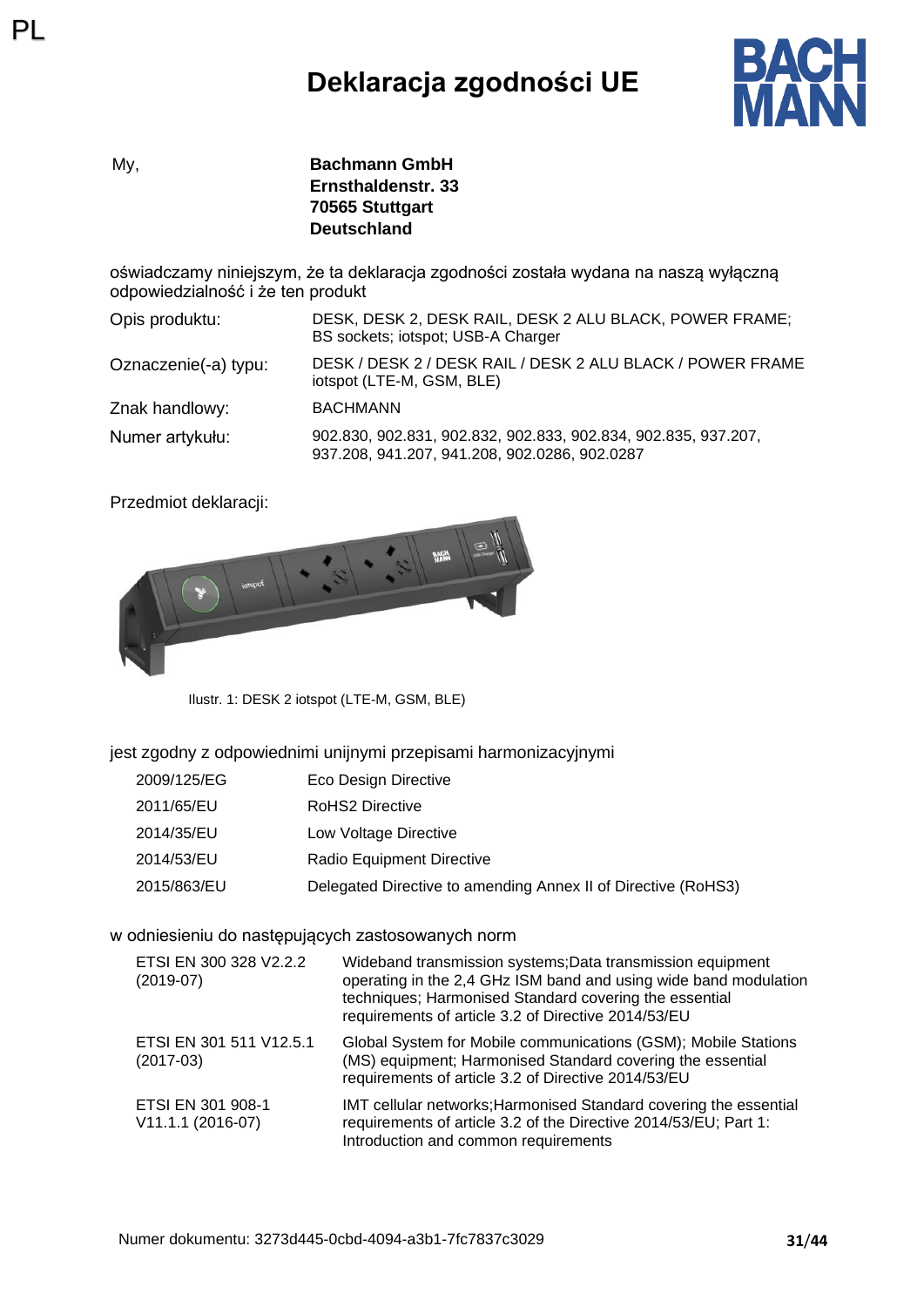### **Deklaracja zgodności UE**



| ETSI EN 301 908-13<br>V11.1.1 (2016-07)             | IMT cellular networks; Harmonised Standard covering the essential<br>requirements of article 3.2 of the Directive 2014/53/EU; Part 13:<br>Evolved Universal Terrestrial Radio Access (E-UTRA) User<br>Equipment (UE)                                                                                         |
|-----------------------------------------------------|--------------------------------------------------------------------------------------------------------------------------------------------------------------------------------------------------------------------------------------------------------------------------------------------------------------|
| ETSI EN 301 489-1<br>V2.2.3 (2019-11)               | ElectroMagnetic Compatibility (EMC) standard for radio equipment<br>and services; Part 1: Common technical requirements; Harmonised<br><b>Standard for ElectroMagnetic Compatibility</b>                                                                                                                     |
| DRAFT ETSI EN 301<br>489-17 V3.2.2 (2019-12)        | ElectroMagnetic Compatibility (EMC) standard for radio equipment<br>and services; Part 17: Specific conditions for Broadband Data<br>Transmission Systems; Harmonised Standard for ElectroMagnetic<br>Compatibility                                                                                          |
| <b>DRAFT ETSI EN 301</b><br>489-52 V1.1.0 (2016-11) | Electromagnetic Compatibility (EMC) standard for radio equipment<br>and services; Part 52: Specific conditions for Cellular Communication<br>Mobile and portable (UE) radio and ancillary equipment; Harmonised<br>Standard covering the essential requirements of article 3.1(b) of<br>Directive 2014/53/EU |
| IEC 60884-<br>1:2002+A1:2006+A2:2013                | Plugs and socket-outlets for household and similar purposes - Part 1:<br>General requirements                                                                                                                                                                                                                |
| BS 5733:2010+A1:2014                                | General requirements for electrical accessories. Specification                                                                                                                                                                                                                                               |
| BS 6396:2008                                        | Electrical systems in office furniture and educational furniture.<br>Specification                                                                                                                                                                                                                           |
| BS 1363-1:1995+A4:2012                              | Technical documentation for the assessment of electrical and<br>electronic products with respect to the restriction of hazardous<br>substances                                                                                                                                                               |
| EN IEC 63000:2018-12                                | Technical documentation for the assessment of electrical and<br>electronic products with respect to the restriction of hazardous<br>substances                                                                                                                                                               |
| EN 62368-<br>1:2014/A11:2017                        | Audio/video, information and communication technology equipment -<br>Part 1: Safety requirements                                                                                                                                                                                                             |

Jednostka notyfikowana Telefication B.V. z numerem jednostki notyfikowanej 0560 wykonała: Modulis B+C

W stosownych przypadkach: Wydany certyfikat badania typu UE: 192140546/AA/00

PL

Stuttgart, 02.06.2020

Miejsce i data wydania **Siegfried Braun** 

Head of Operations

Deklaracja zgodności jest zgodna z ISO/IEC 17050-1:2010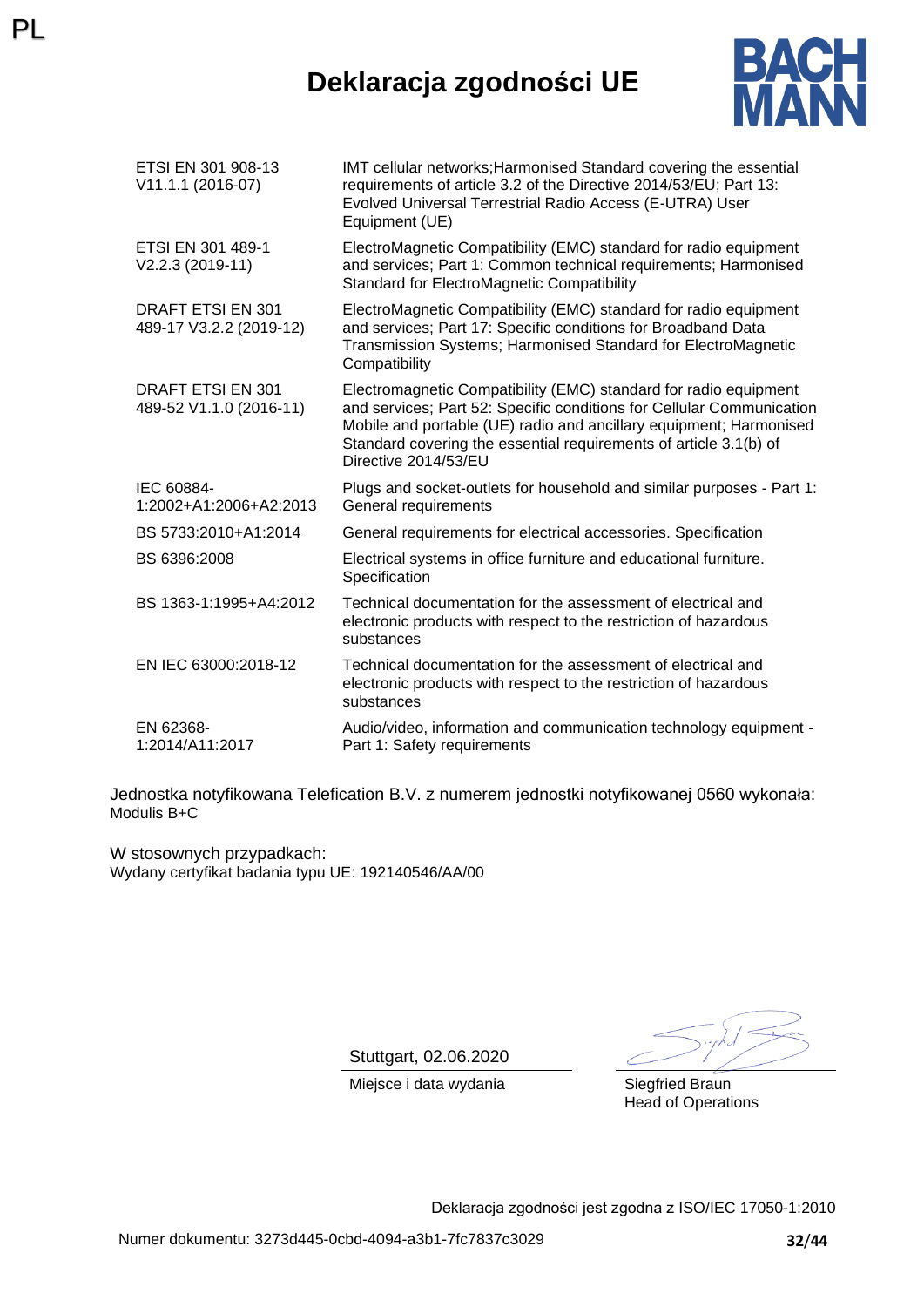### **Declaração de conformidade UE (DoC)**



Por este meio, **Bachmann GmbH Ernsthaldenstr. 33 70565 Stuttgart Deutschland**

declaramos que este DoC é emitido sob a nossa exclusiva responsabilidade e que este produto Descrição do produto: DESK, DESK 2, DESK RAIL, DESK 2 ALU BLACK, POWER FRAME; BS sockets; iotspot; USB-A Charger Designação(ões) do tipo: DESK / DESK 2 / DESK RAIL / DESK 2 ALU BLACK / POWER FRAME iotspot (LTE-M, GSM, BLE) Marca registada: BACHMANN Número do artigo: 902.830, 902.831, 902.832, 902.833, 902.834, 902.835, 937.207, 937.208, 941.207, 941.208, 902.0286, 902.0287

Objeto da declaração:

PT



Figura 1: DESK 2 iotspot (LTE-M, GSM, BLE)

está em conformidade com a legislação de harmonização relevante da União

| 2009/125/EG | Eco Design Directive                                          |
|-------------|---------------------------------------------------------------|
| 2011/65/EU  | <b>RoHS2 Directive</b>                                        |
| 2014/35/EU  | Low Voltage Directive                                         |
| 2014/53/EU  | Radio Equipment Directive                                     |
| 2015/863/EU | Delegated Directive to amending Annex II of Directive (RoHS3) |

#### no que refere às seguintes normas

| ETSI EN 300 328 V2.2.2<br>$(2019-07)$   | Wideband transmission systems; Data transmission equipment<br>operating in the 2,4 GHz ISM band and using wide band modulation<br>techniques; Harmonised Standard covering the essential<br>requirements of article 3.2 of Directive 2014/53/EU |
|-----------------------------------------|-------------------------------------------------------------------------------------------------------------------------------------------------------------------------------------------------------------------------------------------------|
| ETSI EN 301 511 V12.5.1<br>$(2017-03)$  | Global System for Mobile communications (GSM); Mobile Stations<br>(MS) equipment; Harmonised Standard covering the essential<br>requirements of article 3.2 of Directive 2014/53/EU                                                             |
| ETSI EN 301 908-1<br>V11.1.1 (2016-07)  | IMT cellular networks; Harmonised Standard covering the essential<br>requirements of article 3.2 of the Directive 2014/53/EU; Part 1:<br>Introduction and common requirements                                                                   |
| ETSI EN 301 908-13<br>V11.1.1 (2016-07) | IMT cellular networks; Harmonised Standard covering the essential<br>requirements of article 3.2 of the Directive 2014/53/EU; Part 13:                                                                                                          |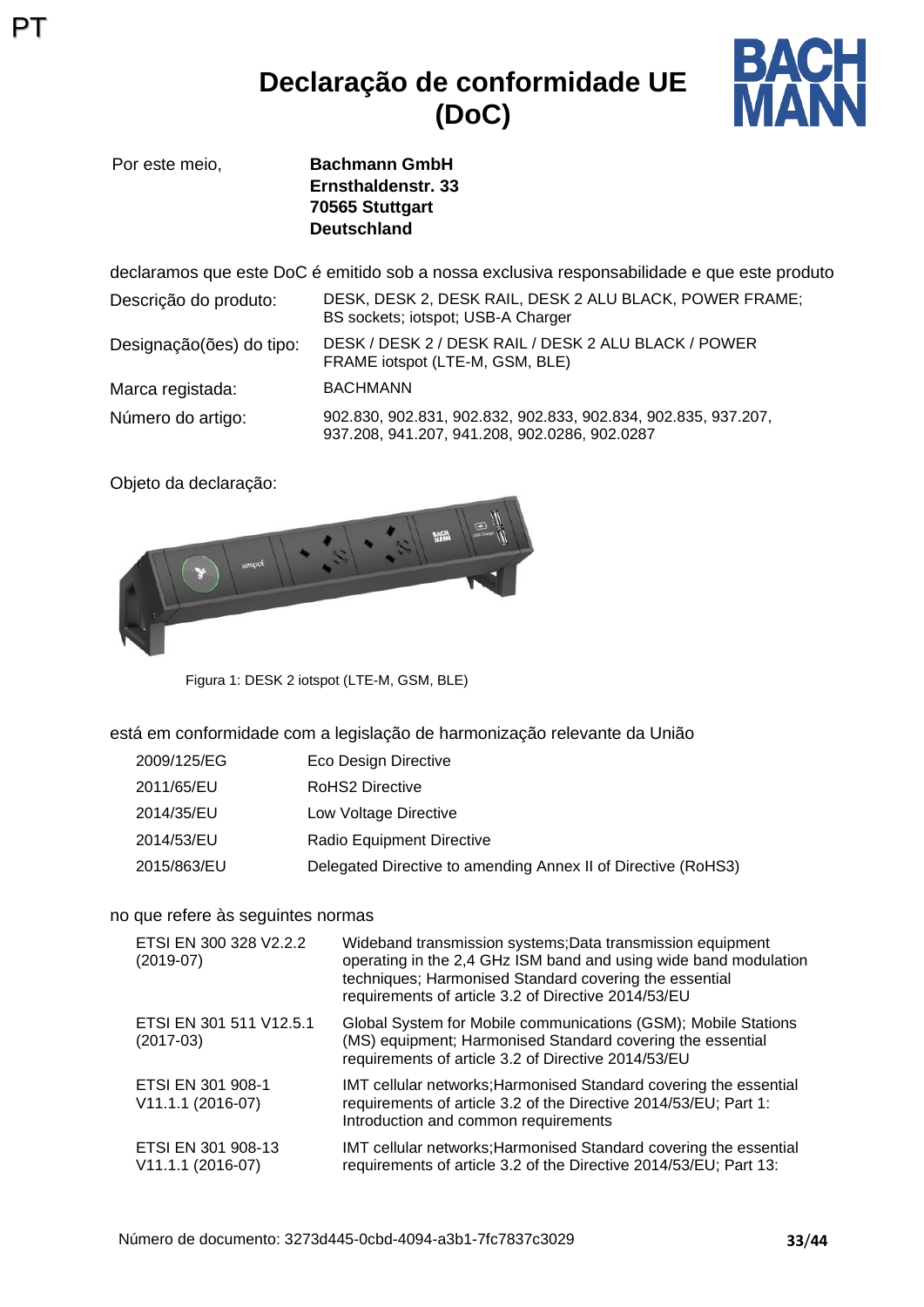### **Declaração de conformidade UE (DoC)**



Evolved Universal Terrestrial Radio Access (E-UTRA) User Equipment (UE)

| ETSI EN 301 489-1<br>V2.2.3 (2019-11)        | ElectroMagnetic Compatibility (EMC) standard for radio equipment<br>and services; Part 1: Common technical requirements; Harmonised<br><b>Standard for ElectroMagnetic Compatibility</b>                                                                                                                     |
|----------------------------------------------|--------------------------------------------------------------------------------------------------------------------------------------------------------------------------------------------------------------------------------------------------------------------------------------------------------------|
| DRAFT ETSI EN 301<br>489-17 V3.2.2 (2019-12) | ElectroMagnetic Compatibility (EMC) standard for radio equipment<br>and services; Part 17: Specific conditions for Broadband Data<br>Transmission Systems; Harmonised Standard for ElectroMagnetic<br>Compatibility                                                                                          |
| DRAFT ETSI EN 301<br>489-52 V1.1.0 (2016-11) | Electromagnetic Compatibility (EMC) standard for radio equipment<br>and services; Part 52: Specific conditions for Cellular Communication<br>Mobile and portable (UE) radio and ancillary equipment; Harmonised<br>Standard covering the essential requirements of article 3.1(b) of<br>Directive 2014/53/EU |
| IEC 60884-<br>1:2002+A1:2006+A2:2013         | Plugs and socket-outlets for household and similar purposes - Part 1:<br>General requirements                                                                                                                                                                                                                |
| BS 5733:2010+A1:2014                         | General requirements for electrical accessories. Specification                                                                                                                                                                                                                                               |
| BS 6396:2008                                 | Electrical systems in office furniture and educational furniture.<br>Specification                                                                                                                                                                                                                           |
| BS 1363-1:1995+A4:2012                       | Technical documentation for the assessment of electrical and<br>electronic products with respect to the restriction of hazardous<br>substances                                                                                                                                                               |
| EN IEC 63000:2018-12                         | Technical documentation for the assessment of electrical and<br>electronic products with respect to the restriction of hazardous<br>substances                                                                                                                                                               |
| EN 62368-<br>1:2014/A11:2017                 | Audio/video, information and communication technology equipment -<br>Part 1: Safety requirements                                                                                                                                                                                                             |

O Organismo Notificado Telefication B.V., com o número de organismo notificado 0560: Módulo B+C

Onde for aplicável: O certificado de exame CE de tipo emitido: 192140546/AA/00

PT

Stuttgart, 02.06.2020

Local e data de emissão Siegfried Braun

Head of Operations

Declaração de conformidade cumpre a ISO/IEC 17050-1:2010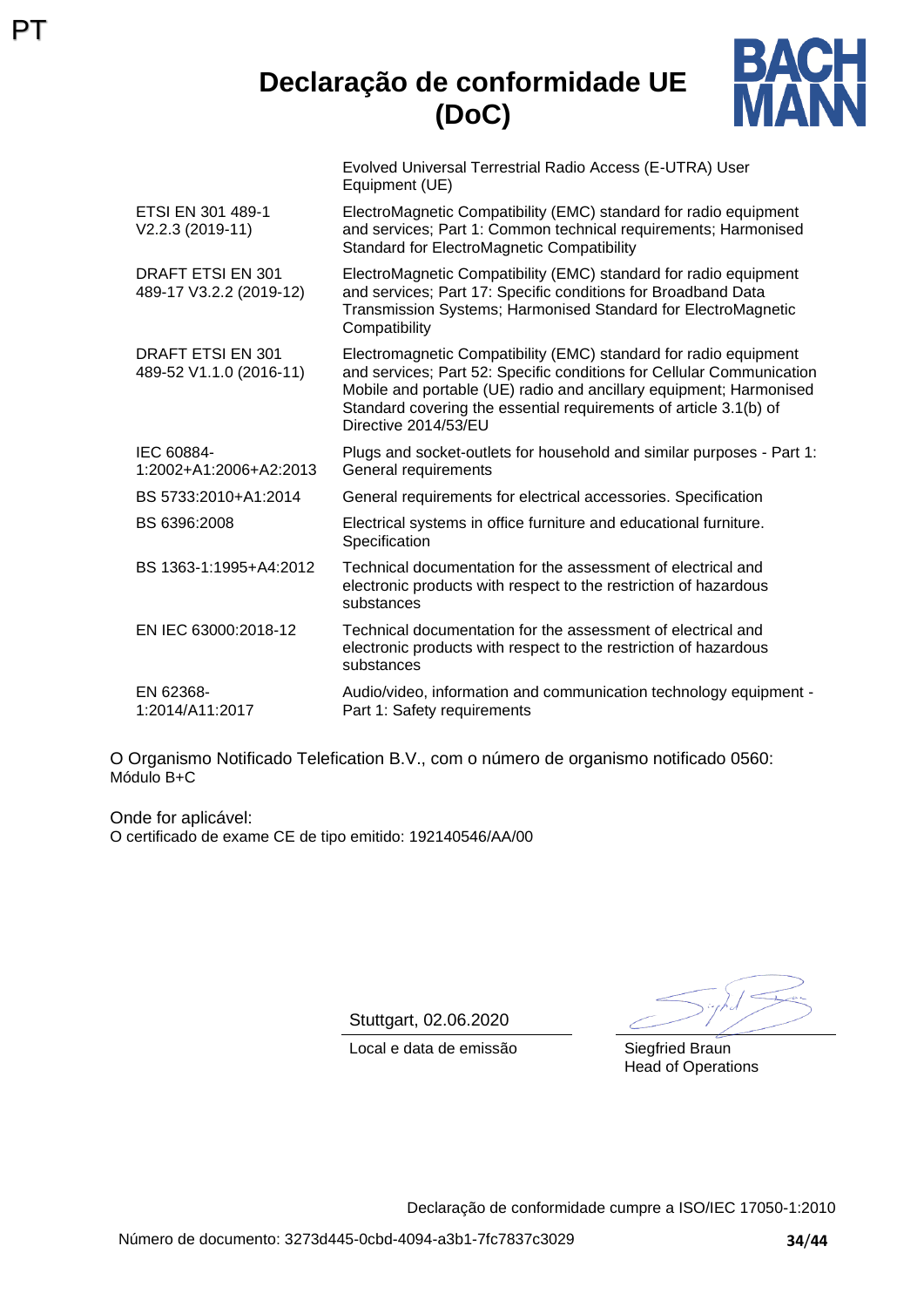# **Declaraţie de conformitate UE (DoC)**



Prin prezenta, noi, **Bachmann GmbH**

RO

**Ernsthaldenstr. 33 70565 Stuttgart Deutschland**

declarăm că această declaraţie de conformitate este emisă pe propria noastră răspundere şi că acest produs

Descrierea produsului: DESK, DESK 2, DESK RAIL, DESK 2 ALU BLACK, POWER FRAME; BS sockets; iotspot; USB-A Charger Denumirea (denumirile) de tip: DESK / DESK 2 / DESK RAIL / DESK 2 ALU BLACK / POWER FRAME iotspot (LTE-M, GSM, BLE) Marca înregistrată: BACHMANN Cod articol: 902.830, 902.831, 902.832, 902.833, 902.834, 902.835, 937.207, 937.208, 941.207, 941.208, 902.0286, 902.0287

Obiectul declaratiei:



Figura 1: DESK 2 iotspot (LTE-M, GSM, BLE)

este în conformitate cu legislația relevantă de armonizare a Uniunii Europene

- 2009/125/EG Eco Design Directive
- 2011/65/EU RoHS2 Directive
- 2014/35/EU Low Voltage Directive
- 2014/53/EU Radio Equipment Directive
- 2015/863/EU Delegated Directive to amending Annex II of Directive (RoHS3)

#### cu referire la următoarele standarde aplicate

| ETSI EN 300 328 V2.2.2<br>$(2019-07)$  | Wideband transmission systems; Data transmission equipment<br>operating in the 2,4 GHz ISM band and using wide band modulation<br>techniques; Harmonised Standard covering the essential<br>requirements of article 3.2 of Directive 2014/53/EU |
|----------------------------------------|-------------------------------------------------------------------------------------------------------------------------------------------------------------------------------------------------------------------------------------------------|
| ETSI EN 301 511 V12.5.1<br>$(2017-03)$ | Global System for Mobile communications (GSM); Mobile Stations<br>(MS) equipment; Harmonised Standard covering the essential<br>requirements of article 3.2 of Directive 2014/53/EU                                                             |
| ETSI EN 301 908-1<br>V11.1.1 (2016-07) | IMT cellular networks; Harmonised Standard covering the essential<br>requirements of article 3.2 of the Directive 2014/53/EU; Part 1:<br>Introduction and common requirements                                                                   |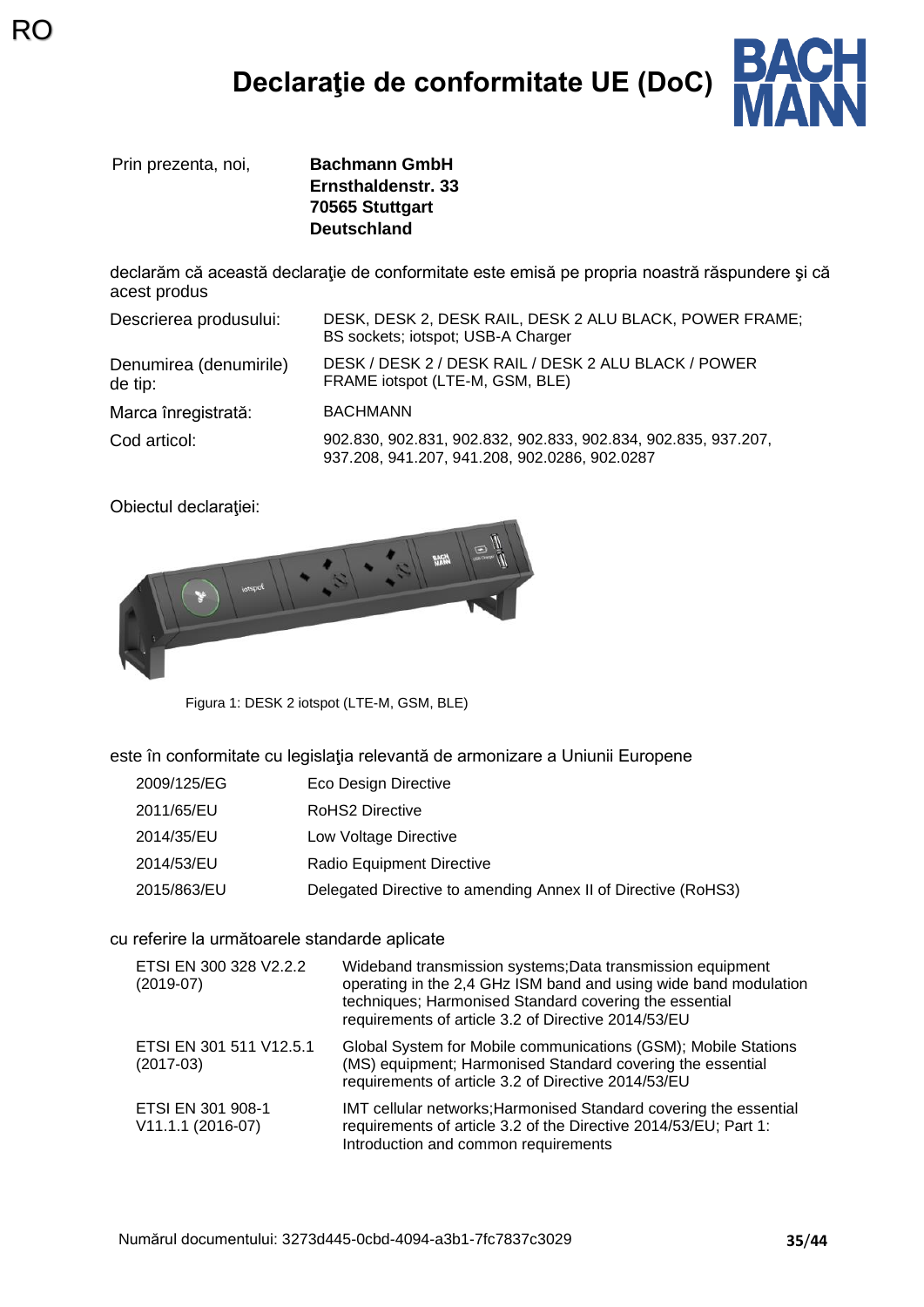# **Declaraţie de conformitate UE (DoC)**



| ETSI EN 301 908-13<br>V11.1.1 (2016-07)      | IMT cellular networks; Harmonised Standard covering the essential<br>requirements of article 3.2 of the Directive 2014/53/EU; Part 13:<br>Evolved Universal Terrestrial Radio Access (E-UTRA) User<br>Equipment (UE)                                                                                         |
|----------------------------------------------|--------------------------------------------------------------------------------------------------------------------------------------------------------------------------------------------------------------------------------------------------------------------------------------------------------------|
| ETSI EN 301 489-1<br>V2.2.3 (2019-11)        | ElectroMagnetic Compatibility (EMC) standard for radio equipment<br>and services; Part 1: Common technical requirements; Harmonised<br><b>Standard for ElectroMagnetic Compatibility</b>                                                                                                                     |
| DRAFT ETSI EN 301<br>489-17 V3.2.2 (2019-12) | ElectroMagnetic Compatibility (EMC) standard for radio equipment<br>and services; Part 17: Specific conditions for Broadband Data<br>Transmission Systems; Harmonised Standard for ElectroMagnetic<br>Compatibility                                                                                          |
| DRAFT ETSI EN 301<br>489-52 V1.1.0 (2016-11) | Electromagnetic Compatibility (EMC) standard for radio equipment<br>and services; Part 52: Specific conditions for Cellular Communication<br>Mobile and portable (UE) radio and ancillary equipment; Harmonised<br>Standard covering the essential requirements of article 3.1(b) of<br>Directive 2014/53/EU |
| IEC 60884-<br>1:2002+A1:2006+A2:2013         | Plugs and socket-outlets for household and similar purposes - Part 1:<br>General requirements                                                                                                                                                                                                                |
| BS 5733:2010+A1:2014                         | General requirements for electrical accessories. Specification                                                                                                                                                                                                                                               |
| BS 6396:2008                                 | Electrical systems in office furniture and educational furniture.<br>Specification                                                                                                                                                                                                                           |
| BS 1363-1:1995+A4:2012                       | Technical documentation for the assessment of electrical and<br>electronic products with respect to the restriction of hazardous<br>substances                                                                                                                                                               |
| EN IEC 63000:2018-12                         | Technical documentation for the assessment of electrical and<br>electronic products with respect to the restriction of hazardous<br>substances                                                                                                                                                               |
| EN 62368-<br>1:2014/A11:2017                 | Audio/video, information and communication technology equipment -<br>Part 1: Safety requirements                                                                                                                                                                                                             |

Organismul notificat Telefication B.V., având numărul de organism notificat 0560 a efectuat: Modulele B+C

În cazul în care este aplicabil: Certificatul de examinare de tip UE emis: 192140546/AA/00

Stuttgart, 02.06.2020

Locul și data emiterii Siegfried Braun

Head of Operations

Declarația de conformitate este conformă cu ISO/IEC 17050-1:2010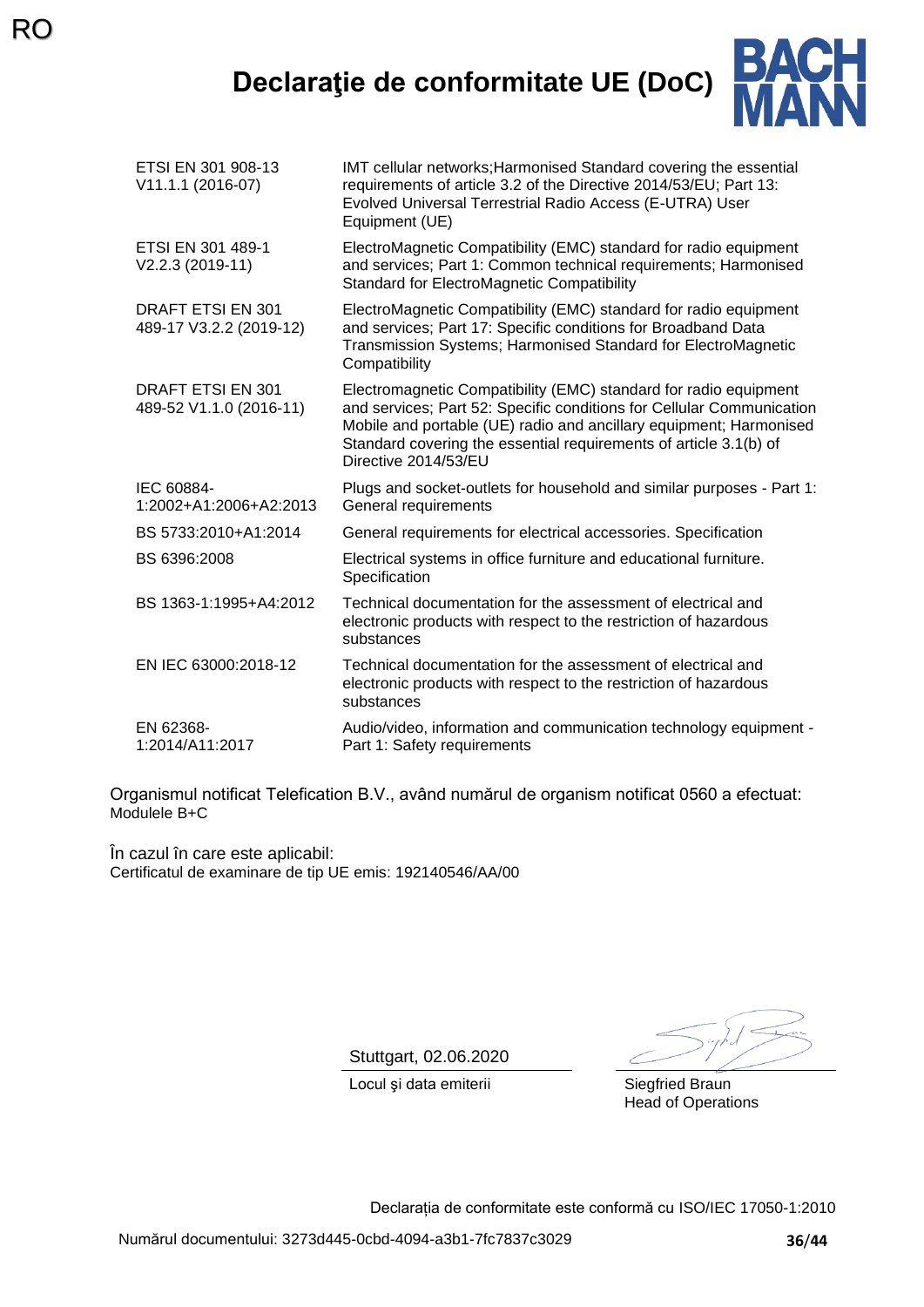# **EÚ vyhlásenie o zhode**



| Týmto my, | <b>Bachmann GmbH</b> |
|-----------|----------------------|
|           | Ernsthaldenstr, 33   |
|           | 70565 Stuttgart      |
|           | <b>Deutschland</b>   |

vyhlasujeme, že toto vyhlásenie je vydané výlučne na našu zodpovednosť a že tento výrobok

| Popis výrobku:    | DESK, DESK 2, DESK RAIL, DESK 2 ALU BLACK, POWER FRAME;<br>BS sockets; iotspot; USB-A Charger                   |
|-------------------|-----------------------------------------------------------------------------------------------------------------|
| Typové označenie: | DESK / DESK 2 / DESK RAIL / DESK 2 ALU BLACK / POWER<br>FRAME iotspot (LTE-M, GSM, BLE)                         |
| Obchodná známka:  | <b>BACHMANN</b>                                                                                                 |
| Položka č∴        | 902.830, 902.831, 902.832, 902.833, 902.834, 902.835, 937.207,<br>937.208, 941.207, 941.208, 902.0286, 902.0287 |

Predmet vyhlásenia:



Obrázok 1: DESK 2 iotspot (LTE-M, GSM, BLE)

je v súlade s príslušnou legislatívou Únie o harmonizácii

| Eco Design Directive                                          |
|---------------------------------------------------------------|
| RoHS2 Directive                                               |
| Low Voltage Directive                                         |
| Radio Equipment Directive                                     |
| Delegated Directive to amending Annex II of Directive (RoHS3) |
|                                                               |

#### s použitím nasledujúcich noriem

| ETSI EN 300 328 V2.2.2<br>$(2019-07)$     | Wideband transmission systems; Data transmission equipment<br>operating in the 2,4 GHz ISM band and using wide band modulation<br>techniques; Harmonised Standard covering the essential<br>requirements of article 3.2 of Directive 2014/53/EU |
|-------------------------------------------|-------------------------------------------------------------------------------------------------------------------------------------------------------------------------------------------------------------------------------------------------|
| ETSI EN 301 511 V12.5.1<br>$(2017-03)$    | Global System for Mobile communications (GSM); Mobile Stations<br>(MS) equipment; Harmonised Standard covering the essential<br>requirements of article 3.2 of Directive 2014/53/EU                                                             |
| ETSI EN 301 908-1<br>V11.1.1 (2016-07)    | IMT cellular networks; Harmonised Standard covering the essential<br>requirements of article 3.2 of the Directive 2014/53/EU; Part 1:<br>Introduction and common requirements                                                                   |
| ETSI EN 301 908-13<br>$V11.1.1 (2016-07)$ | IMT cellular networks; Harmonised Standard covering the essential<br>requirements of article 3.2 of the Directive 2014/53/EU; Part 13:                                                                                                          |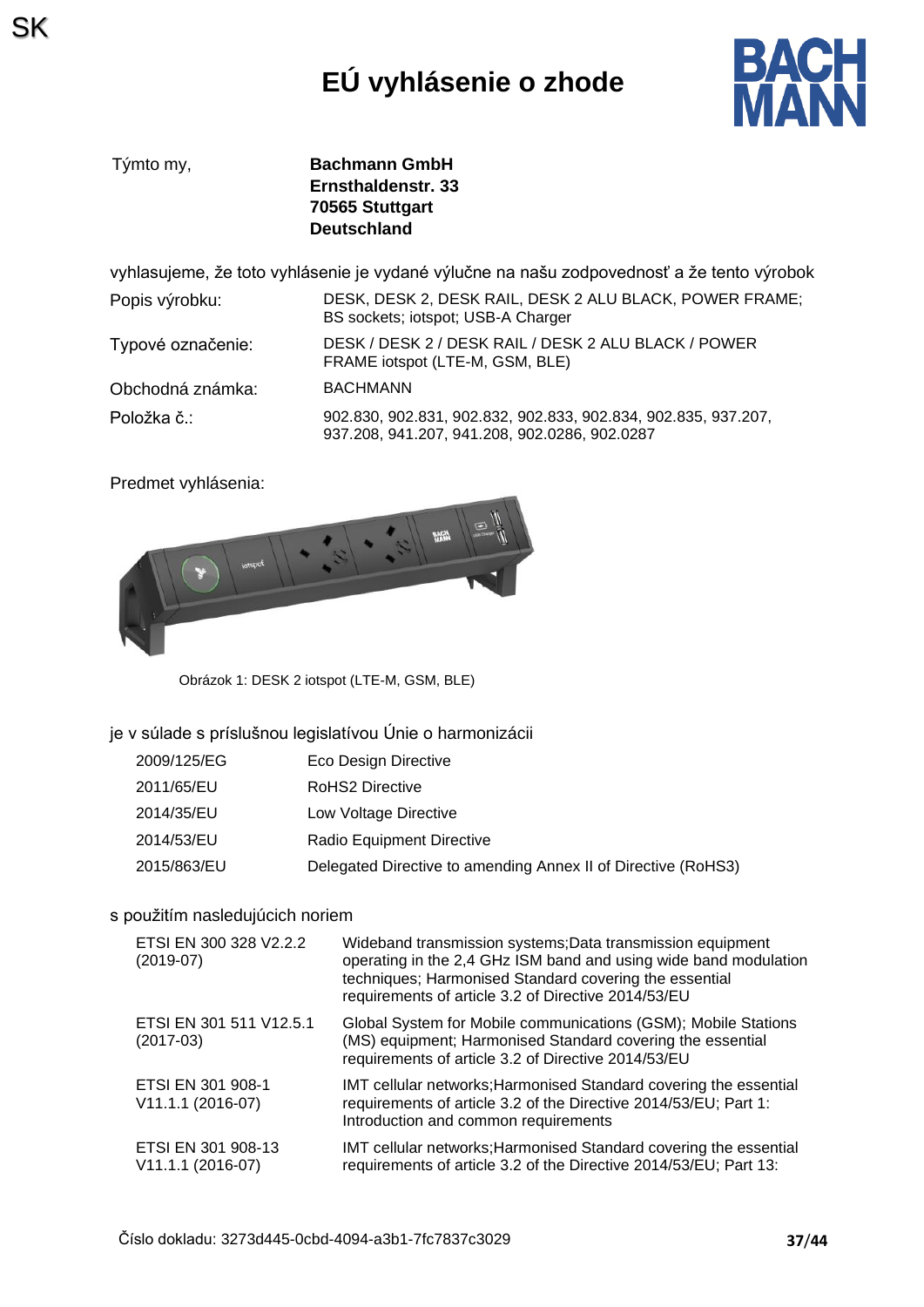# **EÚ vyhlásenie o zhode**



|                                                     | Evolved Universal Terrestrial Radio Access (E-UTRA) User<br>Equipment (UE)                                                                                                                                                                                                                                   |
|-----------------------------------------------------|--------------------------------------------------------------------------------------------------------------------------------------------------------------------------------------------------------------------------------------------------------------------------------------------------------------|
| ETSI EN 301 489-1<br>V2.2.3 (2019-11)               | ElectroMagnetic Compatibility (EMC) standard for radio equipment<br>and services; Part 1: Common technical requirements; Harmonised<br><b>Standard for ElectroMagnetic Compatibility</b>                                                                                                                     |
| <b>DRAFT ETSI EN 301</b><br>489-17 V3.2.2 (2019-12) | ElectroMagnetic Compatibility (EMC) standard for radio equipment<br>and services; Part 17: Specific conditions for Broadband Data<br>Transmission Systems; Harmonised Standard for ElectroMagnetic<br>Compatibility                                                                                          |
| DRAFT ETSI EN 301<br>489-52 V1.1.0 (2016-11)        | Electromagnetic Compatibility (EMC) standard for radio equipment<br>and services; Part 52: Specific conditions for Cellular Communication<br>Mobile and portable (UE) radio and ancillary equipment; Harmonised<br>Standard covering the essential requirements of article 3.1(b) of<br>Directive 2014/53/EU |
| IEC 60884-<br>1:2002+A1:2006+A2:2013                | Plugs and socket-outlets for household and similar purposes - Part 1:<br>General requirements                                                                                                                                                                                                                |
| BS 5733:2010+A1:2014                                | General requirements for electrical accessories. Specification                                                                                                                                                                                                                                               |
| BS 6396:2008                                        | Electrical systems in office furniture and educational furniture.<br>Specification                                                                                                                                                                                                                           |
| BS 1363-1:1995+A4:2012                              | Technical documentation for the assessment of electrical and<br>electronic products with respect to the restriction of hazardous<br>substances                                                                                                                                                               |
| EN IEC 63000:2018-12                                | Technical documentation for the assessment of electrical and<br>electronic products with respect to the restriction of hazardous<br>substances                                                                                                                                                               |
| EN 62368-<br>1:2014/A11:2017                        | Audio/video, information and communication technology equipment -<br>Part 1: Safety requirements                                                                                                                                                                                                             |

Upovedomený orgán Telefication B.V., s vyoknaným číslom upovedomeného orgánu 0560: Modul B+C

Ak sa hodí: Vydané osvedčenie o typovej skúške EÚ: 192140546/AA/00

SK

Stuttgart, 02.06.2020

Miesto a dátum vystavenia Siegfried Braun

Head of Operations

Vyhlásenie o zhode je v súlade s normou ISO/IEC 17050-1:2010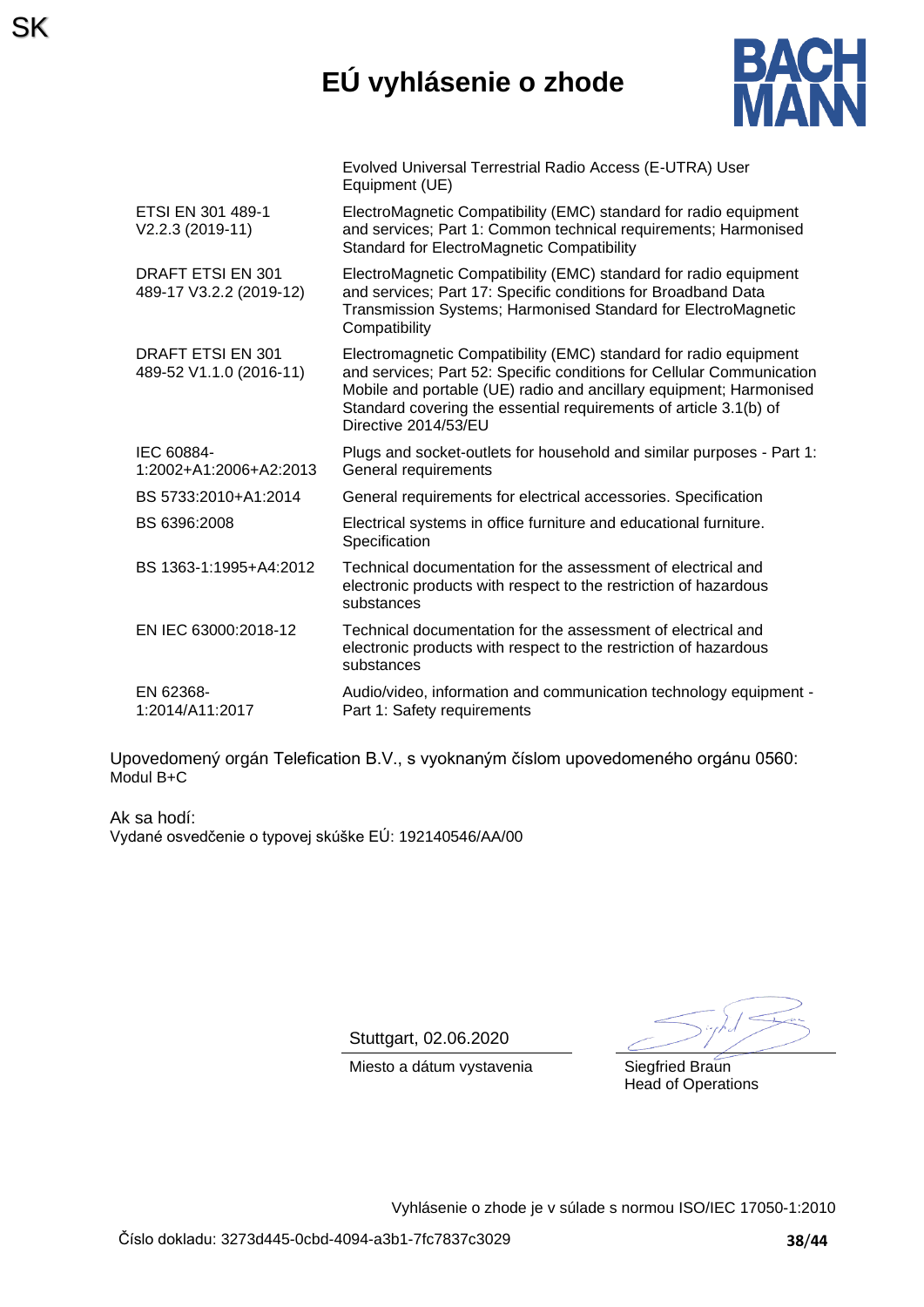# **Izjava o skladnosti za EU**



**Bachmann GmbH Ernsthaldenstr. 33 70565 Stuttgart Deutschland**

izjavlja, da to izjavo o skladnosti izdaja na lastno odgovornost in da je izdelek

| Opis izdelka:     | DESK, DESK 2, DESK RAIL, DESK 2 ALU BLACK, POWER FRAME;<br>BS sockets; iotspot; USB-A Charger                   |
|-------------------|-----------------------------------------------------------------------------------------------------------------|
| Oznaka tipa:      | DESK / DESK 2 / DESK RAIL / DESK 2 ALU BLACK / POWER<br>FRAME iotspot (LTE-M, GSM, BLE)                         |
| Blagovna znamka:  | <b>BACHMANN</b>                                                                                                 |
| Številka artikla: | 902.830, 902.831, 902.832, 902.833, 902.834, 902.835, 937.207,<br>937.208, 941.207, 941.208, 902.0286, 902.0287 |

Predmet izjave:



Slika 1: DESK 2 iotspot (LTE-M, GSM, BLE)

#### skladen z zadevno zakonodajo za uskladitev z Unijo

| 2009/125/EG | Eco Design Directive                                          |
|-------------|---------------------------------------------------------------|
| 2011/65/EU  | <b>RoHS2 Directive</b>                                        |
| 2014/35/EU  | Low Voltage Directive                                         |
| 2014/53/EU  | Radio Equipment Directive                                     |
| 2015/863/EU | Delegated Directive to amending Annex II of Directive (RoHS3) |

#### glede na naslednje uporabljene standarde

| ETSI EN 300 328 V2.2.2<br>$(2019-07)$     | Wideband transmission systems; Data transmission equipment<br>operating in the 2,4 GHz ISM band and using wide band modulation<br>techniques; Harmonised Standard covering the essential<br>requirements of article 3.2 of Directive 2014/53/EU |
|-------------------------------------------|-------------------------------------------------------------------------------------------------------------------------------------------------------------------------------------------------------------------------------------------------|
| ETSI EN 301 511 V12.5.1<br>$(2017-03)$    | Global System for Mobile communications (GSM); Mobile Stations<br>(MS) equipment; Harmonised Standard covering the essential<br>requirements of article 3.2 of Directive 2014/53/EU                                                             |
| ETSI EN 301 908-1<br>V11.1.1 (2016-07)    | IMT cellular networks; Harmonised Standard covering the essential<br>requirements of article 3.2 of the Directive 2014/53/EU; Part 1:<br>Introduction and common requirements                                                                   |
| ETSI EN 301 908-13<br>$V11.1.1 (2016-07)$ | IMT cellular networks; Harmonised Standard covering the essential<br>requirements of article 3.2 of the Directive 2014/53/EU; Part 13:                                                                                                          |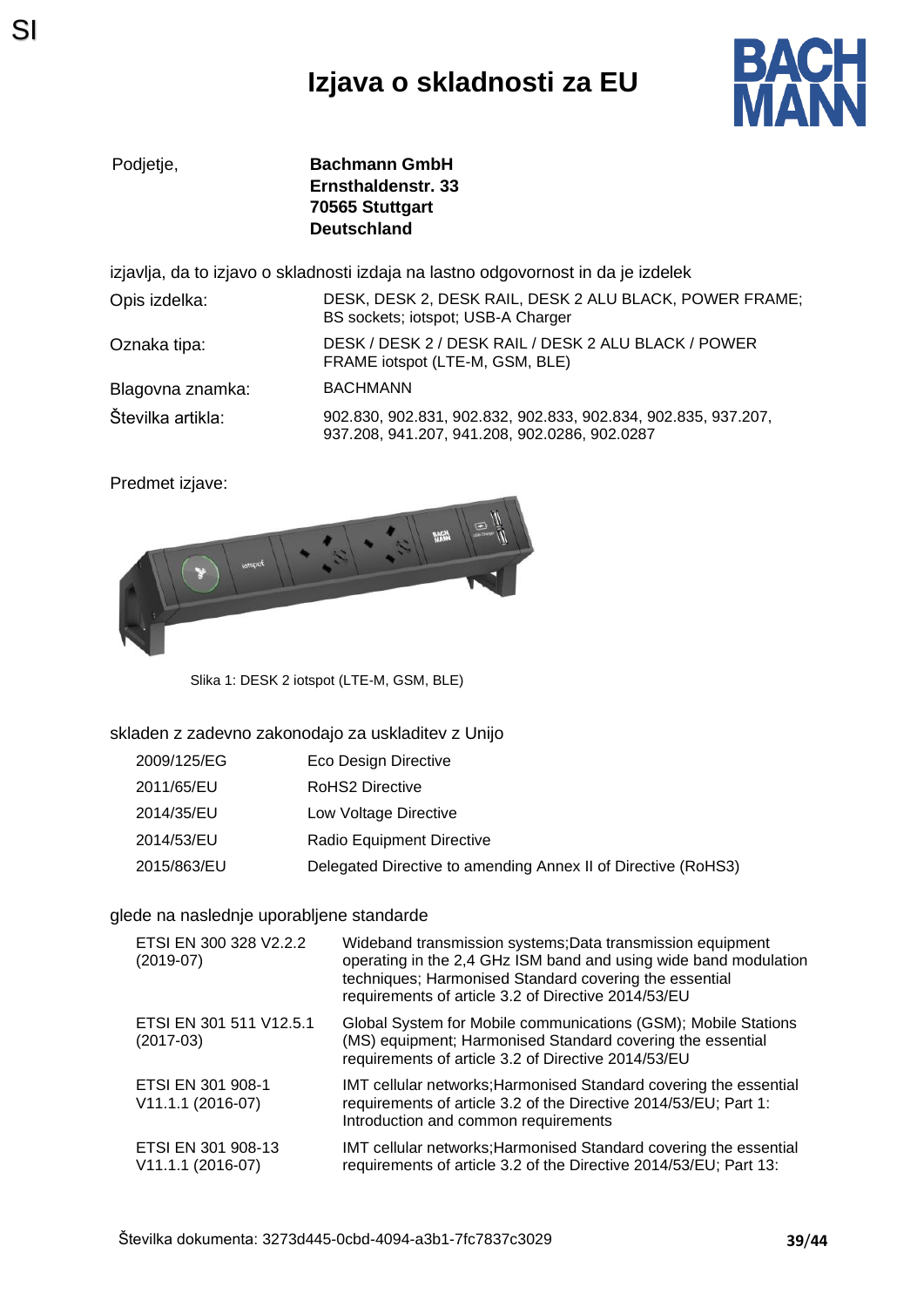### **Izjava o skladnosti za EU**



|                                                     | Evolved Universal Terrestrial Radio Access (E-UTRA) User<br>Equipment (UE)                                                                                                                                                                                                                                   |
|-----------------------------------------------------|--------------------------------------------------------------------------------------------------------------------------------------------------------------------------------------------------------------------------------------------------------------------------------------------------------------|
| ETSI EN 301 489-1<br>V2.2.3 (2019-11)               | ElectroMagnetic Compatibility (EMC) standard for radio equipment<br>and services; Part 1: Common technical requirements; Harmonised<br><b>Standard for ElectroMagnetic Compatibility</b>                                                                                                                     |
| DRAFT ETSI EN 301<br>489-17 V3.2.2 (2019-12)        | ElectroMagnetic Compatibility (EMC) standard for radio equipment<br>and services; Part 17: Specific conditions for Broadband Data<br>Transmission Systems; Harmonised Standard for ElectroMagnetic<br>Compatibility                                                                                          |
| <b>DRAFT ETSI EN 301</b><br>489-52 V1.1.0 (2016-11) | Electromagnetic Compatibility (EMC) standard for radio equipment<br>and services; Part 52: Specific conditions for Cellular Communication<br>Mobile and portable (UE) radio and ancillary equipment; Harmonised<br>Standard covering the essential requirements of article 3.1(b) of<br>Directive 2014/53/EU |
| IEC 60884-<br>1:2002+A1:2006+A2:2013                | Plugs and socket-outlets for household and similar purposes - Part 1:<br>General requirements                                                                                                                                                                                                                |
| BS 5733:2010+A1:2014                                | General requirements for electrical accessories. Specification                                                                                                                                                                                                                                               |
| BS 6396:2008                                        | Electrical systems in office furniture and educational furniture.<br>Specification                                                                                                                                                                                                                           |
| BS 1363-1:1995+A4:2012                              | Technical documentation for the assessment of electrical and<br>electronic products with respect to the restriction of hazardous<br>substances                                                                                                                                                               |
| EN IEC 63000:2018-12                                | Technical documentation for the assessment of electrical and<br>electronic products with respect to the restriction of hazardous<br>substances                                                                                                                                                               |
| EN 62368-<br>1:2014/A11:2017                        | Audio/video, information and communication technology equipment -<br>Part 1: Safety requirements                                                                                                                                                                                                             |

Priglašeni organ je Telefication B.V. s številko 0560: Enoti B+C

SI

Če je to ustrezno: Izdano potrdilo o tipskem preizkusu za EU: 192140546/AA/00

Stuttgart, 02.06.2020

Head of Operations

Kraj in datum izdaje **Siegfried Braun** 

Izjava o skladnosti skladna z ISO/IEC 17050-1:2010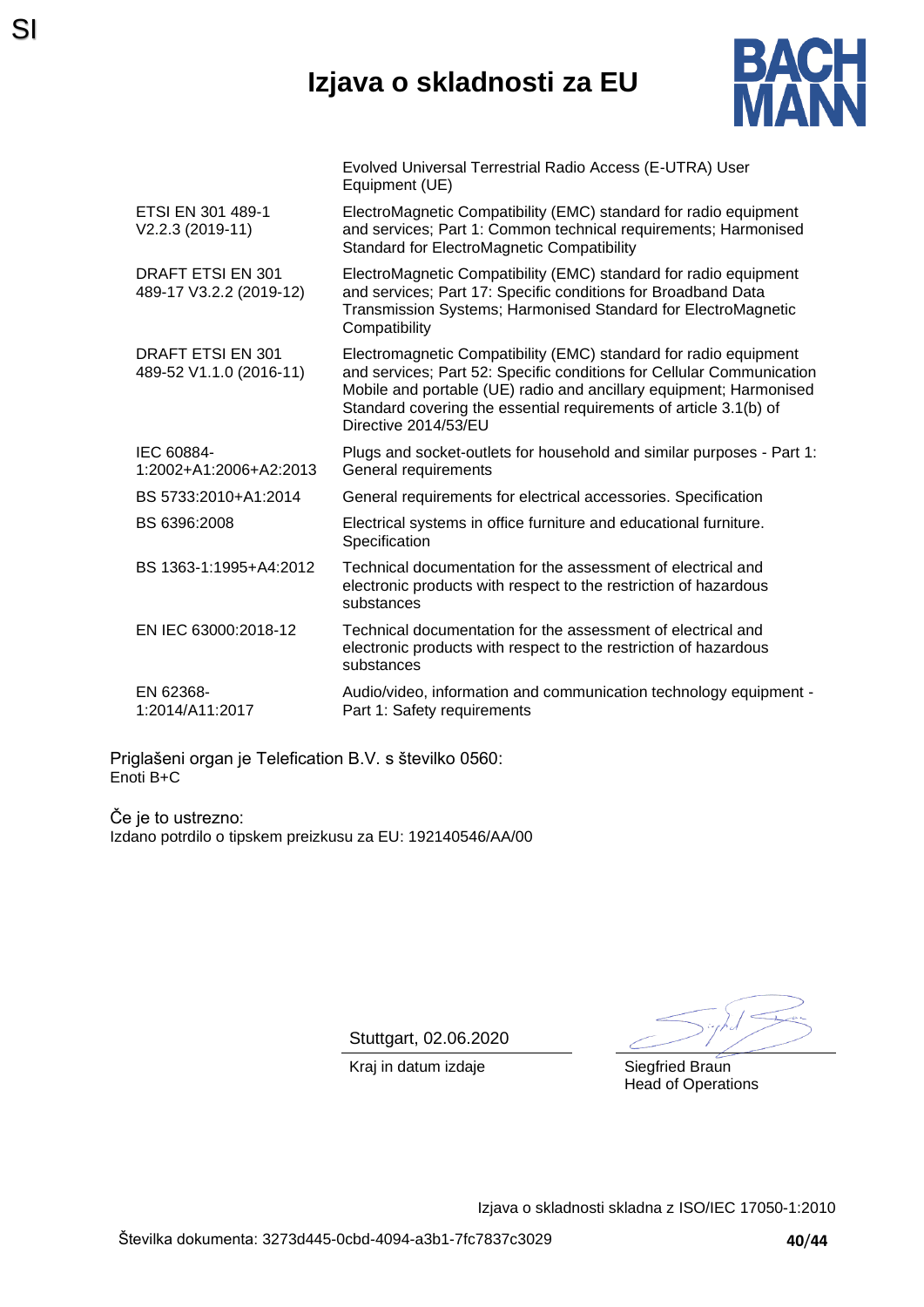# **Declaración de Conformidad de la UE**



|           | Por la presente |
|-----------|-----------------|
| nosotros. |                 |

**Bachmann GmbH Ernsthaldenstr. 33 70565 Stuttgart Deutschland**

declaramos que esta Declaración de Conformidad se emite bajo nuestra única responsabilidad y que este producto

| Descripción del producto: | DESK, DESK 2, DESK RAIL, DESK 2 ALU BLACK, POWER FRAME;<br>BS sockets; iotspot; USB-A Charger                   |
|---------------------------|-----------------------------------------------------------------------------------------------------------------|
| Designación de tipo(s):   | DESK / DESK 2 / DESK RAIL / DESK 2 ALU BLACK / POWER<br>FRAME iotspot (LTE-M, GSM, BLE)                         |
| Marca registrada:         | <b>BACHMANN</b>                                                                                                 |
| Número de artículo:       | 902.830, 902.831, 902.832, 902.833, 902.834, 902.835, 937.207,<br>937.208, 941.207, 941.208, 902.0286, 902.0287 |

Objecto de la declaración:



Figura 1: DESK 2 iotspot (LTE-M, GSM, BLE)

está en conformidad con la legislación pertinente de armonización de la Unión

| 2009/125/EG | Eco Design Directive |
|-------------|----------------------|
|-------------|----------------------|

- 2011/65/EU RoHS2 Directive
- 2014/35/EU Low Voltage Directive
- 2014/53/EU Radio Equipment Directive
- 2015/863/EU Delegated Directive to amending Annex II of Directive (RoHS3)

con referencia a las siguientes normas aplicadas

| ETSI EN 300 328 V2.2.2<br>$(2019-07)$  | Wideband transmission systems; Data transmission equipment<br>operating in the 2,4 GHz ISM band and using wide band modulation<br>techniques; Harmonised Standard covering the essential<br>requirements of article 3.2 of Directive 2014/53/EU |
|----------------------------------------|-------------------------------------------------------------------------------------------------------------------------------------------------------------------------------------------------------------------------------------------------|
| ETSI EN 301 511 V12.5.1<br>$(2017-03)$ | Global System for Mobile communications (GSM); Mobile Stations<br>(MS) equipment; Harmonised Standard covering the essential<br>requirements of article 3.2 of Directive 2014/53/EU                                                             |
| ETSI EN 301 908-1<br>V11.1.1 (2016-07) | IMT cellular networks; Harmonised Standard covering the essential<br>requirements of article 3.2 of the Directive 2014/53/EU; Part 1:<br>Introduction and common requirements                                                                   |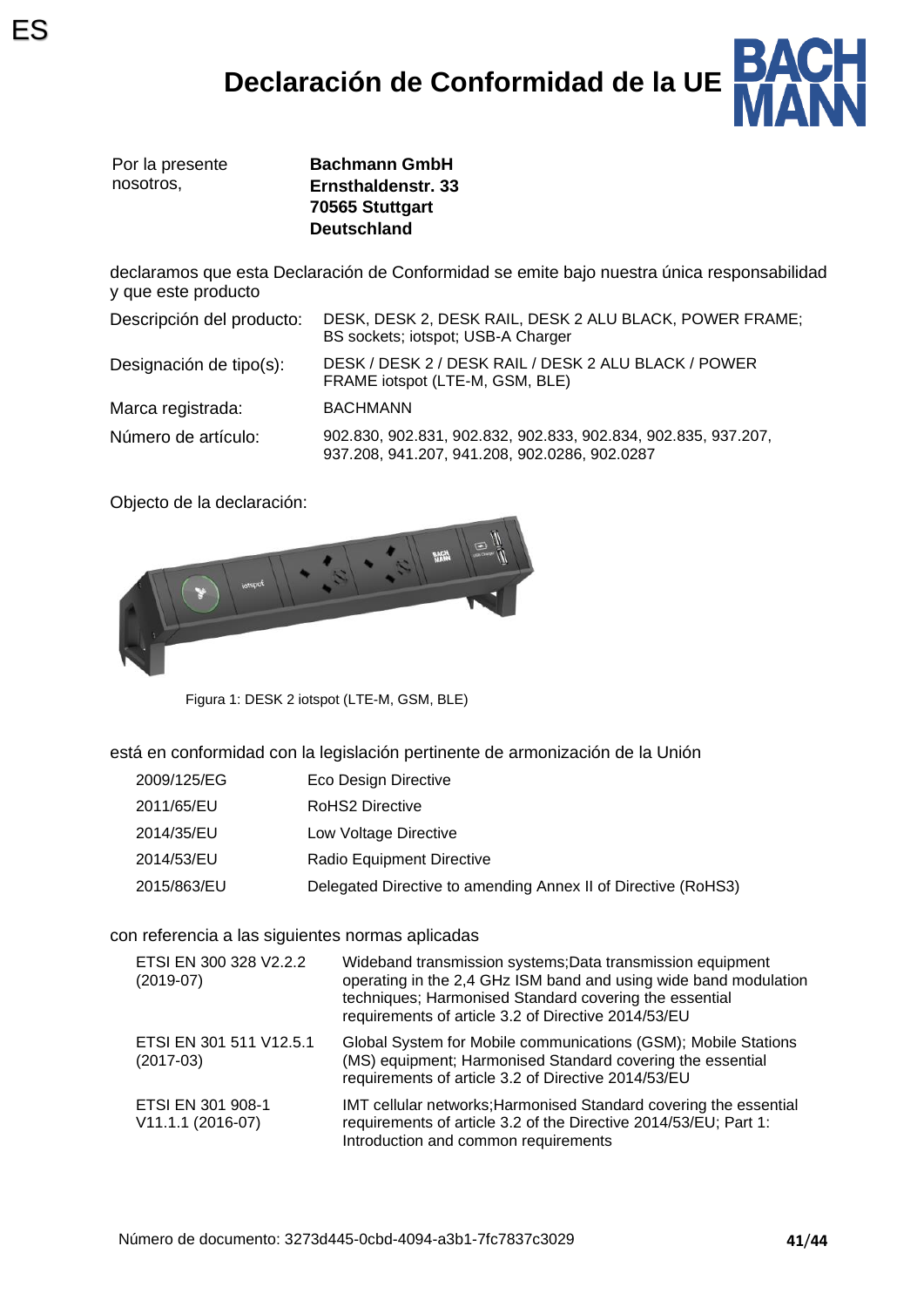

| ETSI EN 301 908-13<br>V11.1.1 (2016-07)      | IMT cellular networks; Harmonised Standard covering the essential<br>requirements of article 3.2 of the Directive 2014/53/EU; Part 13:<br>Evolved Universal Terrestrial Radio Access (E-UTRA) User<br>Equipment (UE)                                                                                         |
|----------------------------------------------|--------------------------------------------------------------------------------------------------------------------------------------------------------------------------------------------------------------------------------------------------------------------------------------------------------------|
| ETSI EN 301 489-1<br>V2.2.3 (2019-11)        | ElectroMagnetic Compatibility (EMC) standard for radio equipment<br>and services; Part 1: Common technical requirements; Harmonised<br><b>Standard for ElectroMagnetic Compatibility</b>                                                                                                                     |
| DRAFT ETSI EN 301<br>489-17 V3.2.2 (2019-12) | ElectroMagnetic Compatibility (EMC) standard for radio equipment<br>and services; Part 17: Specific conditions for Broadband Data<br>Transmission Systems; Harmonised Standard for ElectroMagnetic<br>Compatibility                                                                                          |
| DRAFT ETSI EN 301<br>489-52 V1.1.0 (2016-11) | Electromagnetic Compatibility (EMC) standard for radio equipment<br>and services; Part 52: Specific conditions for Cellular Communication<br>Mobile and portable (UE) radio and ancillary equipment; Harmonised<br>Standard covering the essential requirements of article 3.1(b) of<br>Directive 2014/53/EU |
| IEC 60884-<br>1:2002+A1:2006+A2:2013         | Plugs and socket-outlets for household and similar purposes - Part 1:<br>General requirements                                                                                                                                                                                                                |
| BS 5733:2010+A1:2014                         | General requirements for electrical accessories. Specification                                                                                                                                                                                                                                               |
| BS 6396:2008                                 | Electrical systems in office furniture and educational furniture.<br>Specification                                                                                                                                                                                                                           |
| BS 1363-1:1995+A4:2012                       | Technical documentation for the assessment of electrical and<br>electronic products with respect to the restriction of hazardous<br>substances                                                                                                                                                               |
| EN IEC 63000:2018-12                         | Technical documentation for the assessment of electrical and<br>electronic products with respect to the restriction of hazardous<br>substances                                                                                                                                                               |
| EN 62368-<br>1:2014/A11:2017                 | Audio/video, information and communication technology equipment -<br>Part 1: Safety requirements                                                                                                                                                                                                             |
|                                              |                                                                                                                                                                                                                                                                                                              |

El organismo notificado Telefication B.V., con el número de organismo notificado 0560: Módulos B+C

Donde corresponda: El certificado de examen de tipo de la UE emitido: 192140546/AA/00

Stuttgart, 02.06.2020

Lugar y fecha de emisión Siegfried Braun

Head of Operations

Declaración de conformidad cumple con ISO/IEC 17050-1:2010

ES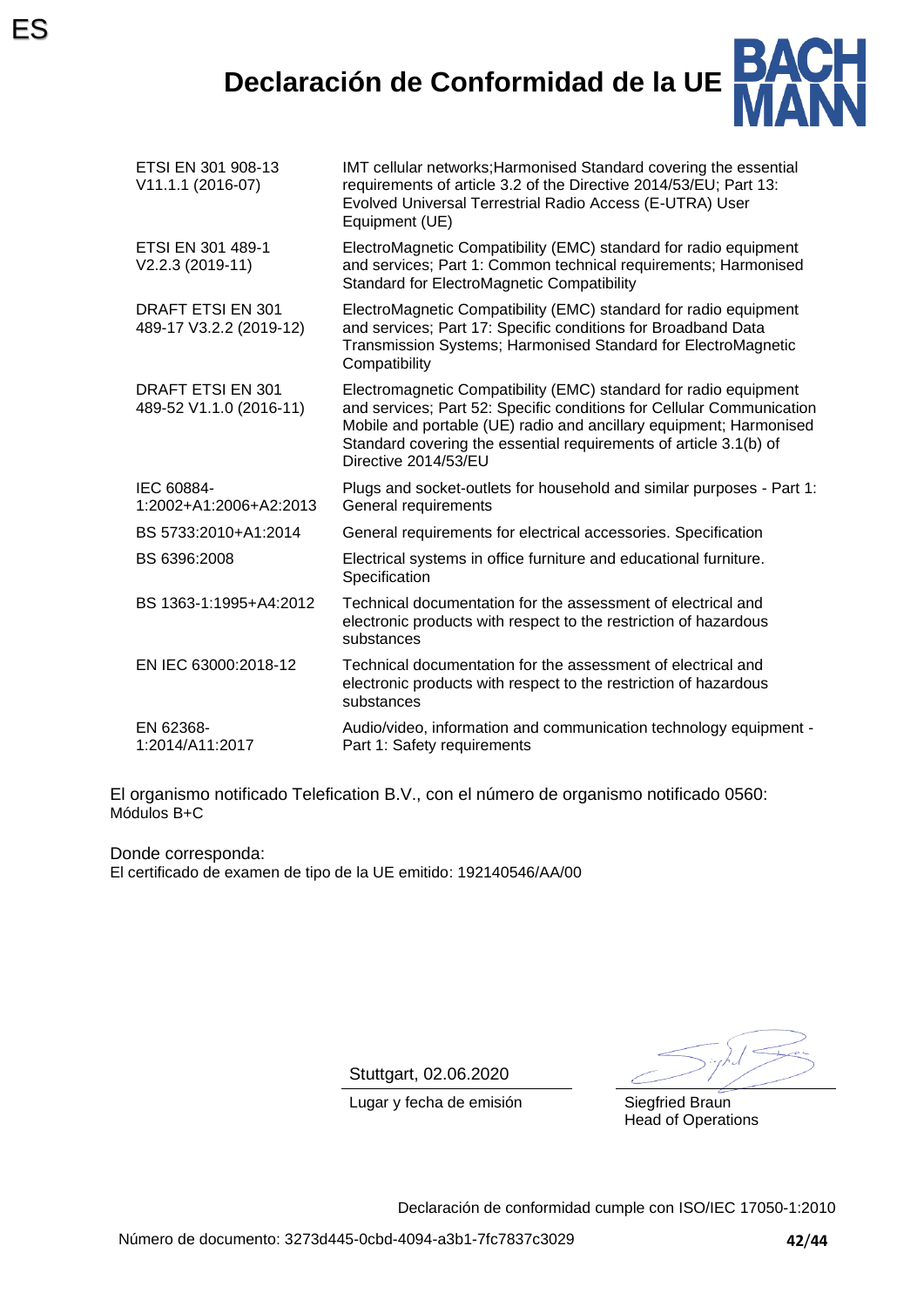# **EU-försäkran om överensstämmelse**



Härmed förklarar vi, **Bachmann GmbH**

**Ernsthaldenstr. 33 70565 Stuttgart Deutschland**

att denna försäkran om överensstämmelse har utfärdats helt under vårt ansvar och att denna produkt

| Produktbeskrivning: | DESK, DESK 2, DESK RAIL, DESK 2 ALU BLACK, POWER FRAME;<br>BS sockets; iotspot; USB-A Charger                   |
|---------------------|-----------------------------------------------------------------------------------------------------------------|
| Typbeteckning(ar):  | DESK / DESK 2 / DESK RAIL / DESK 2 ALU BLACK / POWER<br>FRAME iotspot (LTE-M, GSM, BLE)                         |
| Varumärke:          | <b>BACHMANN</b>                                                                                                 |
| Artikelnummer:      | 902.830, 902.831, 902.832, 902.833, 902.834, 902.835, 937.207,<br>937.208, 941.207, 941.208, 902.0286, 902.0287 |

Föremålet för försäkran:



Bild 1: DESK 2 iotspot (LTE-M, GSM, BLE)

#### överensstämmer med relevanta harmoniserade EU-bestämmelser

| 2009/125/EG | <b>Eco Design Directive</b> |
|-------------|-----------------------------|
|-------------|-----------------------------|

- 2011/65/EU RoHS2 Directive
- 2014/35/EU Low Voltage Directive
- 2014/53/EU Radio Equipment Directive
- 2015/863/EU Delegated Directive to amending Annex II of Directive (RoHS3)

#### med hänvisning till följande tillämpliga standarder

| ETSI EN 300 328 V2.2.2<br>$(2019-07)$  | Wideband transmission systems; Data transmission equipment<br>operating in the 2,4 GHz ISM band and using wide band modulation<br>techniques; Harmonised Standard covering the essential<br>requirements of article 3.2 of Directive 2014/53/EU |
|----------------------------------------|-------------------------------------------------------------------------------------------------------------------------------------------------------------------------------------------------------------------------------------------------|
| ETSI EN 301 511 V12.5.1<br>$(2017-03)$ | Global System for Mobile communications (GSM); Mobile Stations<br>(MS) equipment; Harmonised Standard covering the essential<br>requirements of article 3.2 of Directive 2014/53/EU                                                             |
| ETSI EN 301 908-1<br>V11.1.1 (2016-07) | IMT cellular networks; Harmonised Standard covering the essential<br>requirements of article 3.2 of the Directive 2014/53/EU; Part 1:<br>Introduction and common requirements                                                                   |